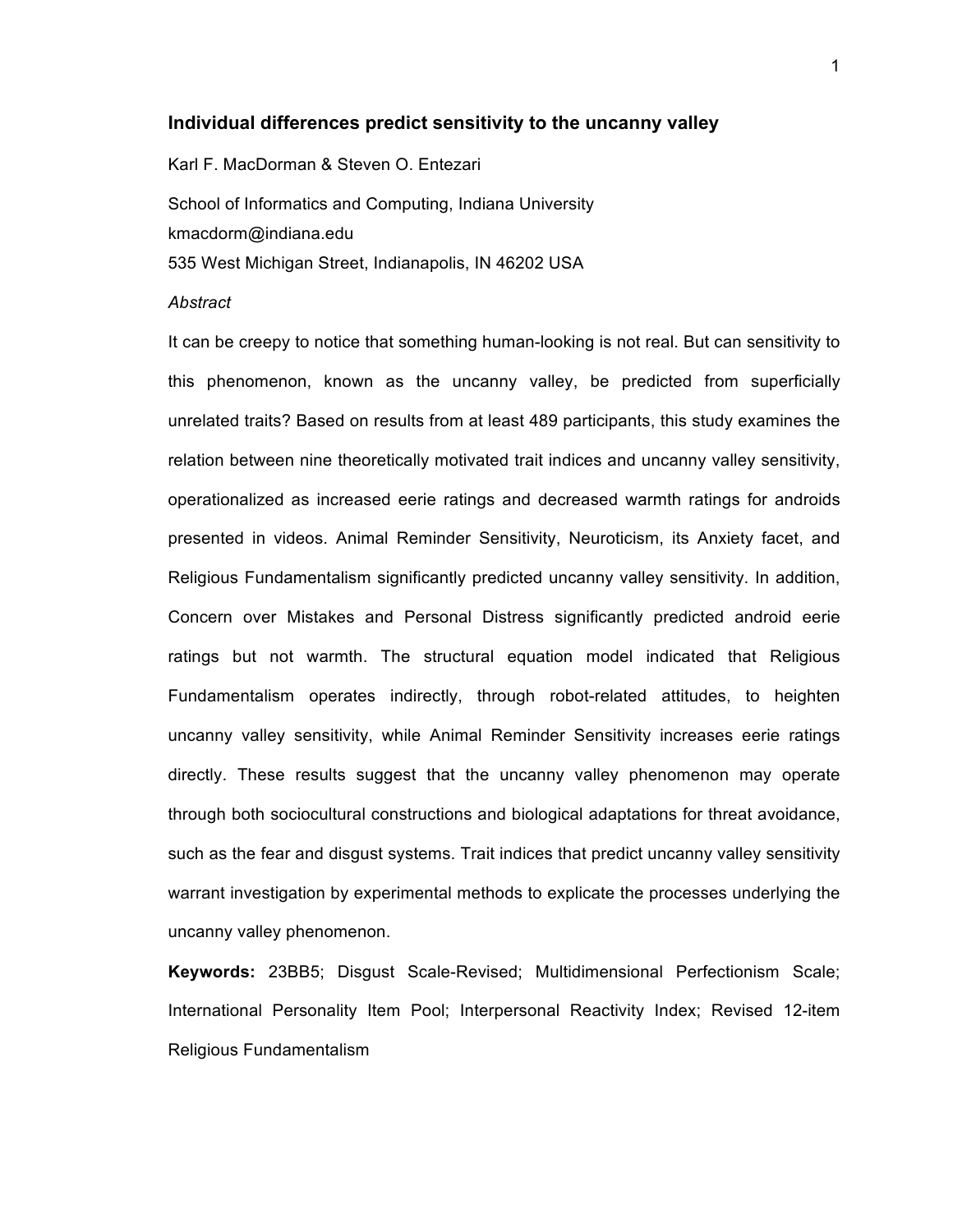### **Introduction**

Masahiro Mori (1970/2012) identified the uncanny valley phenomenon: a feeling of eeriness and discomfort with android robots and other realistic human figures. Affinity for a robot typically increases as it is made to look more human. However, at some point the robot may become sufficiently realistic that its remaining nonhuman features become noticeable and disturbing. Thus, entities of intermediate perceived humanness, such as androids, appear eerier than those of low or high perceived humanness, such as mechanical-looking robots or real human beings (Figure 1). Empirical research has found evidence of this phenomenon for both androids and computer-animated human characters (Burleigh, Schoenherr, & Lacroix, 2013; Lewkowicz & Ghazanfar, 2012; MacDorman, Green, Ho, & Koch, 2009; MacDorman & Ishiguro, 2006; Mitchell, Ho, Patel, & MacDorman, 2011; Seyama & Nagayama, 2007; Steckenfinger & Ghazanfar, 2009; Tinwell, Abdel Nabi, & Charlton, 2013; Tinwell, Grimshaw, & Williams, 2011). The uncanny valley is a concern not only in social robotics regarding people's acceptance of robots but also in the computer-animated film and video game industries; for example, if audiences cannot relate to human characters in animated narratives because of the uncanny valley, the title could flop and, as a result, the studio could go bankrupt (e.g., ImageMovers Digital, Butler & Joschko, 2009; Freedman, 2012; Syrdal, Dautenhahn, Koay, & Walters, 2009; Walters, Dautenhahn, Boekhorst, Koay, Syrdal, & Nehaniv, 2008).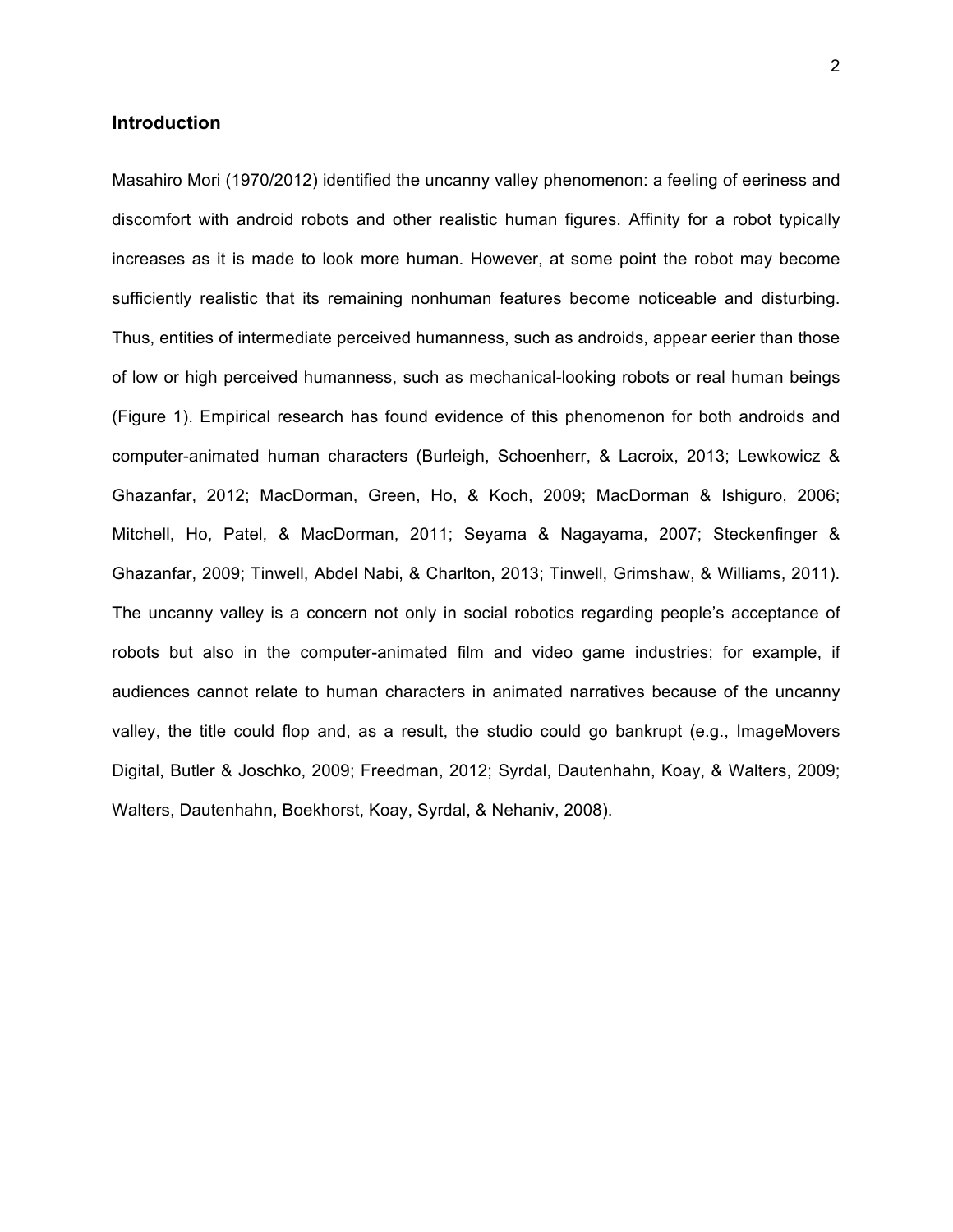

Figure 1. Mori's (1970/2012) graph illustrates his observations concerning the relation between human likeness and affinity: Affinity increases with human likeness until a point is reached at which the figure appears so human that its remaining nonhuman features become salient and unnerving. Thus, the figure tumbles into a valley of eeriness. Affinity increases once again, pulling the figure out of the valley, as it becomes indistinguishable from a real human being. Movement is said to amplify the effect.

This study aims to explore how differences among individuals could affect their sensitivity to the uncanny valley phenomenon. Specifically, its purpose is to determine the relation between individuals' traits and their emotional state while perceiving potentially uncanny androids. Individual differences have been considered in past research on human–robot interaction (Tapus, Tapus & Matarić, 2008; Tsui, Desai, Yanco, Cramer, & Kemper, 2011; Turkle, Taggart, Kidd, & Dasté, 2006; Syrdal et al., 2009; Walters et al., 2008). However, no attempt has been made to investigate empirically the relation between individual traits and uncanny valley sensitivity. We have selected the following nine traits for examination: Perfectionism, Neuroticism and Anxiety, Animal Reminder Sensitivity, Personal Distress, Human–Robot Uniqueness, Human–Android Uniqueness, Religious Fundamentalism, and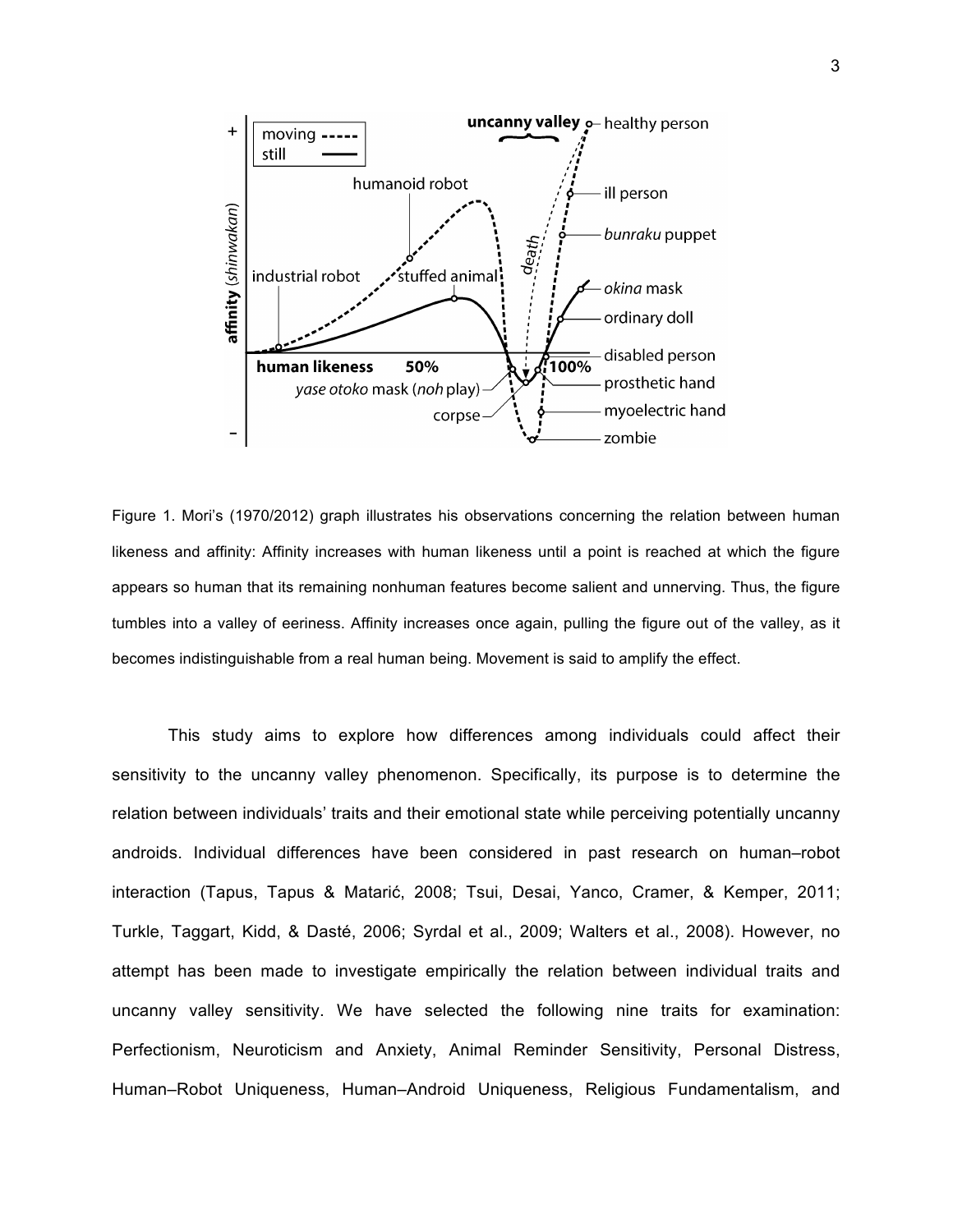Negative Attitudes Toward Robots. The nine traits are motivated by current and proposed theories of the uncanny valley (Burleigh, Schoenherr, & Lacroix, 2013; Hanson, 2005; Ho, MacDorman, & Pramono, 2008; MacDorman et al., 2009; MacDorman & Ishiguro, 2006; Moore, 2012; Moosa & Ud-Dean, 2010; Ramey, 2005; Tondu & Bardou, 2011; Yamada, Kawabe, & Ihaya, 2012). The results of this exploratory study on individual differences may assist researchers in determining which theories on the causes of the uncanny valley are plausible and, thus, worthy of further investigation.

For the purposes of this study, we operationalize uncanny valley sensitivity as higher ratings of eeriness and lower ratings of warmth (vs. coldness) for androids (Ho & MacDorman, 2010). A warmth dimension serves as an empirically justifiable analogue for what Mori (1970/2012) calls affinity (*shinwakan* in the original Japanese). Warmth has been found to be the primary dimension of human social perception (Fiske, Cuddy, & Glick, 2007; competence is the secondary dimension). However, coldness, the negative pole of warmth, is conceptually distinct from eeriness (*bukimi*), because we can feel cold toward someone without finding that person creepy (e.g., someone envied for gaining a promotion solely based on good looks). Thus, it is necessary to measure both eeriness and warmth. A limitation of a number of studies on the uncanny valley is that they do not measure eeriness—the *uncanny* in the uncanny valley. Whether eeriness and warmth ratings for androids are sufficient to operationalize uncanny valley sensitivity, or other behavioral or physiological variables are necessary, remains an open question.<sup>1</sup>

We propose that the uncanny valley cannot be fully explained solely by a general cognitive theory, such as processing fluency (Yamada, Kawabe, & Ihaya, 2012), perceptual

 

<sup>1</sup> Dimensions for warmth and eeriness should arguably be complemented by a *rightness* dimension, that is, assonance vs. dissonance (Mangan, 2001). Even eeriness can feel right in certain contexts (e.g., seeking thrills at a haunted house) but not others (e.g., touching a prosthetic limb).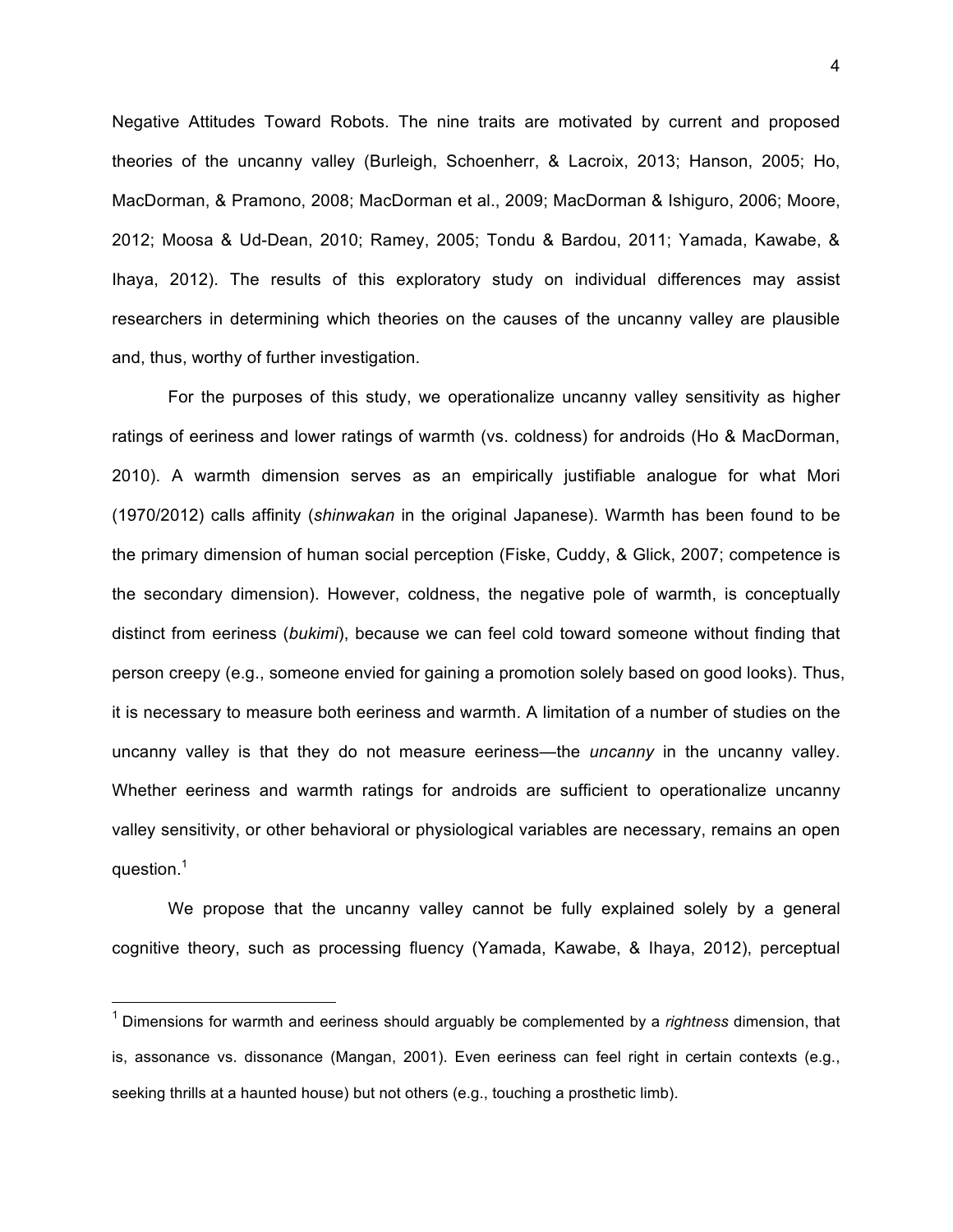tension (Burleigh, Schoenherr, & Lacroix, 2013; Moore, 2012), or cognitive dissonance (Hanson, 2005; Tondu & Bardou, 2011). What none of these theories explain is the characteristic eerie feeling associated with human-looking entities that incorporate nonhuman features. We identify this feeling with specific biological adaptations for threat avoidance rooted in the fear and disgust systems (Ho, MacDorman, & Promono, 2007; MacDorman & Ishiguro, 2006; MacDorman et al., 2009). The structural equation model derived from data collected in this study indicates some provisional conclusions: First, Religious Fundamentalism may heighten uncanny valley sensitivity by operating through related sociocultural constructions, such as the conviction that human beings are unique—set apart from robots and the rest of creation (i.e., Human-Robot Uniqueness). Second, an individual's sensitivity to the vulnerability and impermanence of the physical body may directly and viscerally heighten the perceived eeriness of androids. This sensitivity, confusingly called Animal Reminder Sensitivity (Olatunji et al., 2007), is likely to operate through the fear and disgust systems.

## **Theoretical perspective and hypotheses**

Each of the nine trait indices is examined below in relation to theories of the uncanny valley and their predictions.

### *Perfectionism*

Perfectionists' excessive concern with making mistakes may predict the uncanny valley phenomenon. Nonhuman features in human figures are typically perceived as mistakes—eyes that look dead, movements unnatural (Tinwell, Abdel Nabi, & Charlton, 2013; Matsui, Minato, MacDorman, & Ishiguro, 2005); perfectionists are more likely than others to attend to details, to find flaws in them, and to feel worse when they do (Rice, Bair, Castro, Cohen, & Hood, 2003).

We invoke MacDorman and Ishiguro's (2006) *expectation violation* theory of the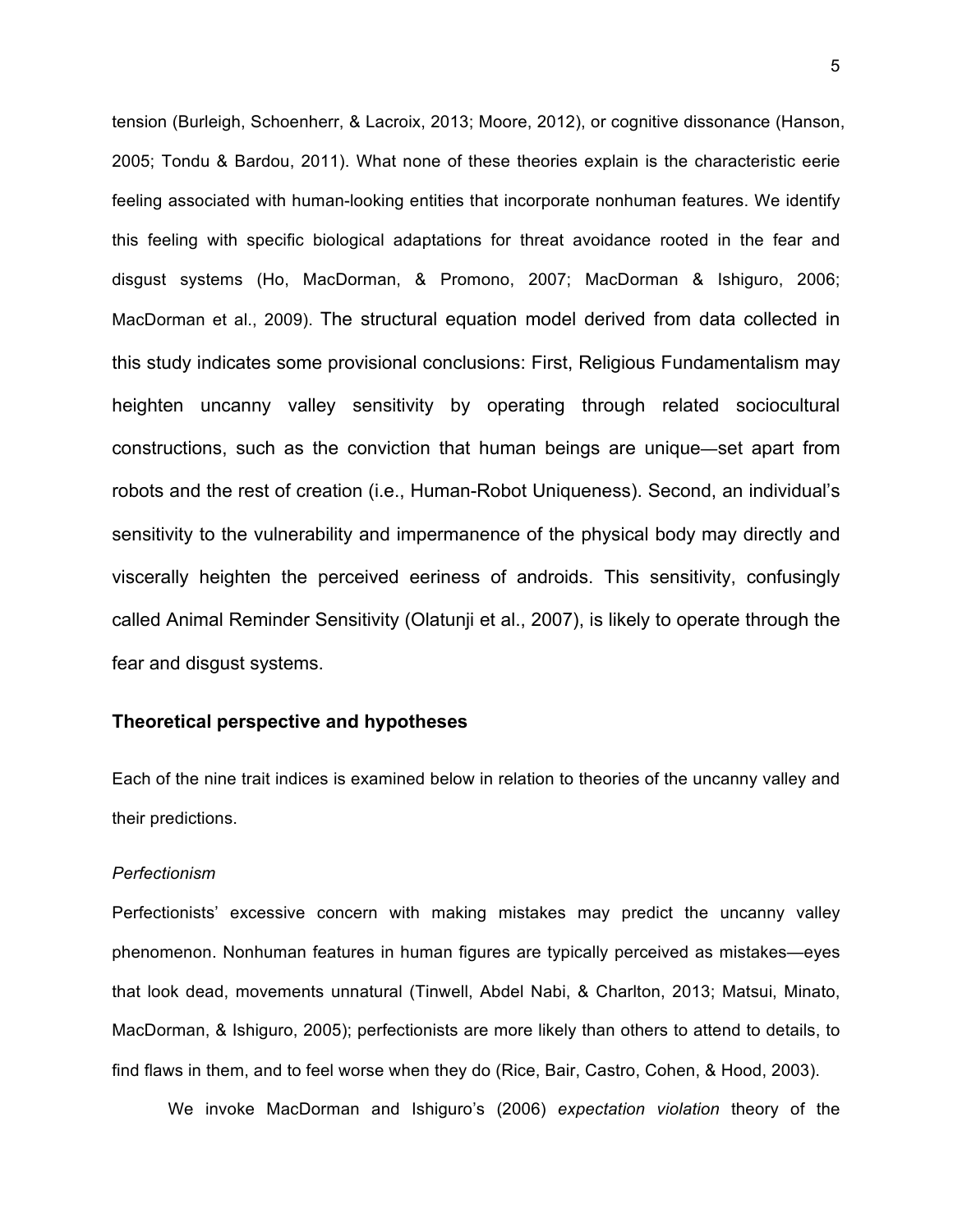uncanny valley to explain why concern with making mistakes predicts uncanny valley sensitivity. MacDorman and Ishiguro (2006) propose that an entity is experienced as uncanny when it elicits the brain's model of a human being but possesses features that violate the model's predictions (MacDorman et al., 2009). Saygin and colleagues (2012) found evidence of model prediction error in the form of increased cortical activation when observing a mechanical-looking movement in a human-looking robot. Failed predictions may result in a stronger orienting response in perfectionists, leading to a higher defect detection rate. This would make perfectionists acutely susceptible to the paradox of the uncanny valley: As an entity is made to look more human, its remaining nonhuman features become more noticeable and disturbing (MacDorman et al., 2009; MacDorman, Srinivas, & Patel, 2013; Mitchell et al., 2011).

To measure excessive concern for making mistakes, this study uses the Concern over Mistakes subscale of the Multidimensional Perfectionism Scale (MPS; Frost, Marten, Lahart, & Rosenblate, 1990). Concern over Mistakes and Doubts about Actions constitute the primary dimension of MPS, and because androids embody mistakes (nonhuman features), Concern over Mistakes is theoretically more relevant to the uncanny valley than the remaining dimensions (i.e., Parental Expectations/Parental Criticism, Personal Standards, and Organization; Stöber, 1998). The subscale includes nine 7-point Likert items, such as the following: "I should be upset if I make a mistake." "If I do not do as well as other people, it means I am an inferior human being."

*Hypothesis 1:* Individuals who rate higher on the Concern over Mistakes dimension of the MPS will perceive androids with nonhuman features as eerier and less warm than others.

### *Neuroticism and Anxiety*

Neuroticism, which is a "big five" personality trait indicating emotional instability (Digman, 1990), may predict uneasiness with androids. The reason is as follows: Androids identified as creepy or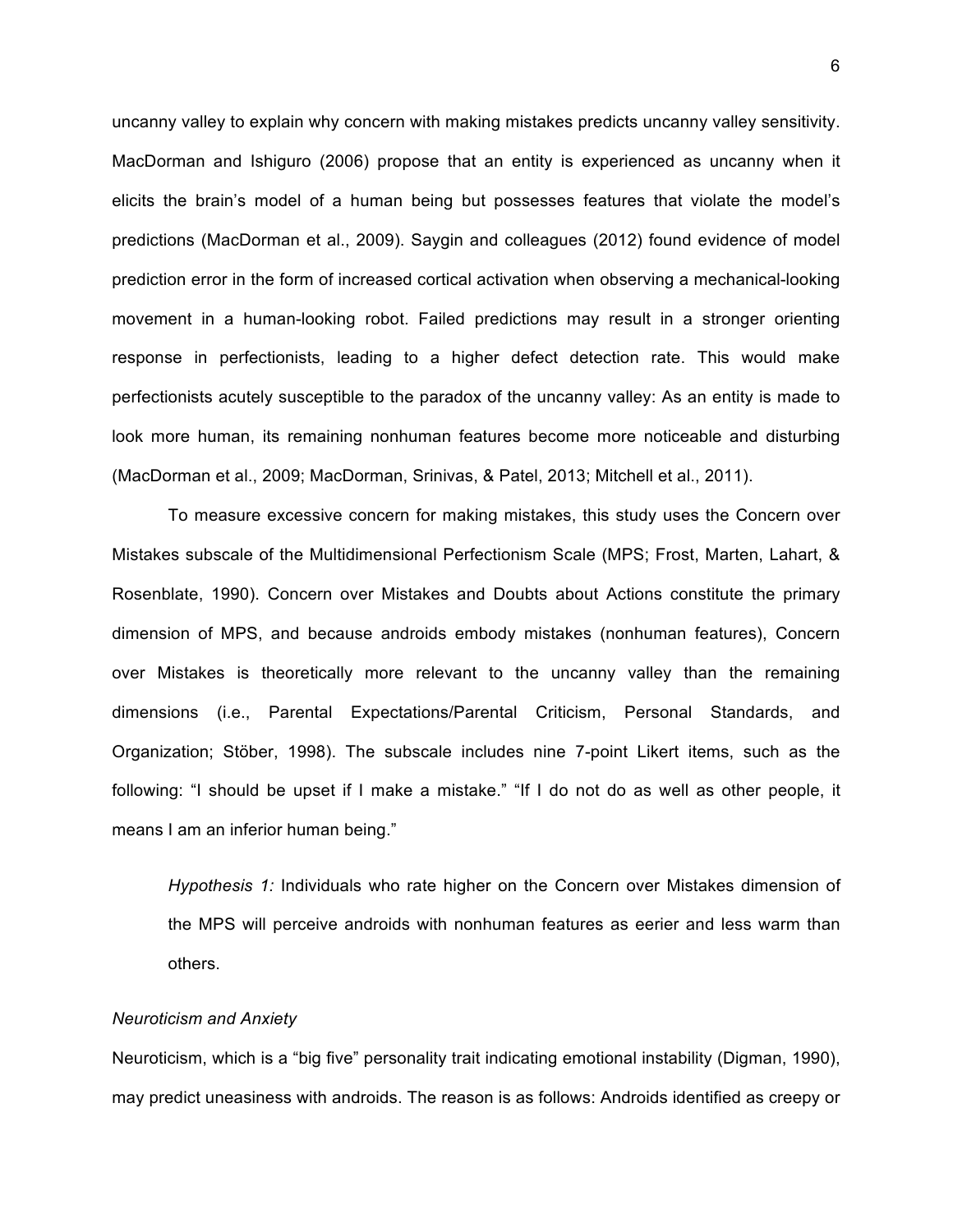eerie are elicitors of fear, anxiety, and disgust (Ho, MacDorman, & Pramono, 2008), and emotionally unstable individuals are more likely than others to experience these emotions when exposed to their elicitors (Druschel & Sherman, 1999; Haidt, McCauley, & Rozin, 1994; Larsen & Ketelaar, 1991). Anxiety and fear are closely related but distinguishable: Fear is an adaptive mechanism that drives the individual to escape and avoid the eliciting stimulus, whereas anxiety is unresolved fear caused by anticipation of the stimulus, an inability to avoid it, or the stimulus remaining subconscious (Öhman, 2000).

Neuroticism has been found to correlate with a preference for mechanical-looking robots as opposed to human-looking ones (Syrdal et al., 2009; Walters et al., 2008). However, it has not yet been determined whether neuroticism predicts a heightened perception of eeriness in androids (Ho & MacDorman, 2010). To measure neuroticism, this study adopts the Neuroticism Scale from 23BB5 (Duijsens & Diekstra, 1995), which has six 7-point semantic differential items: *anxious–not anxious, insensitive–sensitive, tense–relaxed, emotional–unemotional, panicky– imperturbable,* and *temperamental–even tempered.*

*Hypothesis 2a:* Individuals who rate higher on the Neuroticism Scale of 23BB5 will perceive androids with nonhuman features as eerier and less warm than others.

Costa and McCrae (1992) decompose neuroticism into six facets: anxiety, angry hostility, depression, self-consciousness, impulsiveness, and vulnerability to stress (McCrae, 2002). We next examine the anxiety facet, because a defining characteristic of neuroticism is heightened sensitivity to stimuli that elicit fear and anxiety (Eysenck, 1992)—two emotions that are of theoretical and empirical significance to the uncanny valley (Ho, MacDorman, & Pramono, 2008; MacDorman et al., 2009; MacDorman & Ishiguro, 2006). Examining the uncanny as a source of anxiety dates back to the roots of the psychoanalytic tradition. An anxious disposition Jentsch (1906/1997) links to an abnormal sensitivity to the uncanny. According to Freud (1919/2003), the uncanny elicits morbid anxiety, a phenomenon he identifies with the recurrence of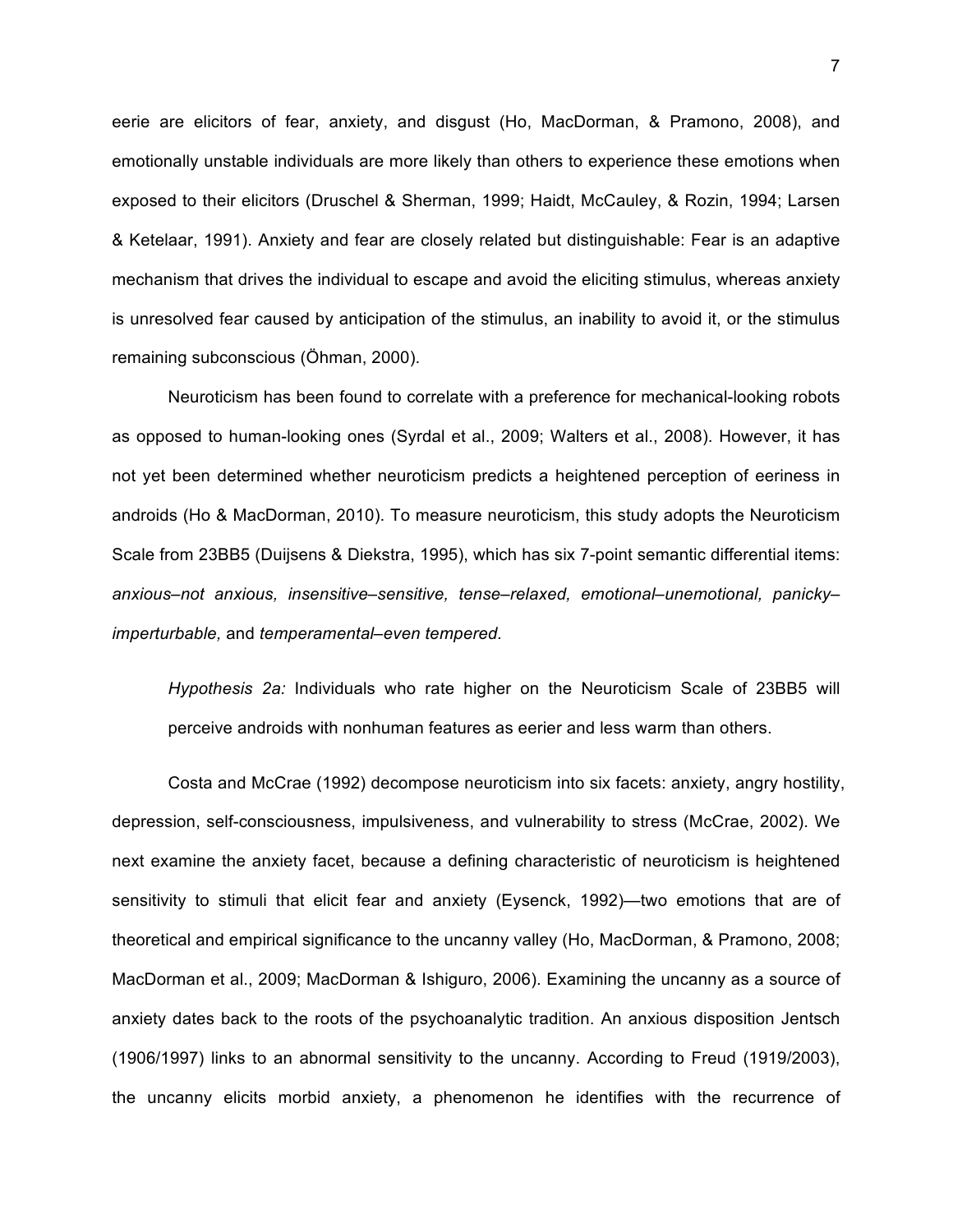something once familiar but estranged by repression. Drawing on the work of Freud's colleague Rank (1930/1998) and others, Becker (1973) proposed that culture and religion provide a symbolic defense mechanism against the individual's cognizance of mortality. Pyszczynski, Greenberg, and Solomon (1999) and their colleagues have extensively elaborated and tested Becker's ideas in terror management theory.

Applying terror management theory, MacDorman (2005) hypothesized that an uncanny android would elicit subconscious mortality-related fears and culturally-supported defense mechanisms for coping with death's inevitability. The study found that exposure to an uncanny android induced in participants mortality salience and terror management defenses, such as a heightened preference for supporters of their worldview and a diminished preference for detractors of their worldview. We propose that the anxiety facet of neuroticism could predict uncanny valley sensitivity based on the following assumption: Those rating high on anxiety are more sensitive to its elicitors and an uncanny android is one such elicitor.

Androids could also heighten social anxiety because of missing affective cues that resolve social ambiguity in human interactions. Individuals with high levels of social anxiety are more likely to interpret ambiguity in facial expressions and social interactions as threatening (Constans, Penn, Ihen & Hope, 1999; Yoon & Zinbarg, 2007). An individual's preexisting anxiety in conjunction with an inability to predict another's behavior has been found to lead to aversion (Samochowiec & Florack, 2010). A lack of emotional expression in the upper parts of a virtual character's face has also been found to increase the character's uncanniness, possibly because of the viewer's inability to predict its behavior (Tinwell, Grimshaw, Nabi & Williams, 2011).

To measure trait anxiety, this study adopts the Anxiety facet of the International Personality Item Pool (IPIP; Goldberg, 1999; cf. Kulas, Stachowski, & Haynes, 2008; Uliaszek et al., 2009), which has ten 7-point items, with responses varying from *very accurate* to *very inaccurate*. Sample items include the following: "Am afraid of many things." "Get stressed out easily." "Adapt easily to new situations" (reverse scaled). The Anxiety facet is designed to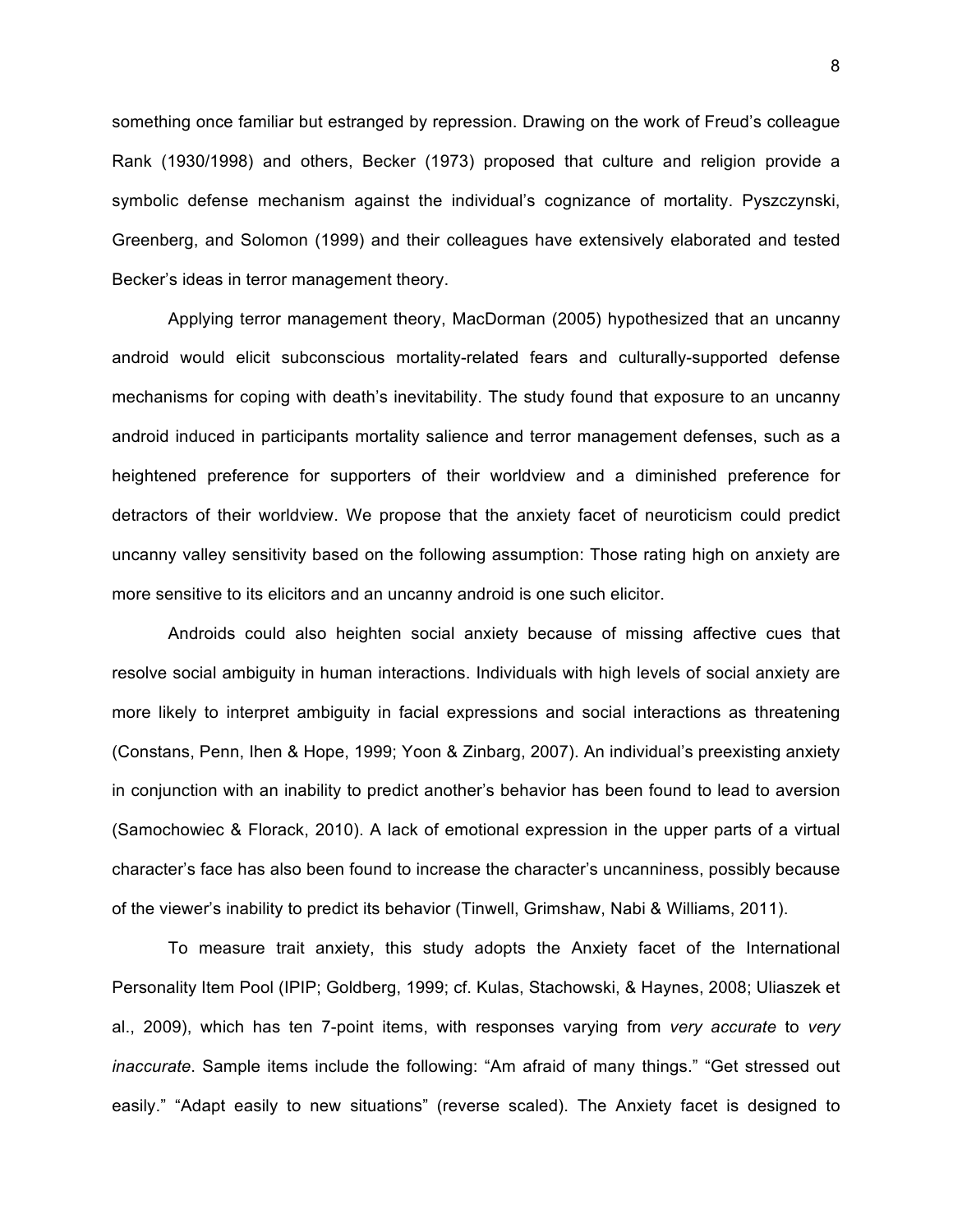measure the same construct as the NEO-PI-R N1 (Costa and McCrae, 1992; McCrae, 2002) but is in the public domain.

*Hypothesis 2b:* Individuals who rate higher on the IPIP Anxiety facet will perceive androids with nonhuman features as eerier and less warm than others.

### *Personal Distress*

The uncanny valley phenomenon may be intensified for individuals who, when seeing others in negative situations, experience personal distress—that is, anxiety and paralysis. Both personal distress and sympathy are considered forms of empathy, the ability to project one's self into the circumstances of another individual (de Vignemont & Singer, 2006). However, personal distress differs from sympathy in that the elicited feelings of anxiety are self-oriented and impede helping behavior (Davis, 1980, 1983; Preston & de Waal, 2002).

In relation to androids, personal distress could increase uncanny valley sensitivity through several empathetic processes. First, the android could operate as a human analogue. Thus, the android would elicit personal distress, if it had features that would be considered disturbing abnormalities in people, such as thrashing movements reminiscent of epilepsy (Freud, 1919/2003), or if it appeared incomplete or not fully assembled relative to a healthy person (MacDorman & Ishiguro, 2006). Second, uncanny androids could elicit anxiety by activating subconscious fears of replacement, dismemberment, soullessness, or mortality (MacDorman & Ishiguro, 2006; MacDorman, Vasudevan, & Ho, 2009). (As already noted, Jentsch, 1906/1997, identifies sensitivity to the uncanny with trait anxiety.) Third, because an android looks human but the perceiver typically knows it is not human, its perception could successively activate the concept *human* and then its conscious suppression, thus interfering with empathy (Misselhorn, 2009). To elaborate, *we propose that this alternation simultaneously elicits anxiety while suppressing empathy.* The perceiver feels the android's "suffering" but cannot attribute the suffering to the android owing to an inability to identify with the soulless machine.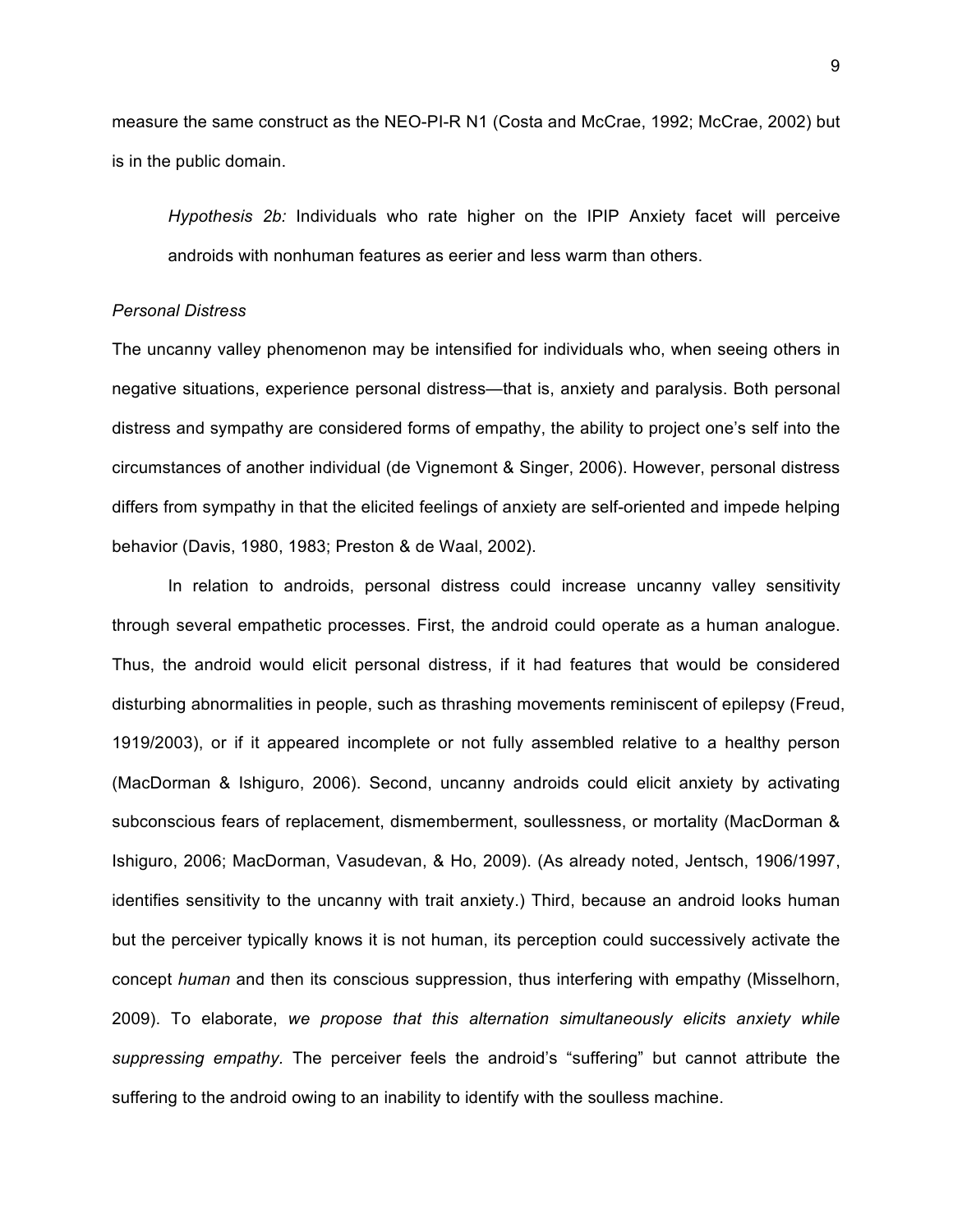This study uses the Personal Distress subscale of the Interpersonal Reactivity Index (IRI) to measures self-oriented anxiety in tense interpersonal situations (Davis, 1980, 1983). The scale includes seven 7-point Likert items, such as the following: "When I see someone who badly needs help in an emergency, I go to pieces." "I sometimes feel helpless when I am in the middle of a very emotional situation." "When I am with a friend who is depressed, I become so uncomfortable that I can't really talk to him."

*Hypothesis 3:* Individuals who rate higher on the Personal Distress subscale of the IRI will perceive androids with nonhuman features as eerier and less warm than others.

#### *Animal Reminder Sensitivity*

Individuals who are disturbed by reminders of their own creatureliness, such as their mortal body and bodily functions, may have a greater aversion to androids, perceiving them as eerier than those less easily disturbed. Mori (1970/2012) proposed that underlying the uncanny valley phenomenon is an instinct for self-preservation that causes aversion to corpses, dangerous animals, and other threats. MacDorman and Ishiguro (2006) elaborated on this idea, proposing that the uncanny valley phenomenon could reflect an evolved cognitive and affective mechanism for the avoidance of potential threats, such as pathogens or unfit mates (Moosa & Ud-Dean, 2010). According to the theory of pathogen avoidance, we are more sensitive to abnormalities in human-looking entities, because their physical and behavioral similarity indicate genetic relatedness and, thus, a higher risk of disease transmission (Ho, MacDorman, & Pramono, 2008; MacDorman et al., 2009). According to the theory of mate selection, abnormalities could indicate low fitness in potential mates (MacDorman & Ishiguro, 2006; MacDorman et al., 2009). For both pathogen avoidance and mate selection theories, aversion to abnormalities enhances fitness.

Two candidate systems underlying aversive behavior are fear and disgust. Fear and disgust differ in their elicitors (e.g., bear vs. cockroach), experiential qualities, evolutionary origin,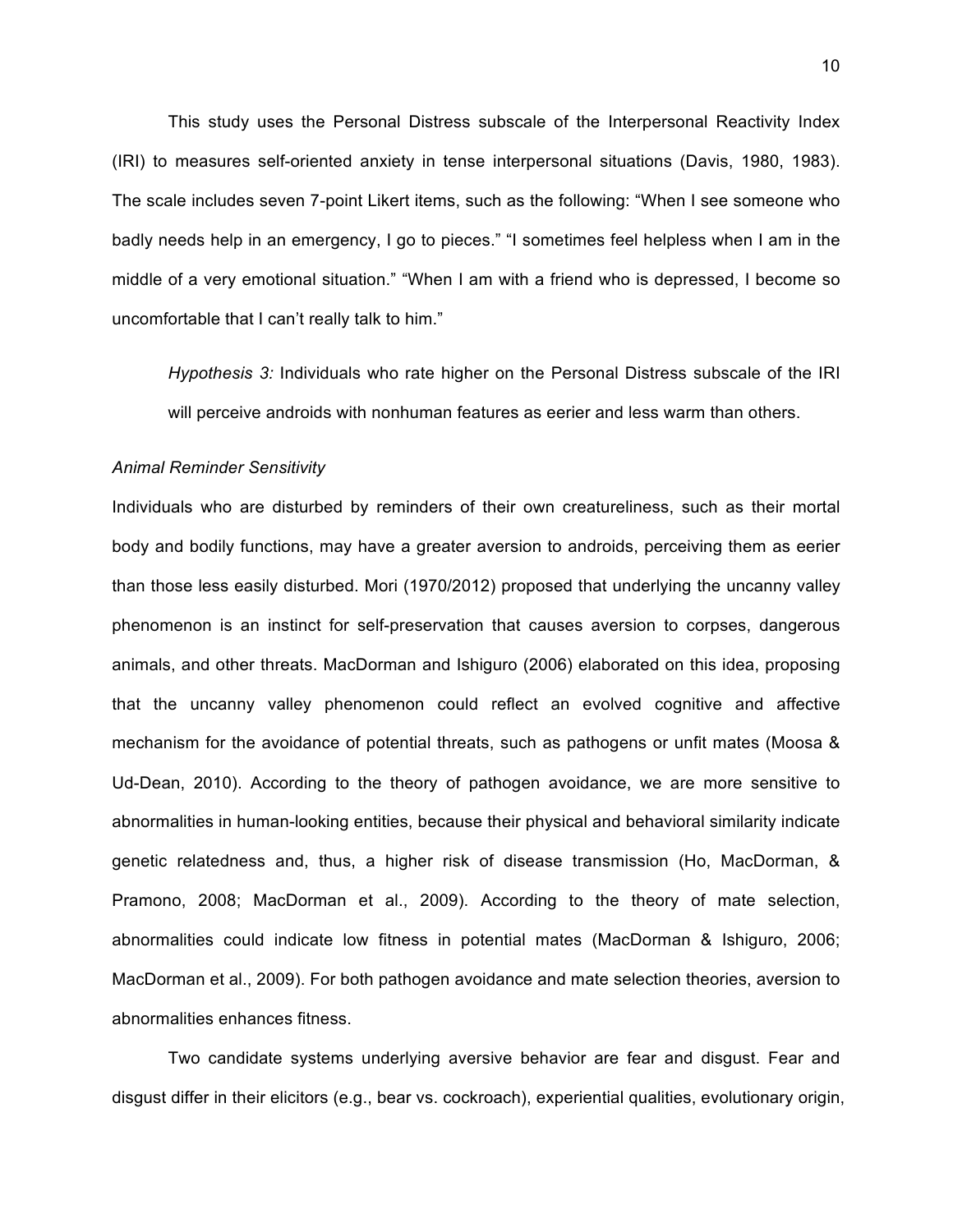elicited facial expressions, areas of brain activity, and other physiological responses (Davey et al., 1998; Jabbi, Bastiaansen, Keysers, 2008; Öhman, 2000; Rozin, Haidt, & McCauley, 2008). Fear motivates flight from immediate, life-threatening dangers, whereas disgust, as a behavioral prophylaxis, motivates the oral rejection and avoidance of potential toxins and pathogens (Curtis, Aunger, & Rabie 2004; Fessler & Navarrete, 2005; Öhman, 2000; Rozin & Fallon, 1987). Animal reminders may elicit fear, disgust, and horror by bringing to mind our creatureliness and animal origins (Olatunji et al., 2007; Cox, Goldenberg, Pyszczynski, & Weise, 2007). Human–android comparisons could engage the same cognitive and affective systems for threat avoidance as human–animal comparisons.

A third candidate mechanism is terror management (MacDorman, 2005; MacDorman & Ishiguro, 2006). Reminders of our creatureliness are also reminders of our mortality, because all animals die. Terror management research has found animal reminders heighten the accessibility of death-related thoughts, disgust sensitivity, and a preference for arguments favoring human uniqueness to those favoring human continuity with the animal realm (Cox et al., 2007; Goldenberg, Pyszczynski, Greenberg, Solomon, 2000; Goldenberg et al., 2001).

Animal Reminder is the disgust sensitivity subfactor most closely related to humanity's aversion to its animality. Sensitivity to animal reminders has been measured reliably (Olatunji et al., 2007, derived from Haidt, McCauley, & Rozin 1994). The Animal Reminder subscale includes eight 7-point items: five Likert items and three disgust intensity items. Given that only three of the eight items mention disgust and the subscale thematically overlaps with the bodily injury–illness–death subfactor of the Fear Survey Schedule-III (Arrindell et al., 2003), the subscale likely also detects fear sensitivity to animal reminders. Compellingly, several of Freud's (1919/2003) examples of the uncanny—dead bodies, losing one's eyes, a hand cut off at the wrist—match the Likert items from the animal reminder subfactor: "It would bother me tremendously to touch a dead body." "It would not upset me at all to watch a person with a glass eye take the eye out of the socket" (reverse scaled). "It would bother me to be in a science class,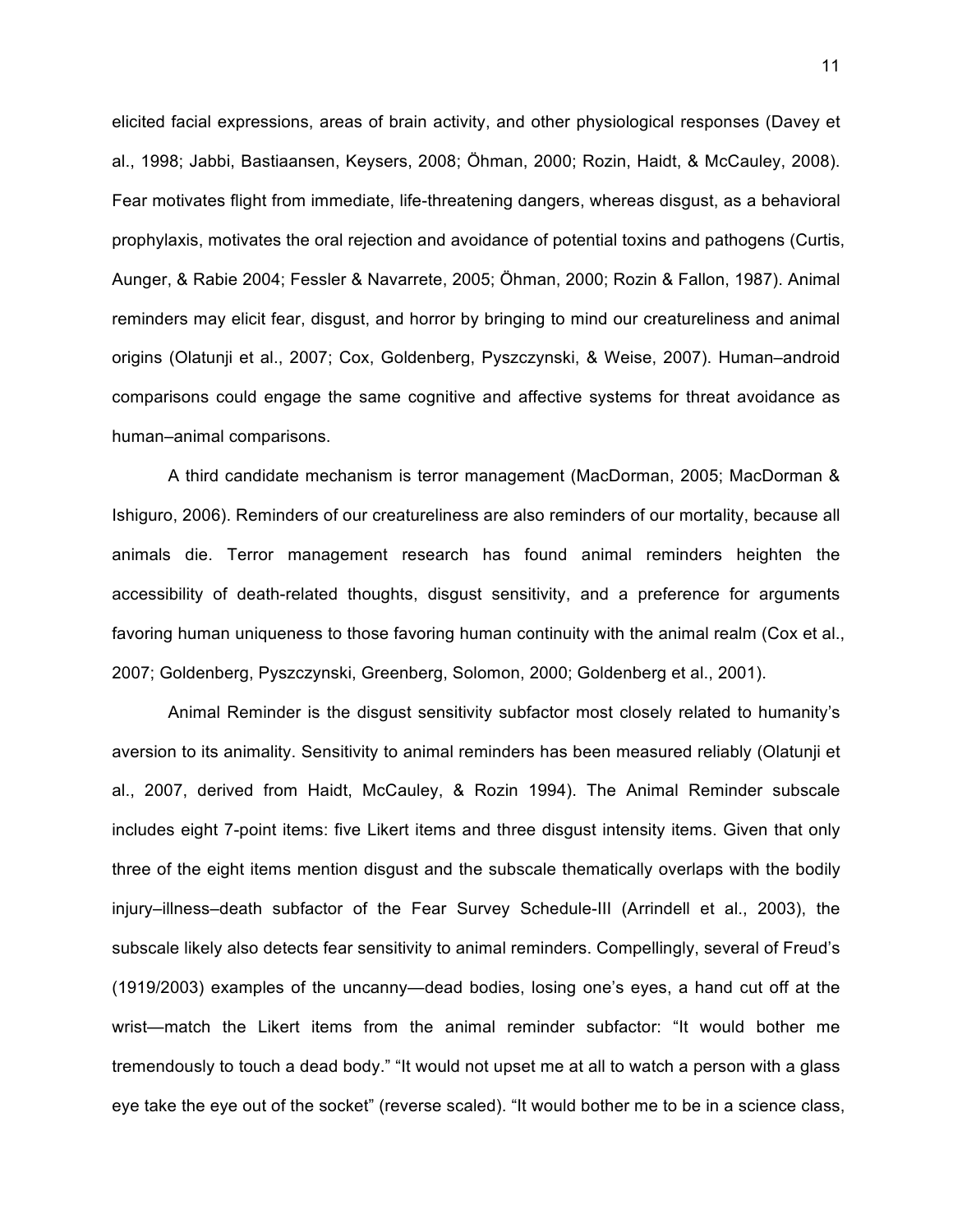and see a human hand preserved in a jar."

*Hypothesis 4:* Individuals who rate higher on the Animal Reminder subfactor of the Disgust Scale-Revised will perceive androids with nonhuman features as eerier and less warm than others.

#### *Human–Robot and Android–Robot Uniqueness*

We propose that an individual who conceptualizes the categories *robot* and *human* as more mutually exclusive will also tend to feel more disturbed by ambiguous entities, such as androids. Jentsch (1906/1997) was first to observe that uncanny sensations could be caused by uncertainty about the category to which an entity belongs and especially by uncertainty about whether the entity is living or nonliving, human or nonhuman (MacDorman & Ishiguro, 2006), or sentient or insentient (Gray & Wegner, 2012; Waytz, Gray, Epley, & Wegner, 2010). Ramey (2005) further proposes that an uncanny valley arises whenever two qualitatively distinct learned categories are linked by a quantitative metric that challenges their prior separation. For example, Mori's (1970/2012) graph depicts a continuum of entities of increasing human likeness, from the industrial robot to a healthy person. At the bottom of the valley lies the walking corpse, presumably on the boundary between nonliving human doubles and living human beings. Uncanny sensations may be eliminated by resolving uncertainty about the ambiguous entity; for an android, this can be achieved either by learning a new cognitive category, *android,* to cover the ambiguous entity or by no longer conceiving of the categories *robot* and *human* as mutually exclusive (Ramey, 2005). For example, robots and human beings could be viewed as instances of the same kind of thing: complex physical mechanisms.

Category uncertainty may result either when it is unclear to which category an entity's features belong or when some features appear to belong to one category and other features to a different, incompatible category. The latter, namely, perceptual tension among features, Moore (2012) identifies as the cause of the uncanny valley. Others have further qualified that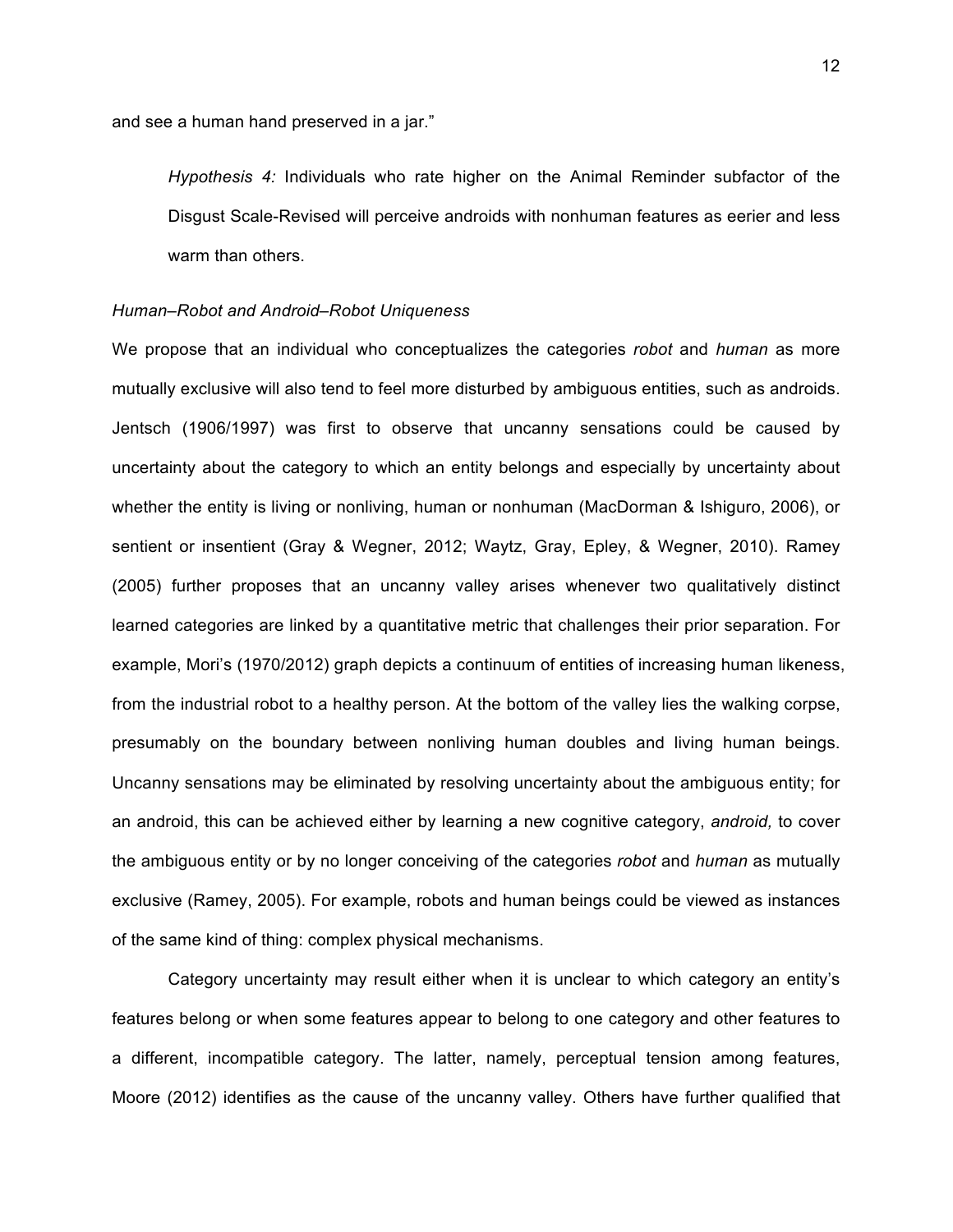the conflicting features should be human and nonhuman (Burleigh, Schoenherr, & Lacroix, 2013; MacDorman et al., 2009). In his original essay, Mori (1970/2012) gave an example of this kind of perceptual tension: a myoelectric hand that looks human but feels robotic. Perceptual tension may result in contradictory beliefs concerning what an entity is and, thus, cognitive dissonance (Hanson, 2005; e.g., caused by entities at the boundary of the soulful and soulless, Tondu & Bardou, 2011). Cognitive dissonance is a form of psychological discomfort that people are motivated to reduce (Elliot & Devine, 1994; Festinger, 1957; Gawronski & Strack, 2012). However, unlike examples of cognitive dissonance from the social psychology literature, the origin of the discomfort is perceptual. Thus, it cannot be resolved by simply adjusting one's beliefs so that they no longer contradict each other.

To measure the extent to which individuals conceive of human beings as distinct from robots, in this study we developed and validated a Human–Robot Uniqueness (vs. Equivalence) Index. The index has eleven 7-point Likert items, such as "Human beings are fundamentally different from robots" (Appendix A). The more conceptually distinct an individual conceives of human beings and robots, the higher the expected rating on this index. Our assumption is that individuals who more strongly differentiate humans and robots will experience greater cognitive dissonance when presented with androids whose visual forms, movements, and sounds incorporate both human and robotic features. This psychological discomfort will be measurable as uncanny valley sensitivity.

*Hypothesis 5a:* Individuals who rate higher on the Human–Robot Uniqueness Index will perceive androids with nonhuman features as eerier and less warm than others.

To measure the extent to which individuals conceive of androids as distinct from robots, we developed and validated an Android–Robot Uniqueness (vs. Equivalence) Index. Ratings on this index are expected to be higher the more conceptually distinct an individual conceives of androids and other kinds of robots. Distinctness indicates prior learning of the android category.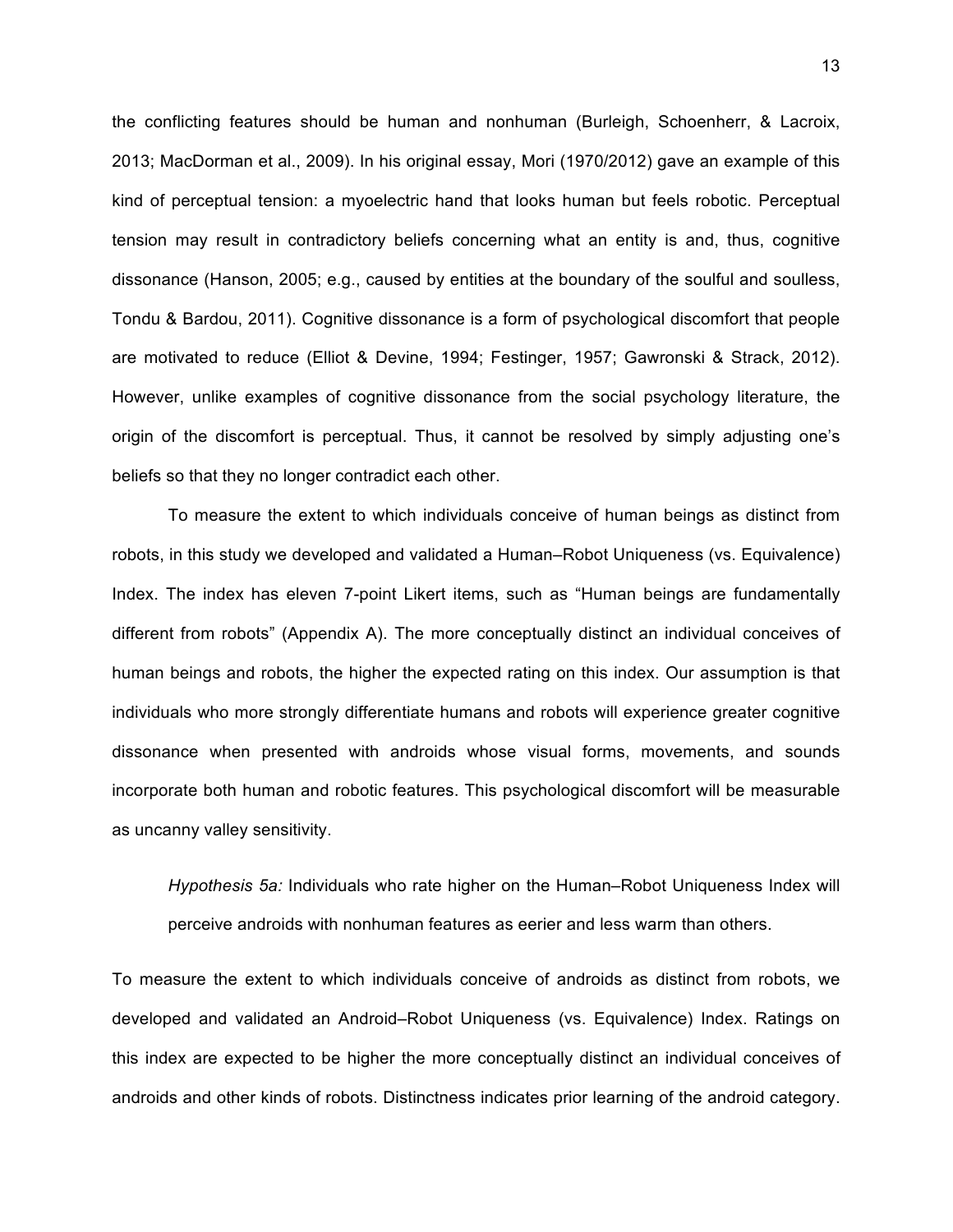Thus, the individual should not feel eeriness when observing human-looking robots, because they should be perceived as androids and not as potential though ambiguous instances of humans or robots. The index has seven 7-point Likert items, such as "I would relate to androids differently than to robots that don't look human" (Appendix A).

*Hypothesis 5b:* Individuals who rate higher on the Android–Robot Uniqueness Index will perceive androids with nonhuman features as less eerie and warmer than others.

#### *Religious Fundamentalism*

We propose that fundamentalists of the Abrahamic religions are more prone than other individuals to perceive androids as cold and eerie. The theoretical basis for this prediction is twofold. First, fundamentalists adhere to a worldview that divides humanity from the rest of existence (MacDorman, Vasudevan, & Ho, 2009; Vail et al., 2010; Vess, Arndt, & Cox, 2012). This division, which must be maintained in the face of increasing scientific evidence to the contrary (e.g., from physical cosmology, evolutionary biology, molecular genetics, social psychology), results in heightened outgroup derogation and negational categorization (Altemeyer, 2003; Tajfel, Billig, Bundy, & Flament, 1971; Zhong, Phillips, Leonardelli, & Galinsky, 2008). Fundamentalists tend to view both human outgroups (e.g., people of a different race, religion, political party, or sexual orientation; Altemeyer, 2003) and nonhuman animals less favorably (DeLeeuw, Galen, Aebersold, & Stanton, 2007). Androids as liminal objects appear to trespass the very boundary the fundamentalist worldview is determined to preserve, namely, between the realm of the human and the nonhuman. As a result, androids could elicit higher levels of cognitive dissonance among fundamentalists.

Second, androids may rekindle awareness of repressed fears that are especially pernicious to fundamentalists: A "soulless" machine assuming the role of a human being renders the soul functionally superfluous; a detached android head places the finality of human decapitation in grotesque contrast with the machine's potential for "immortality"; an android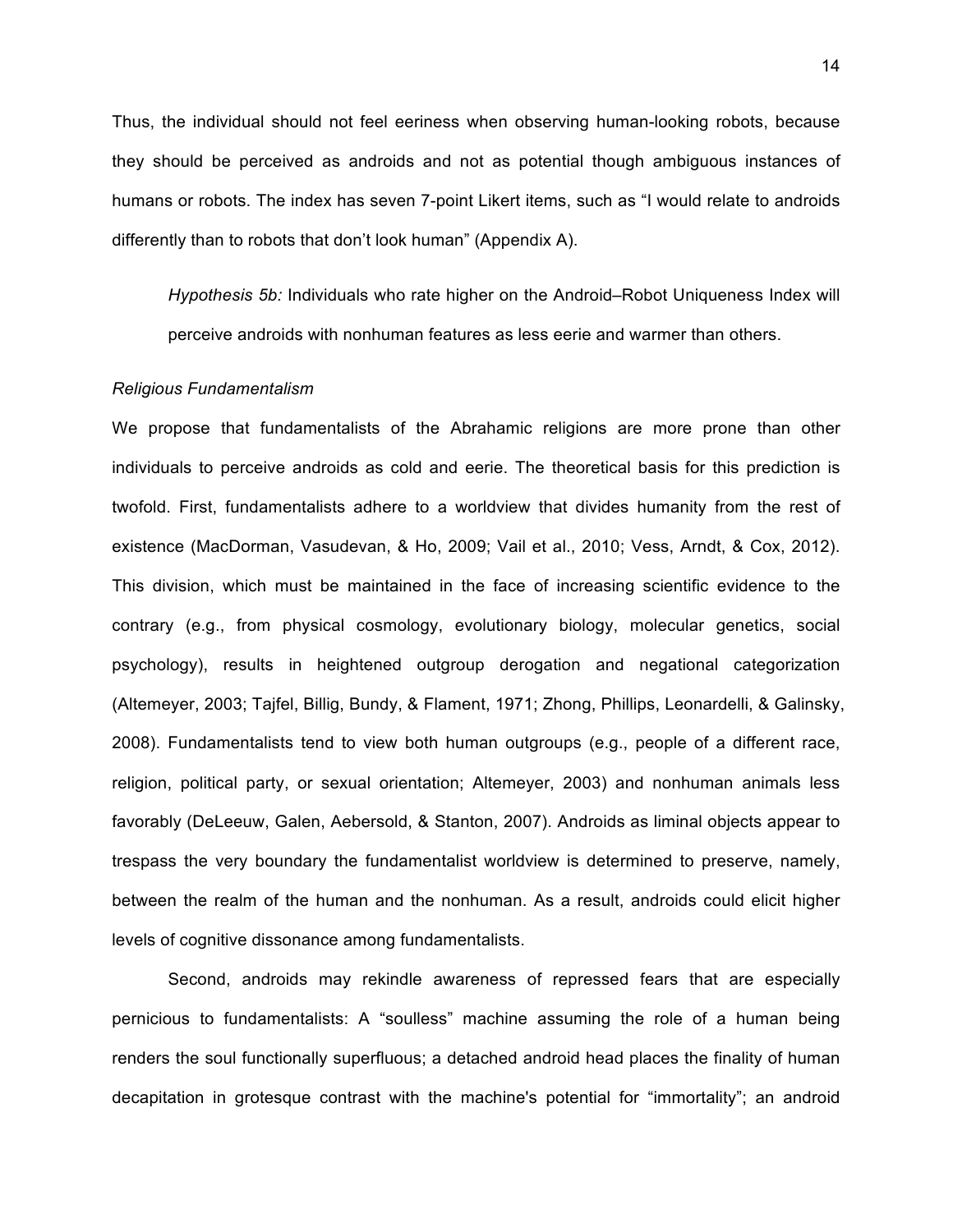excites fears of replacement, both as a double and as the continuation of the body's shell in the absence of its soul; and unnatural movements in an android arouse fears of losing mental and bodily control (MacDorman & Ishiguro, 2006). Thus, exposure to androids renders human mortality salient, elicits fear and anxiety as a result (Ho, MacDorman, & Pramono, 2008; MacDorman, 2005), and challenges the fundamentalist worldview. Terror management theory predicts that a fundamentalist worldview, which offers the literal transcendence of death (e.g., John 3:16; Acts 24:15), serves as a buffer against mortality-related fears, but needs to be shored up when an individual's mortality becomes salient (Vail et al., 2010; Vess, Arndt, & Cox, 2012). This need results in the increased derogation of outgroups—an effect MacDorman and Ishiguro (2006) elicited through the presentation of an android that resembled an unhealthy or dead person. From a fundamentalist perspective, "soulless" androids could be considered the ultimate outgroup.

This study measures religious fundamentalism with the Revised Religious Fundamentalism Scale (RRFS; Altemeyer & Hunsberger, 2004). This index is comprised of twelve 9-point Likert items, such as the following: "To lead the best, most meaningful life, one must belong to the one, fundamentally true religion." "When you get right down to it, there are basically only two kinds of people in the world: the Righteous, who will be rewarded by God; and the rest, who will not."

*Hypothesis 6:* Individuals who rate higher on the the Revised Religious Fundamentalism Scale will perceive androids with nonhuman features as eerier and less warm than others.

### *Negative Attitudes towards Robots*

Negative or ambivalent attitudes toward robots, especially those involving emotion, may predict the uneasiness elicited by uncanny androids. Negative attitudes lead to negative affective evaluations. For example, an individual who disparages robots in general is more likely to feel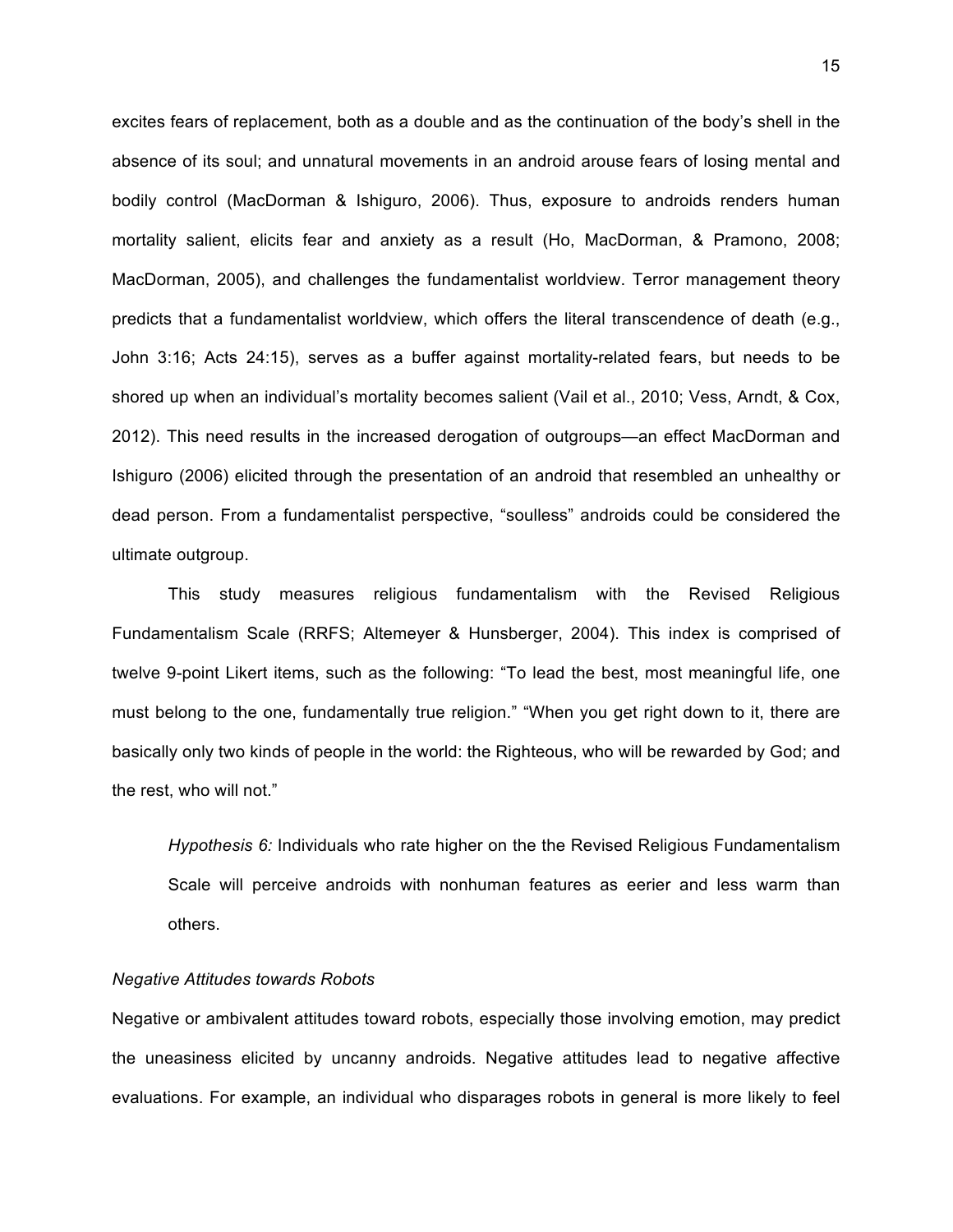uncomfortable around a particularly disturbing android. Nonhuman features in androids could also be treated as stigmata, identifying the android as an outgroup, and eliciting anxiety and threat avoidance—just as facial birthmarks do in humans (Blascovich, Mendes, Hunter, Lickel, & Kowai-Bell, 2001). Given that intergroup contact reduces prejudice and anxiety (Pettigrew & Tropp, 2008), those who have had more exposure to androids may also have fewer negative attitudes. However, negative attitudes toward robots could be caused by other factors, such as a worldview that sharply divides the human and the nonhuman.

Conflicting attitudes toward another group is ambivalent prejudice (e.g., Fiske, Xu, & Cuddy, 1999), such as when industrial robots are simultaneously viewed as freeing people from drudgery and taking away their jobs (MacDorman, Vasudevan, & Ho, 2009). These conflicting attitudes cause the psychological discomfort associated with cognitive dissonance (Ho, MacDorman, & Pramono, 2007; MacDorman et al., 2009).

The negative attitude towards robots scale (NARS) was designed to identify prejudice toward robots that is hard to infer from demographics, personality, and experience using technology (Nomura, Kanda, & Suzuki, 2006; Syrdal et al., 2009). Given that fear, anxiety, disgust, and other emotions have been found to predict the uncanny valley phenomenon (Ho, MacDorman, & Pramono, 2008), this study adopts the Emotions in Interactions subscale (Nomura, Kanda, & Suzuki, 2006; Tsui et al., 2011). The subscale consists of three 7-point Likert items: "If robots had emotions, I would be able to make friends with them." "I would feel relaxed talking with robots." "I feel comforted being with robots that have emotions" (reverse scaled).

*Hypothesis 7:* Individuals who rate higher on the Emotions in Interaction subscale of NARS will perceive androids with nonhuman features as eerier and less warm than others.

# **Methods**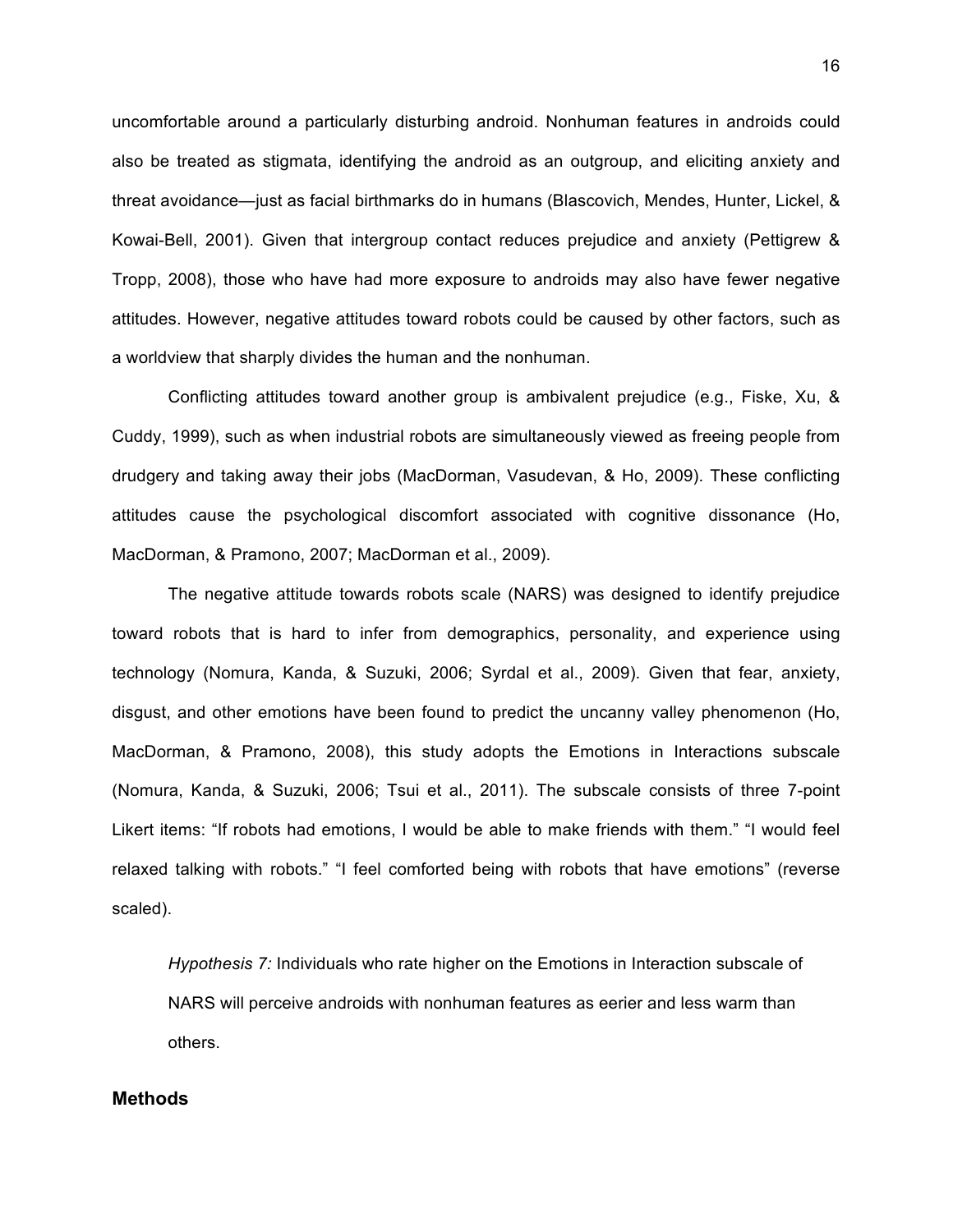#### *Participants*

A total of 563 participants (*M*age = 23.3, *SD*age = 6.6, 39% male) completed the trait indices part of this study, and 489 of those participants ( $M_{\text{age}} = 23.5$ ,  $SD_{\text{age}} = 6.8$ , 38% male) went on to complete ratings of the figures in the videos. Because 14 participants quit during the trait indices part and 5 quit during the figure ratings part, in the results *n* varies from 563 to 577 and from 489 to 494. Participants were recruited by electronic mail from a randomized exhaustive list of undergraduate students attending a nine-campus Midwestern public university. Additional inclusion criteria were 18 or older, native English speaker, and 20/40 vision or better with correction. Participants in this study were 83.2% White (Non-Hispanic), 4.8% Asian, 3.5% African American, 3.0% Hispanic, 5.5% other/unclassified. The study was conducted in August 2012.

### *Materials and Procedure*

To explore how individual differences influence uncanny valley sensitivity, this study examines the relation between trait indices and ratings of androids incorporating nonhuman features. After giving informed consent, participants completed a demographics questionnaire, the nine trait indices, and ratings of robots, androids, and human beings. The study was designed to have an equal number of android and other stimuli (three of each). The androids were selected because their past ratings were positive on an eeriness index; the other robots were selected because their past ratings were negative on the same index (Ho & MacDorman, 2010).

Details on each of the nine trait indices have already been presented in the introduction. All trait indices use Likert scales except the following: Neuroticism uses a semantic differential scale, Anxiety uses a scale ranging from *very inaccurate* to *very accurate,* and Animal Reminder Sensitivity uses both a Likert scale and an intensity scale, the later ranging from *not disgusting*  to *very disgusting*. All trait indices use 7-point scales, ranging from –3 to +3, except Religious Fundamentalism, which uses a 9-point scale, ranging from –4 to +4. The order of the nine trait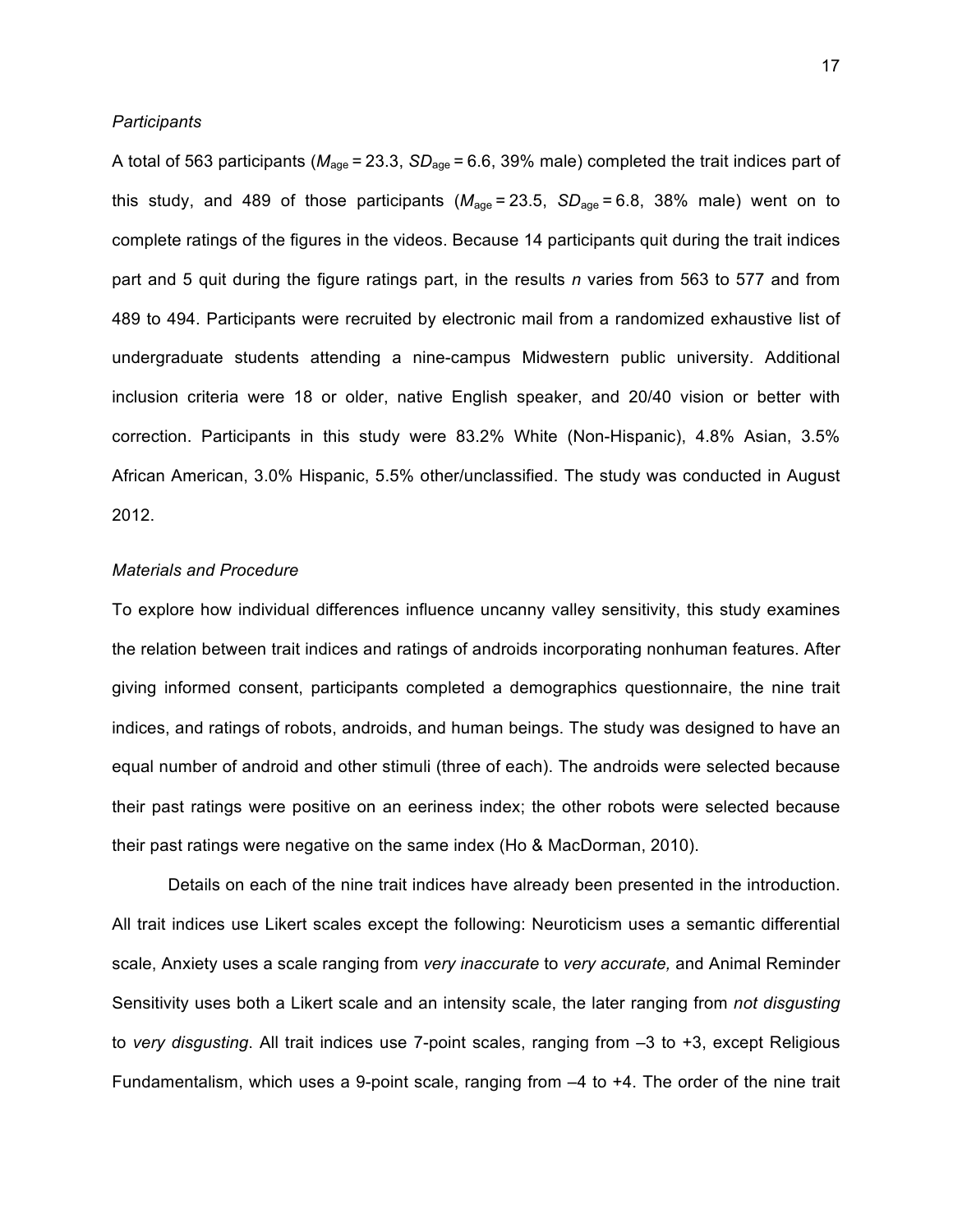indices and of the items within each trait index was randomized for each participant to prevent order effects.

After completing the trait indices, participants observed and rated each of the following six moving figures: (1) a mobile robot (iRobot's Roomba 570, leaving its charging stand and vacuuming the floor, 29 s); (2) a humanoid robot (JSK Laboratory's Kotaro, seated legs apart and swaying its shoulders, 22 s); (3–5) three androids (David Ng's Animatronic Head, making facial expressions while moving its eyes, 21 s; Le Trung's Aiko, protesting when her arm is being hurt, 31 s; Hanson Robotics' Jules, affirming to its creator the pain of missing him before being shipped to the University of West England, 46 s); and (6) a human being (Bart Cummings in an unplanned 2008 interview on a cold, early morning before the Caulfield Cup thoroughbred horse race in which the trainer evades a question about his picks, 32 s). The androids possess the following nonhuman features: For the Animatronic Head, the back of the skull and neck are open, exposing wires, and some movements resemble bones moving under skin; for Aiko, the face is expressionless, the left hand wobbles like gelatin, and larger arm movements look and sound mechanical; for Jules, the back of the skull is open, exposing wires, and lip movements are not synchronized with the voice.

Each figure appeared in its own 20–46 s video clip (520×330 pixels, 4:3 aspect ratio). Each clip played continuously in a loop while the participant rated the figure on the following indices: humanness, eerie (a subfactor of eeriness), warmth, and competence (Ho & MacDorman 2010). Each index averaged the results of 7-point semantic differential scales, ranging from –3 to +3. The order of the videos and the scale items was randomized for each participant. Data analysis was performed in SPSS (version 20) and LISREL (version 8.5).

# **Results and discussion**

Uncanny valley sensitivity is operationalized as higher eerie ratings and lower warmth ratings for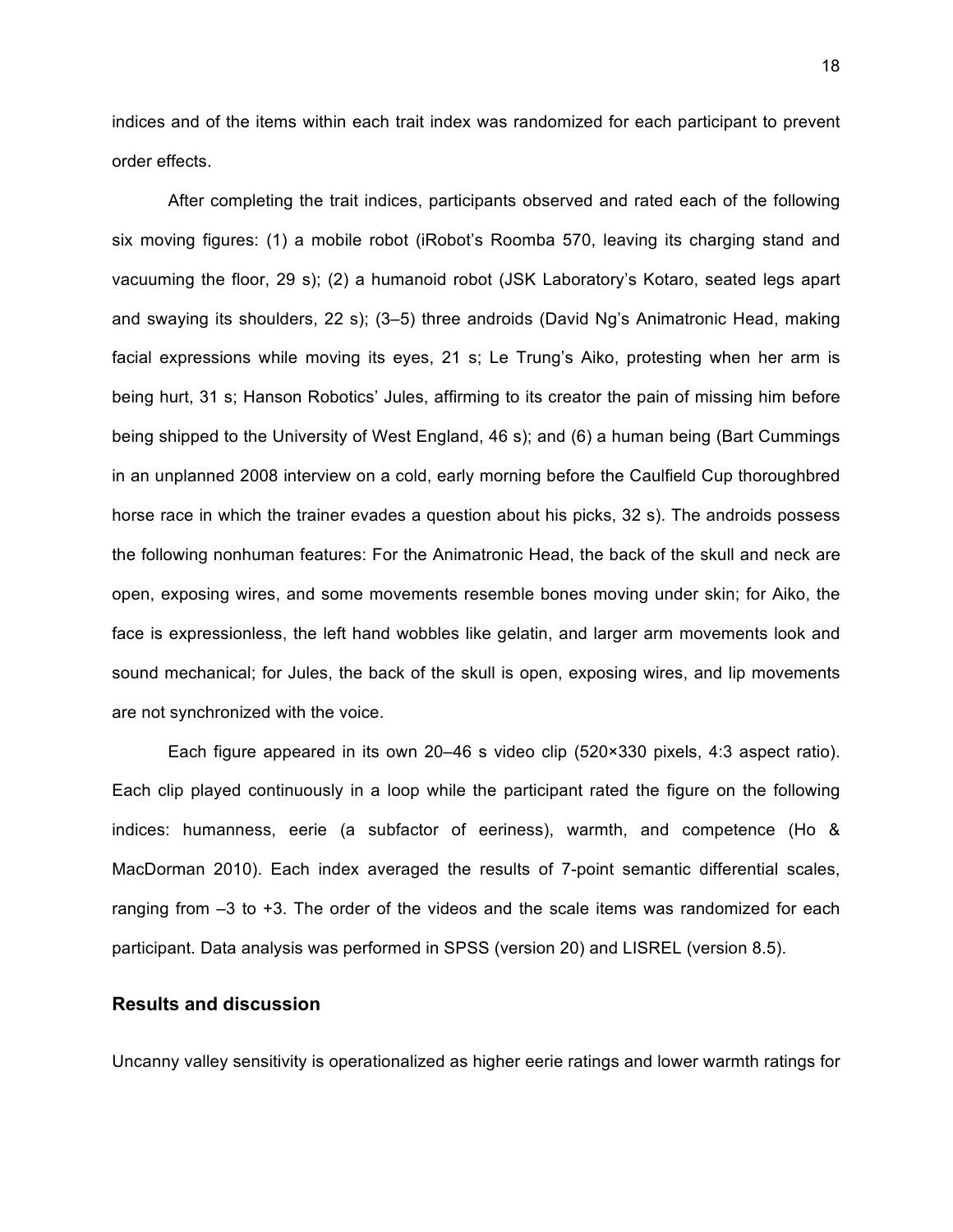androids with nonhuman features.<sup>2</sup> For participants who completed both trait indices and figure ratings, Table 1 lists the correlation between each trait index and the average ratings of the three androids on the eerie and warmth indices. For all participants who completed the trait indices, Table 1 also lists the reliability, mean, and standard deviation of each index. For all nine trait indices, a significant correlation was found with either eerie, warmth, or both.

 

 $2$  Although the decision to exclude the nonandroid ratings was made on theoretical grounds, namely, because they are not depicted in the uncanny valley of Mori's (1970/2012) graph, this decision was supported by the data. On average, the eerie or warmth ratings of an android was significantly correlated with six out of nine of the trait indices, but only three out of nine for the nonandroids. The eerie ratings of the human were not significantly correlated with any of the trait indices.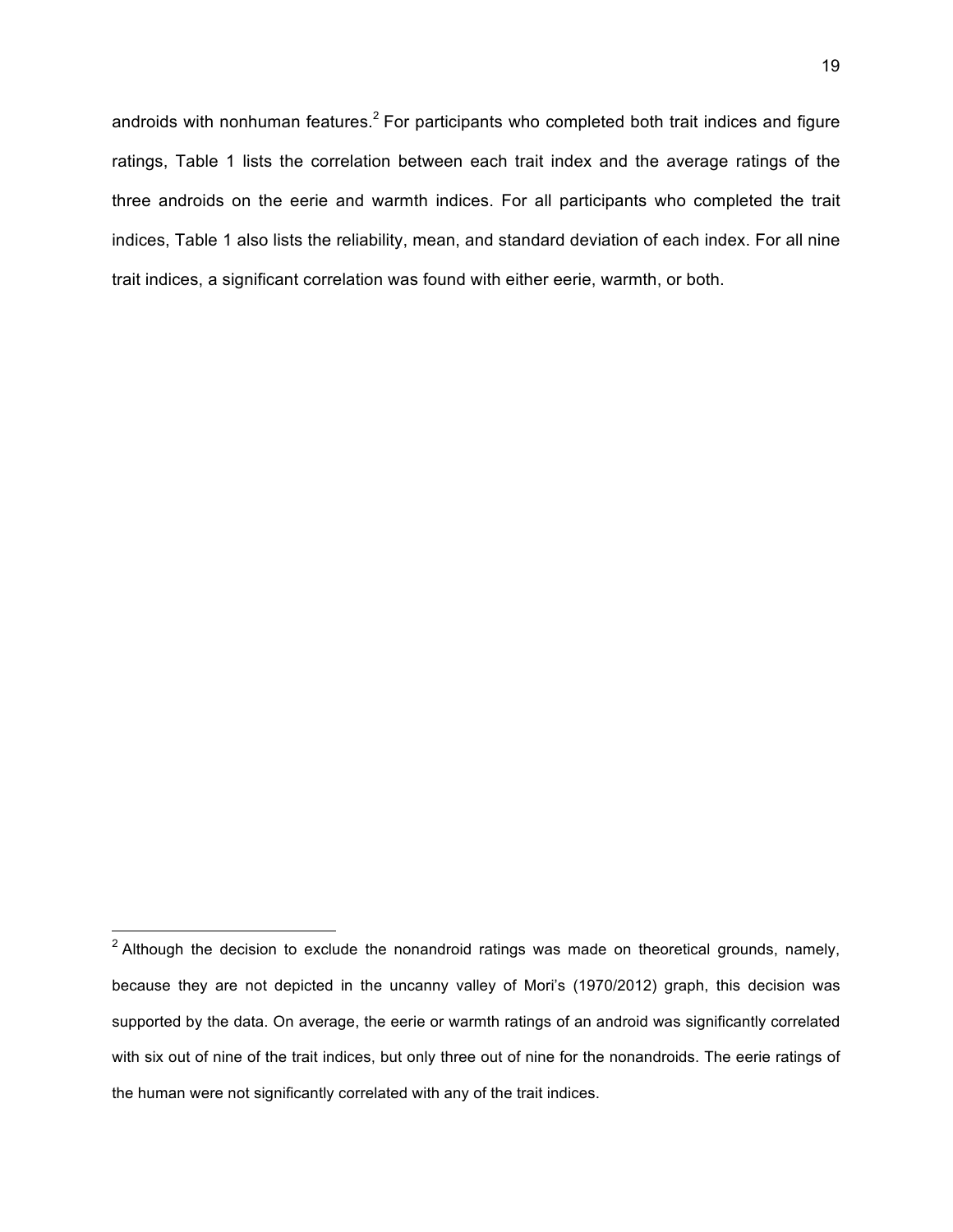### **Table 1**

Pearson's correlation between trait indices and android eerie and warmth ratings; trait index reliability,

number of participants, mean, and standard deviation

| <b>Trait Index</b>                             | Eerie r              | Warmth $r$            | Cronbach's<br>α    | Mean    | <b>SD</b> |
|------------------------------------------------|----------------------|-----------------------|--------------------|---------|-----------|
| Neg. Att. Robots:<br>Emotions in Interaction   | $.41$ <sup>***</sup> | $-.38^{\degree}$      | $.86(n=575)$       | $-0.11$ | 1.65      |
| <b>Animal Reminder</b><br>Sensitivity          | $.34$ <sup>***</sup> | $-21$ <sup>***</sup>  | $.83(n=571)$       | $-0.22$ | 1.38      |
| Human-Robot<br><b>Uniqueness</b>               | $.28***$             | $-.37$ ***            | .89<br>$(n = 573)$ | 0.93    | 1.31      |
| Anxiety                                        | $.18$ ***            | $-.13$ <sup>**</sup>  | .87<br>$(n = 563)$ | $-0.20$ | 1.10      |
| Neuroticism                                    | $.16$ ***            | $-12^{12}$            | .77<br>$(n = 571)$ | $-0.16$ | 1.18      |
| Perfectionism:<br><b>Concern over Mistakes</b> | $.13$ <sup>**</sup>  | .01                   | $.88(n = 576)$     | $-0.38$ | 1.30      |
| <b>Personal Distress</b>                       | $.12$ <sup>**</sup>  | $-.07$                | .83 ( $n = 577$ )  | $-1.01$ | 1.10      |
| Religious<br>Fundamentalism                    | $.12$ <sup>**</sup>  | $-.24$ <sup>***</sup> | $.96 (n = 563)$    | $-1.51$ | 2.26      |
| Android-Robot<br><b>Uniqueness</b>             | $-.03$               | $.26^{**}$            | $.75(n=570)$       | 0.53    | 1.04      |

 $p < .05$ .  $p < .01$ .  $p < .001$ .

For participants completing the trait indices, the nine indices were found to be reliable (i.e., Cronbach's α ≥ .7 threshold). Human–Robot Uniqueness was negatively skewed, with skewness of –.48 (*SE* = .11) and kurtosis of –.48 (*SE* = .22). Religious Fundamentalism was positively skewed, with skewness of .66 (*SE* = .11) and kurtosis of –.71 (*SE* = .22). These results reflect the fact that, although a relatively large percentage of participants were atheists (11.6% scored the minimum on Religious Fundamentalism), participants on average slightly agreed with statements asserting the uniqueness of human beings relative to robots (Appendix A).

Exploratory factor analysis was performed using maximum likelihood with varimax rotation and Kaiser normalization, which in eight rotations converged on eight factors. All items belonging to each of the following subscales loaded on its own factor: Religious Fundamentalism (factor 1, 18% of variance explained), Perfectionism: Concern over Mistakes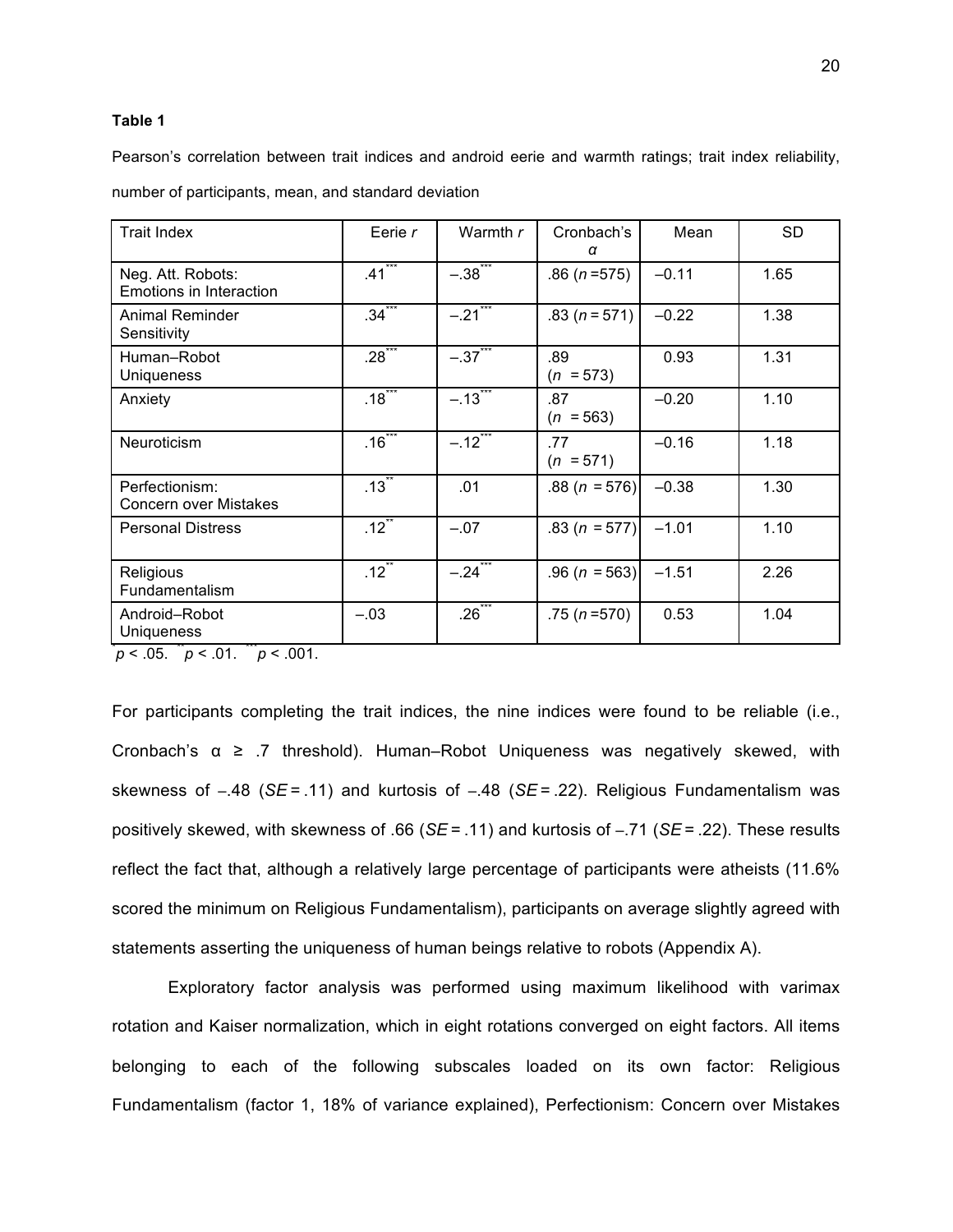(factor 4, 5%), Animal Reminder Sensitivity (factor 5, 4%), and Negative Attitudes toward Robots: Emotions in Interaction (factor 8, 2%). Anxiety and Neuroticism loaded on a single factor (factor 2, 13%). Human–Robot Uniqueness loaded on one factor (factor 3, 6%), except for the God's image item (9, Appendix A), which loaded on factor 1 (Religious Fundamentalism). The five Emotional Concern items relating to emergencies or getting hurt loaded on one factor (factor 6, 3%) and the two items relating to emotional situations loaded on factor 2 (Anxiety, Neuroticism). Five Android–Robot Uniqueness items loaded on their own factor (factor 7, 2%) and two items (6 and 7, Appendix A) loaded on factor 3 (Human–Robot Uniqueness).

Figure 2 graphs the mean humanness, eerie, and warmth ratings of each moving figure. The androids were rated more human than the mobile and humanoid robot but considerably less human than the human beings. The androids were rated eerier than the other figures. Jules, the most human among the androids, was also rated eeriest. The fact that Jules was also rated warmest among the figures is less surprising given the narrative in which the android longs for its creator. Although eerie was designed to be independent of warmth (Ho & MacDorman, 2010; both anchors of the semantic differential items are negatively valenced), there was a significant but small negative correlation between eerie and warmth  $(r = -11, p = .016)$ .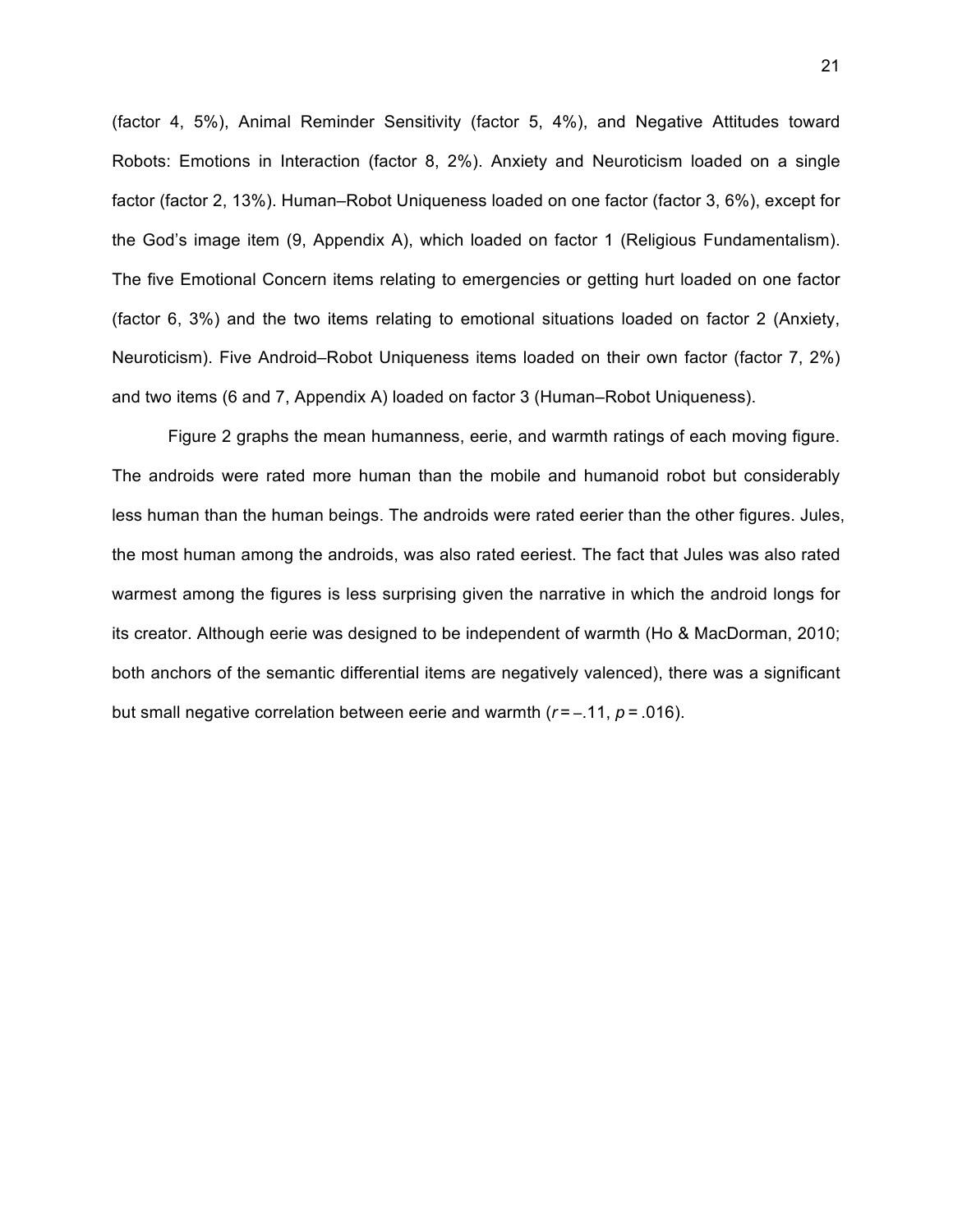

Figure 2. The six moving figures are arranged in increasing order of their mean humanness rating. The graph depicts the mean humanness, eerie, and warmth rating of each moving figure and its 95% confidence interval.

The humanness (10 items;  $α = .91$ ), eerie (3 items;  $α = .78$ ), warmth (7 items;  $α = .86$ ), and competence (7 items;  $\alpha$  = .90) indices were found to be reliable. Warmth was leptokurtic, with skewness of –.14 (*SE* = .11) and kurtosis of 1.75 (*SE* = .22).

Exploratory factor analysis was performed using maximum likelihood with varimax rotation and Kaiser normalization, which in six rotations converged on four factors. The humanness items exclusively loaded on factor 1 (35% variance explained). The competence items and the *unreliable–trustworthy* item of warmth loaded on factor 2 (9%). The remaining items of warmth loaded on factor 3 (8%). And the items of eeriness, including the eerie subfactor, loaded on factor 4 (5%).

Among these predominantly Midwestern undergraduates, android eerie ratings decreased with age. This inverse correlation was significant but the effect size was small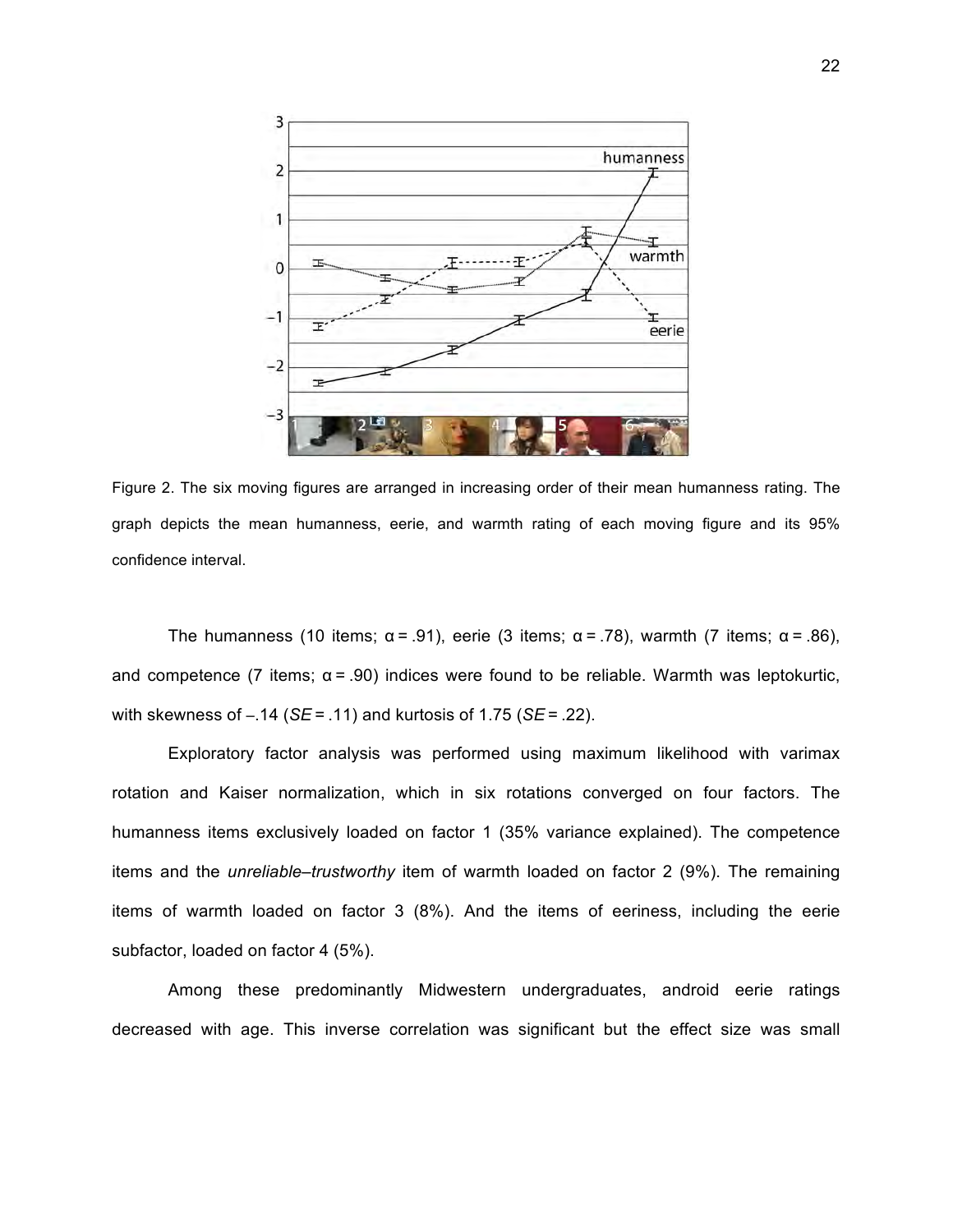( $n = 492$ , Pearson's  $r[490] = -.12$ ,  $p = .006$ ).<sup>3</sup> However, age was not significantly correlated with warmth. Death-related disgust sensitivity has been previously found to decline with age (Curtis, Aunger, & Rabie 2004). In this study Concern over Mistakes (*n* = 575, *r*[573] = –.08, *p* = .049), Anxiety (*n* = 563, *r*[561] = –.11, *p* = .004), Animal Reminder Sensitivity (*n* = 570, *r*[568] = –.13, *p* = .003), and Personal Distress (*n* = 575, *r*[573] = –.18, *p* < .001) were all inversely correlated with age.

The effect of gender on eerie ratings was more pronounced. Women (*M* =  0.88, *SD* = 0.92, *n* = 302) rated the androids as eerier than men (*M* = 0.37, *SD* = 0 .79, *n* = 186) rated them (*t*[486] = –6.24, *p* < .001). The correlation was significant and the effect size was small-tomedium (*n =* 488, *r*[486] = .28, *p* < .001). These results for gender confirmed in a US population a finding from an Indonesian population (Ho, MacDorman, & Pramono, 2008). However, gender was not significantly correlated with warmth. Women rated significantly higher on Animal Reminder Sensitivity (*t*[563] = –3.14, *p* = .002) and all other trait indices except Android–Robot Uniqueness. This agrees with previous research, which has found that women have greater disgust sensitivity than men (Tybur, Bryan, Lieberman, Caldwell Hooper, & Merriman, 2011).

## *Perfectionism*

 

Concern over Mistakes was significantly correlated with android eerie ratings with a small effect size ( $n = 493$ ,  $r[491] = .13$ ,  $p = .004$ ). However, it was not significantly correlated with warmth. Thus, given that uncanny valley sensitivity is operationalized as both higher eeriness and lower warmth ratings for androids, *Hypothesis 1 is unsupported.* Perfectionism was significantly correlated with Neuroticism, Anxiety, Personal Distress, and Negative Attitudes toward Robots (Table 2).

<sup>3</sup> Pearson's correlation effect size convention: negligible: |*r*| < .1; small: .1 ≤ |*r*| < .2; small-to-medium: .2 ≤ |*r*| < .3; medium: .3 ≤ |*r*| <.4; medium-to-large: .4 ≤ *|r*| <.5; large: .5 ≤ |*r*|*.*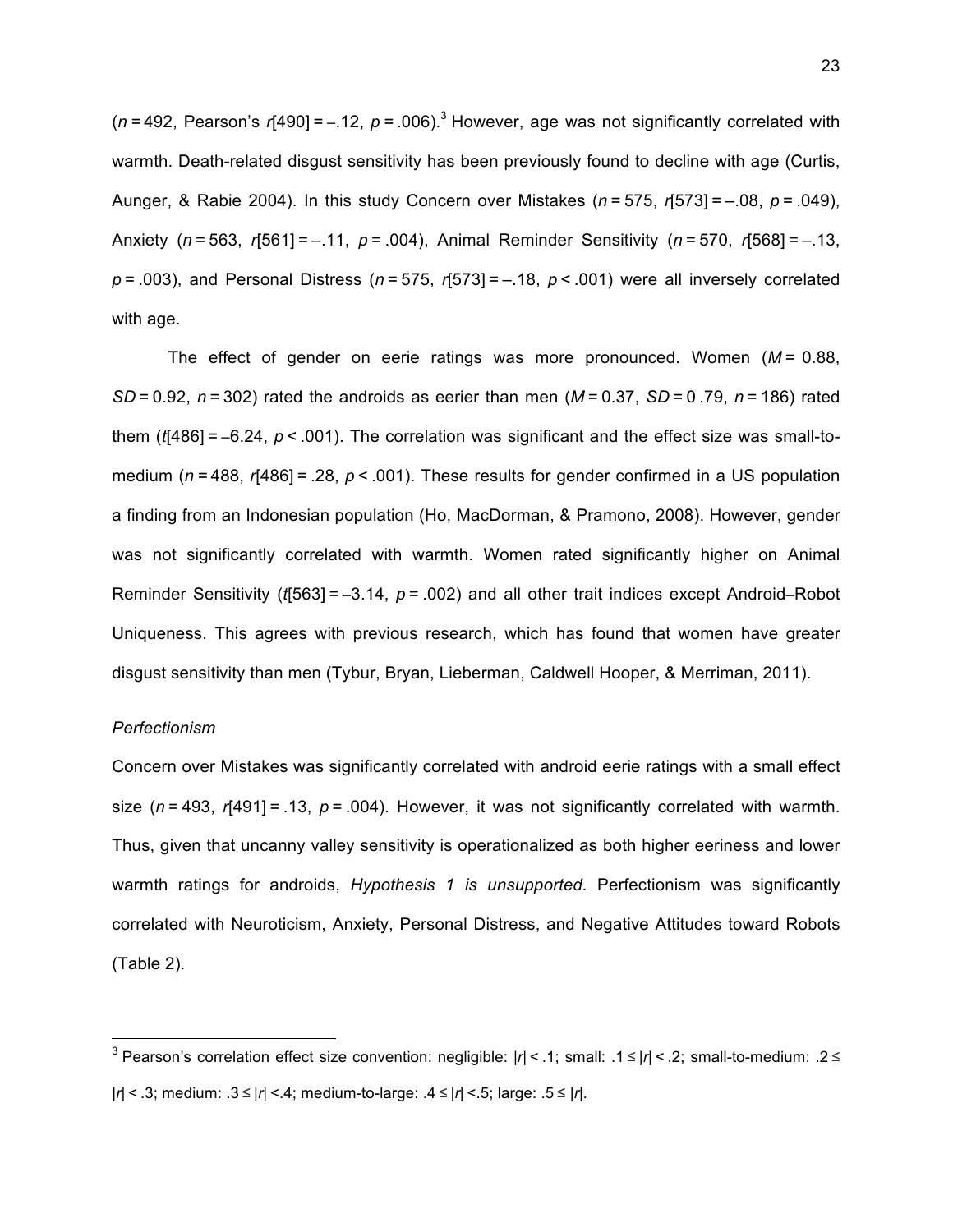# **Table 2**

|                             | Perfect.                       | Neurot.              | Anxiety              | Personal<br><b>Distress</b> | Animal<br>Remind.   | Human<br>Unique.      | Android<br>Unique.    | Relig.<br>Fund.      |
|-----------------------------|--------------------------------|----------------------|----------------------|-----------------------------|---------------------|-----------------------|-----------------------|----------------------|
| Neurot.                     | $.35$ $\overline{\phantom{a}}$ |                      |                      |                             |                     |                       |                       |                      |
| Anxiety                     | $.42$ $100$                    | $.72$ ***            |                      |                             |                     |                       |                       |                      |
| Personal<br><b>Distress</b> | $.23***$                       | $.40***$             | $.54***$             |                             |                     |                       |                       |                      |
| Animal<br>Remind.           | .05                            | $.19***$             | $.30***$             | $.38***$                    |                     |                       |                       |                      |
| Human<br>Unique.            | .02                            | $.11$ <sup>**</sup>  | $.05^{\degree}$      | .03                         | $.30^{***}$         |                       |                       |                      |
| Android<br>Unique.          | .05                            | .00                  | $-.05$               | $-.02$                      | $-.03$              | $-.42$ <sup>***</sup> |                       |                      |
| Relig.<br>Fund.             | .00                            | .03                  | .00                  | .03                         | $.25***$            | $.56***$              | $-.19$ ***            |                      |
| Neg. Att.<br>Robots         | $.12$ ***                      | $.17$ <sup>***</sup> | $.21$ <sup>***</sup> | $.14$ ***                   | $.36$ $\frac{1}{2}$ | $.57$ ***             | $-.35$ <sup>***</sup> | $.32$ <sup>***</sup> |

### Pearson's correlation between trait index pairs

 $p < .05$ .  $p < .01$ .  $p < .001$ .

### *Neuroticism and Anxiety*

Neuroticism was significantly correlated with both android eerie (*n* = 489, *r*[487] = .14, *p* = .002) and warmth ratings (*n* = 490, *r*[488] = –.12, *p* = .007) with a small effect size. *Thus, Hypothesis 2a is supported.* Anxiety was significantly correlated with android eerie ratings with a small effect size (*n* = 493, *r*[491] = .178, *p* < .001) and inversely with android warmth ratings with a small effect size (*n* = 494, *r*[492] = –.13, *p* = .005). *Thus, Hypothesis 2b is also supported.*  Anxiety was significantly correlated with Perfectionism, Neuroticism, Personal Distress, Animal Reminder Sensitivity, Human–Robot Uniqueness, and Negative Attitudes toward Robots.

# *Personal Distress*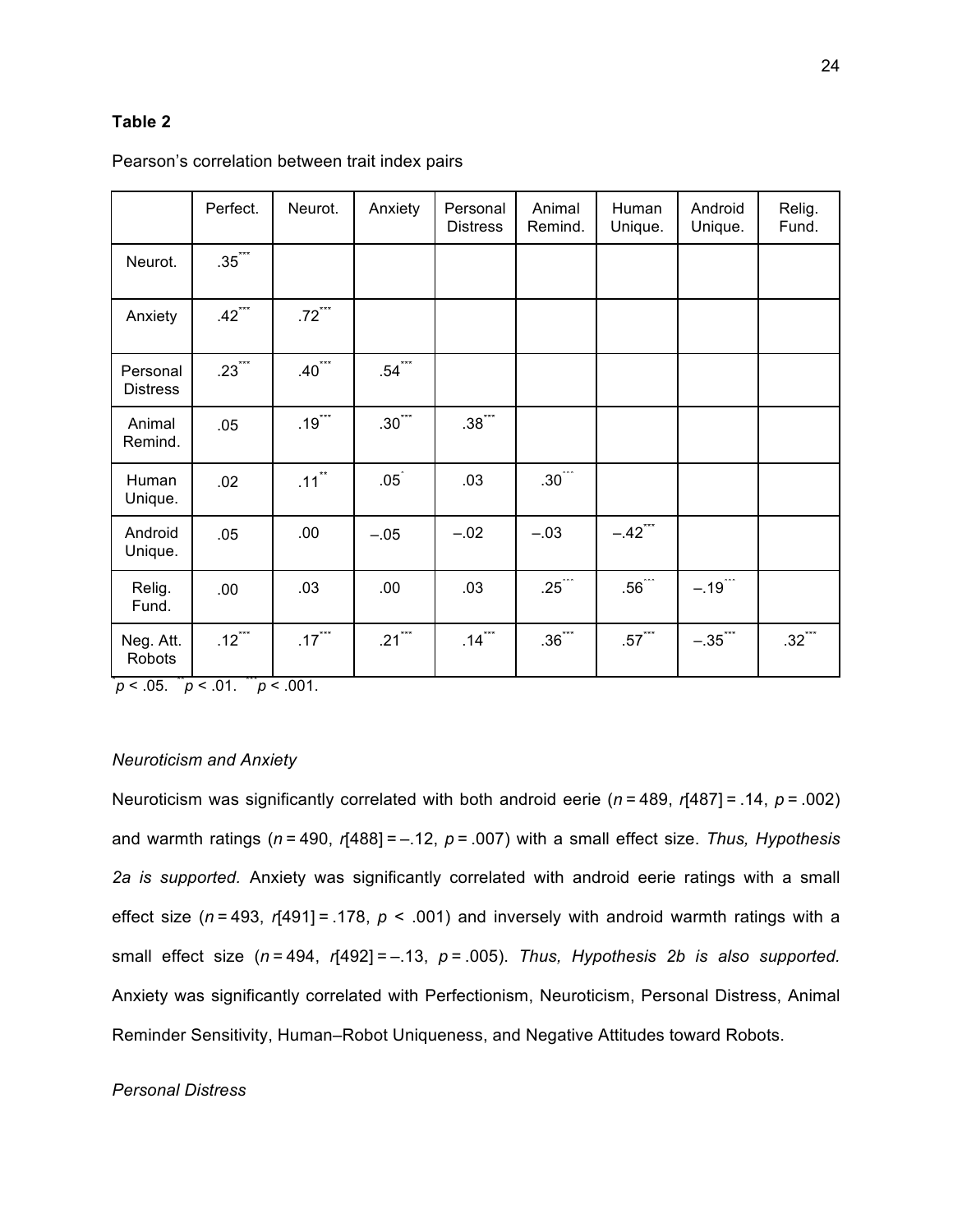Personal Distress was significantly correlated with android eerie ratings with a small effect size (*n* = 493, *r*[491] = .123, *p* = .006). However, it was not significantly correlated with warmth. *Thus, Hypothesis 3 is unsupported.* Personal Distress was significantly correlated with Perfectionism, Neuroticism, Anxiety, Animal Reminder Sensitivity, and Negative Attitudes toward Robots.

#### *Animal Reminder Sensitivity*

Sensitivity to animal reminders was significantly correlated with android eerie ratings with a medium effect size ( $n = 491$ ,  $r[489] = .34$ ,  $p < .001$ ) and inversely with android warmth ratings with a small-to-medium effect size (*n* = 492, *r*[490] = –.21, *p* < .001). *Thus, Hypothesis 4 is supported.* Animal Reminder Sensitivity was significantly correlated with Neuroticism, Anxiety, Personal Distress, Human–Robot Uniqueness, Religious Fundamentalism, and Negative Attitudes toward Robots.

### *Human–Robot and Android–Robot Uniqueness*

Human–Robot Uniqueness was significantly correlated with android eerie ratings with a smallto-medium effect size ( $n = 491$ ,  $r[489] = .28$ ,  $p < .001$ ) and inversely with android warmth ratings with a medium effect size (*n* = 492, *r*[490] = –.37, *p* < .001). *Thus, Hypothesis 5a is supported.* Android–Robot Uniqueness was not significantly correlated with android eerie ratings. It was significantly correlated with android warmth ratings with a small-to-medium effect size (*n* = 492, *r*[490] = .26, *p* < .001). *Thus, Hypothesis 5b is unsupported.*

Human–Robot Uniqueness was significantly inversely correlated with android humanness ratings with a medium effect size (*n* =492, *r*[490] = –.35, *p* < .001) and android competence ratings with a small effect size (*n* =492, *r*[490] = –.19, *p* < .001). Android–Robot Uniqueness was significantly correlated with android humanness ratings with a medium effect size (*n* = 492, *r*[490] = –.31, *p* < .001) and android competence ratings with a small-to-medium effect size (*n* = 492, *r*[490] = –.20, *p* < .001). Human–Robot Uniqueness was significantly correlated with Neuroticism, Anxiety, Animal Reminder Sensitivity, Android–Robot Uniqueness,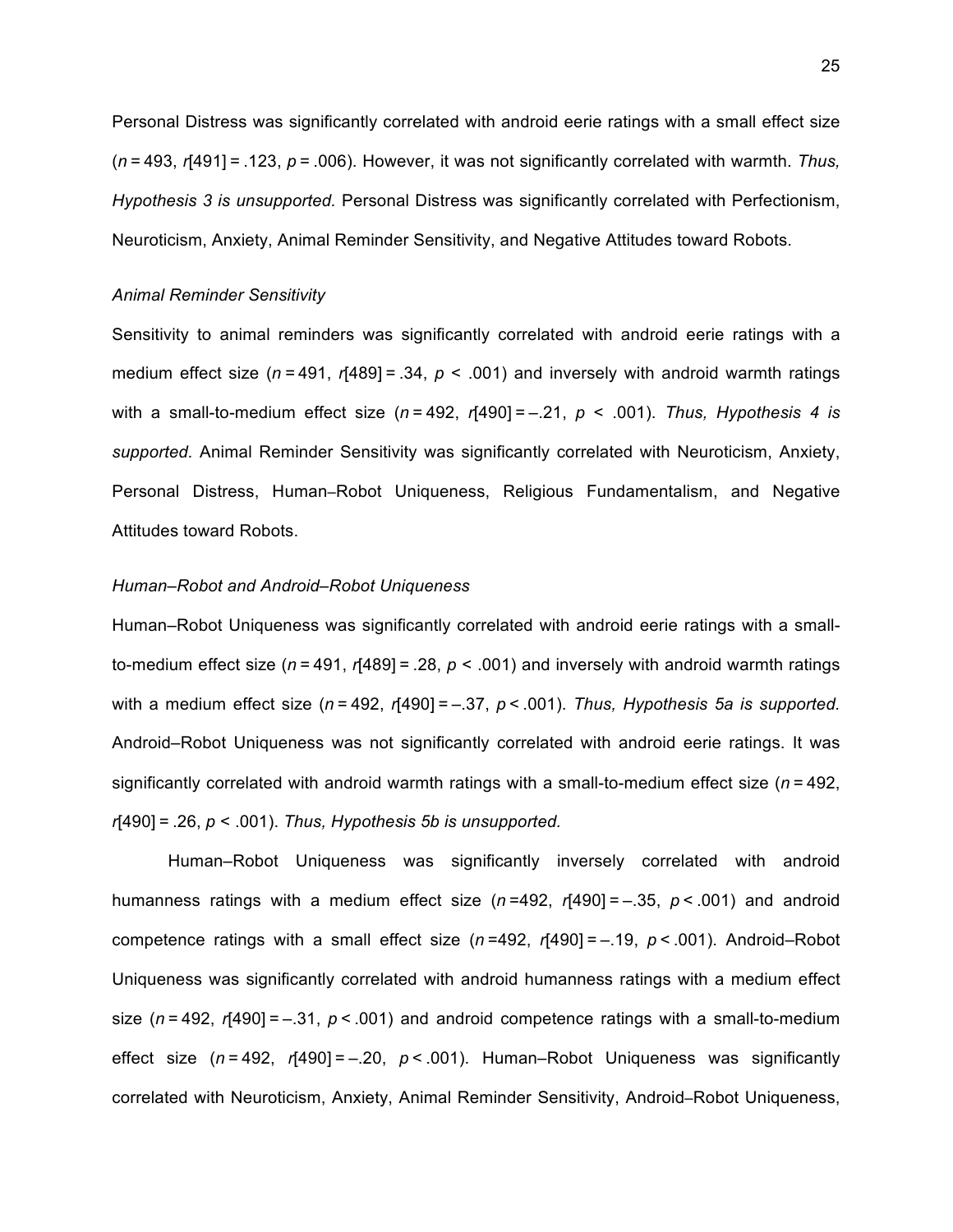Religious Fundamentalism, and Negative Attitudes toward Robots. Android–Robot Uniqueness was significantly correlated with Human–Robot Uniqueness, Religious Fundamentalism, and Negative Attitudes toward Robots.

### *Religious Fundamentalism*

Religious Fundamentalism was significantly correlated with android eerie (*n* = 491, *r*[489] = .12, *p* = .007) and warmth (*n* = 490, *r*[488] = –.24, *p* < .001) ratings with a small-to-medium effect size. *Thus, Hypothesis 6 is supported.*

Religious fundamentalism was significantly correlated with android humanness ratings with a small effect size ( $n = 492$ ,  $r[490] = -.19$ ,  $p < .001$ ) and android competence ratings with a small effect size ( $n = 492$ ,  $r[490] = -0.13$ ,  $p = 0.005$ ). Religious fundamentalism was significantly correlated with Animal Reminder Sensitivity, Human–Robot and Android–Robot Uniqueness, and Negative Attitudes toward Robots.

## *Negative Attitudes toward Robots*

Emotions in Interaction was significantly correlated with android eerie ratings with a medium-tolarge effect size ( $n = 492$ ,  $r[490] = .41$ ,  $p < .001$ ) and inversely with android warmth ratings with a medium effect size (*n* = 493, *r*[491] = –.38, *p* < .001). *Thus, Hypothesis 7 is supported.*

Emotions in Interaction was significantly correlated with android humanness ratings with a medium effect size (*n* =493, *r*[491] = –.30, *p* < .001) and android competence ratings with a small effect size  $(n=493, r[491]=-19, p<.001)$ . Emotions in Interaction was significantly correlated with all other trait indices.

Table 1 identifies the five unique traits that have significant correlations with both eeriness and inversely with warmth at the .01 or .001 level: Negative Attitudes toward Robots (Emotions in Interaction), Animal Reminder Sensitivity, Human–Robot Uniqueness, Anxiety, and Religious Fundamentalism. These traits, which predict uncanny valley sensitivity, have some significant and tantalizingly large intercorrelations (Table 2).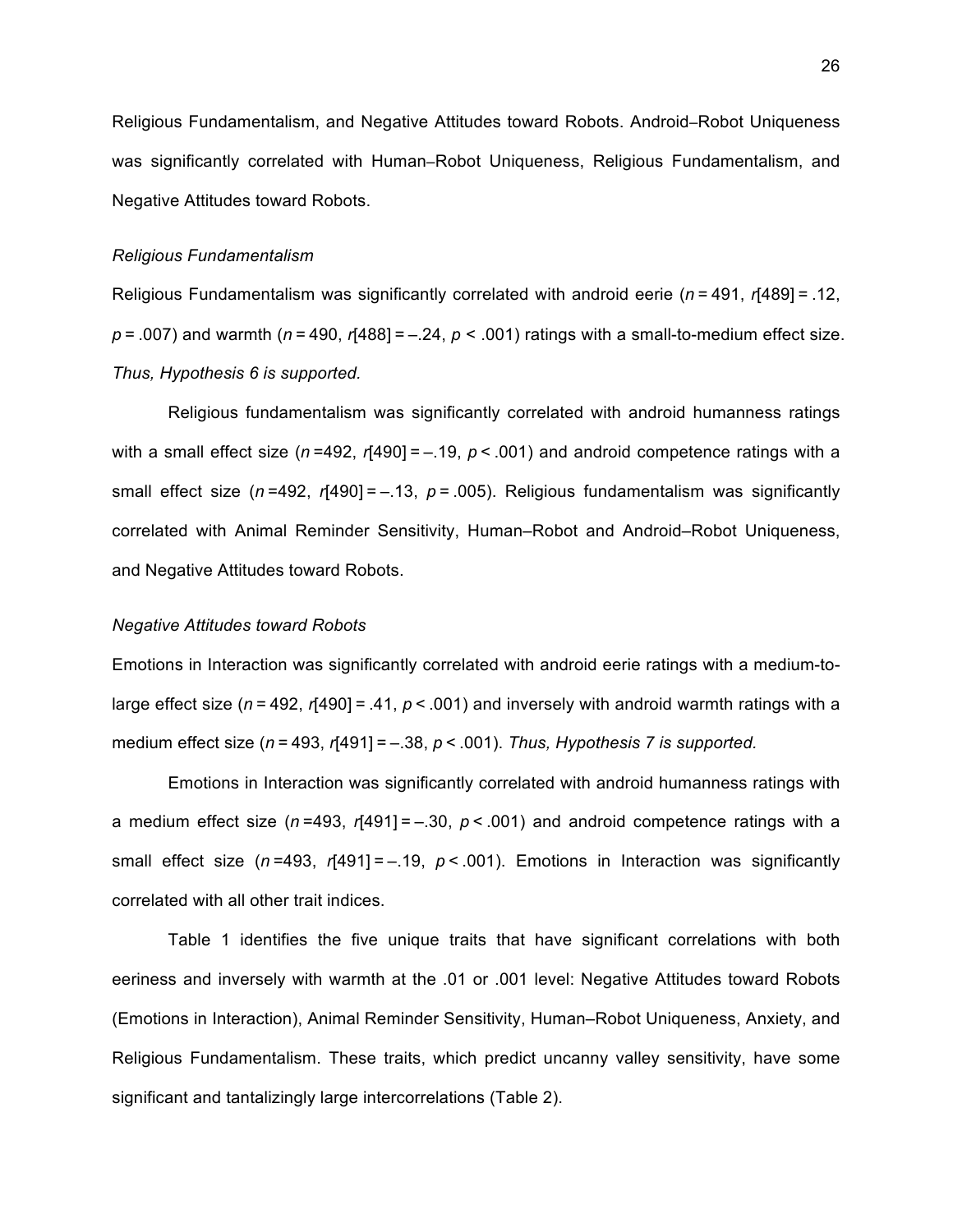To explore relations among these five traits and eeriness and warmth, a structural equation model (SEM) was calculated. In the initial model, indices in the first column (Causes) were fully connected by directed edges to those in the second (Effects) and third columns (Uncanny Valley Sensitivity), and indices in the second column were fully connected by directed edges to those in the third column. The model is based on the assumption that robot-related traits (i.e., Human-Robot Uniqueness, Negative Attitudes toward Robots) do not cause other, more basic traits (i.e., Religious Fundamentalism, Animal Reminder Sensitivity, Trait Anxiety), which presumably are rooted in an individual's upbringing, development, and heredity.

In model 1, seven directed edges had nonsignificant standardized gammas. The four least significant were Religious Fundamentalism → Warmth (*γ* = –.06, two-tailed *p* = .29), Animal Reminder Sensitivity → Warmth (*γ* =  –.00, *p* = .98), Trait Anxiety → Human-Robot Uniqueness (*γ* = .02, *p* = .66), and Trait Anxiety → Eerie (*γ* = .01, *p* = .91). Model 2 omits these four edges with the expectation that the remaining three nonsignificant directed edges may reach significance. However, the remaining three failed to reach significance in model 2 but continued to show trend: Religious Fundamentalism → Eerie (*γ* = – .11, *p* = .053), Human-Robot Uniqueness → Eerie (*γ* = .14, *p* = .066), and Trait Anxiety → Warmth (*γ* = –.08, *p* = .056). Model 3 omits all six nonsignificant directed edges. The difference in the normal theory weighted least squares  $\chi^2$  between model 1 and model 2 and between model 2 and model 3 was not statistically significant (Table 3).

### **Table 3**

| Model | df   |         | $\Delta \chi^2$ | <b>RMSEA</b> | <b>ECVI</b> | <b>NNFI</b> | <b>CFI</b> |
|-------|------|---------|-----------------|--------------|-------------|-------------|------------|
|       | 1014 | 3296.51 |                 | .059         | 5.44        | .96         | .96        |
| 2     | 1017 | 3296.98 | 0.47            | .059         | 5.43        | .96         | .96        |
| 3     | 1021 | 3306.08 | 9.10            | .059         | 5.43        | .96         | .96        |

Summary of specifications and fit statistics for the structural equation models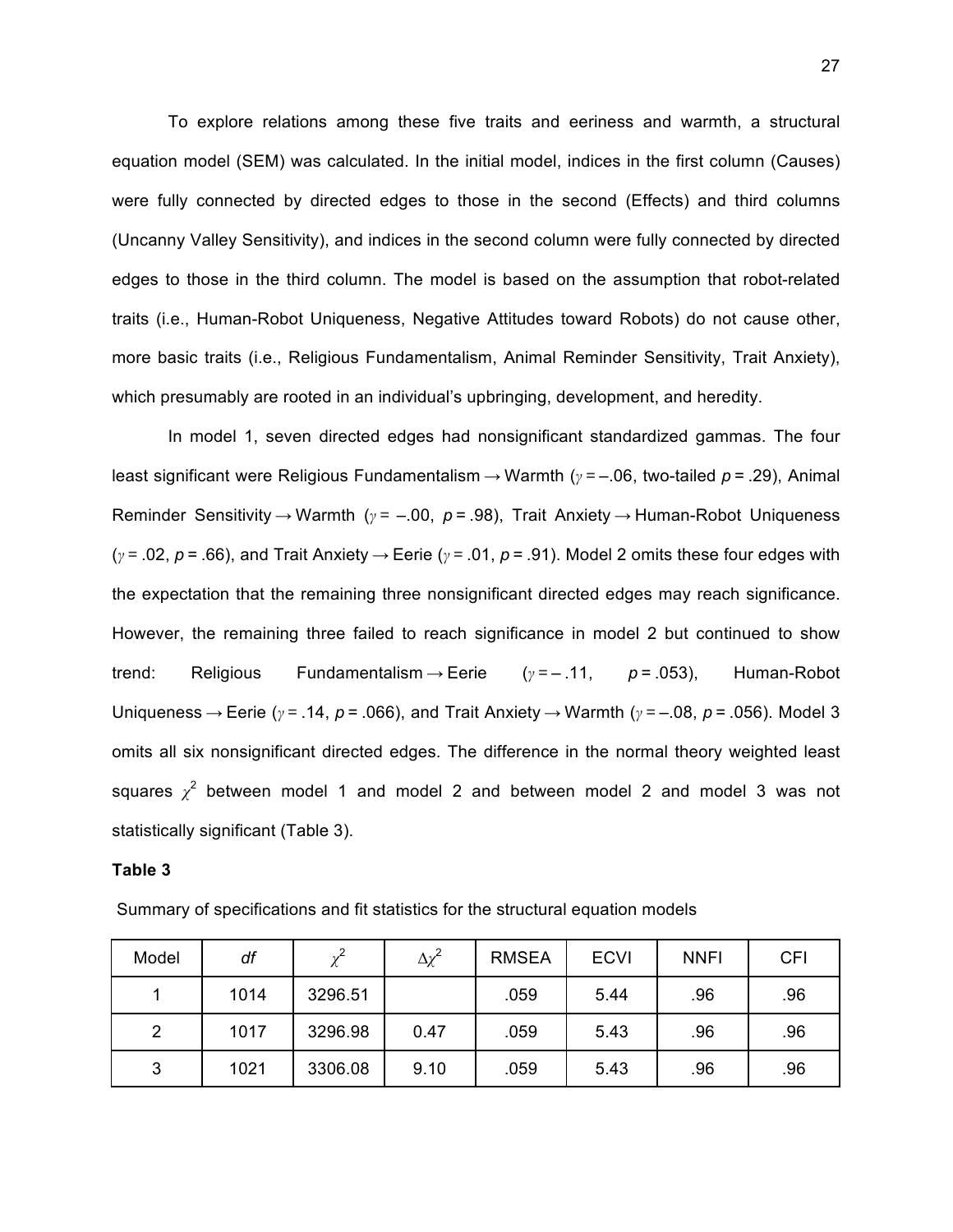Figure 3 presents model 2. For simplicity, the figure omits the measurement items of each index. The model straddles the threshold of good fit (*df* = 1017, normal theory weighted least squares  $\chi^2$  = 3296.98, *p* < .001, RMSEA = 0.059, NNFI = .96, GFI = 0.82, AGFI = 0.80). Although the CFI, NNFI, and RMSEA are acceptable (RMSEA < .06, CFI $\ge$  .9, NNFI $\ge$  .95; Hu & Bentler, 1999), the GFI and AGFI are not (GFI and AGFI ≥ .9; Baumgartner & Hombur, 1996).



 $p < .07$  "  $p < .001$ 

Figure 3. Three structural equation models were calculated with five distinct traits for predicting uncanny valley sensitivity. In the models, directed edges (arrows) depict causal relations along left-to-right pathways. The values on the directed edges are the standardized gammas. The figure depicts model 2, which includes three nonsignificant but trending directed edges.

# **General discussion and conclusion**

Eight of the nine traits had significant positive correlations with android eerie ratings. Only Android–Robot Uniqueness had no significant correlation. In addition, age and gender correlated significantly with android eerie ratings; female or younger undergraduates rated the androids eerier. Seven of the nine traits were found to correlate inversely with android warmth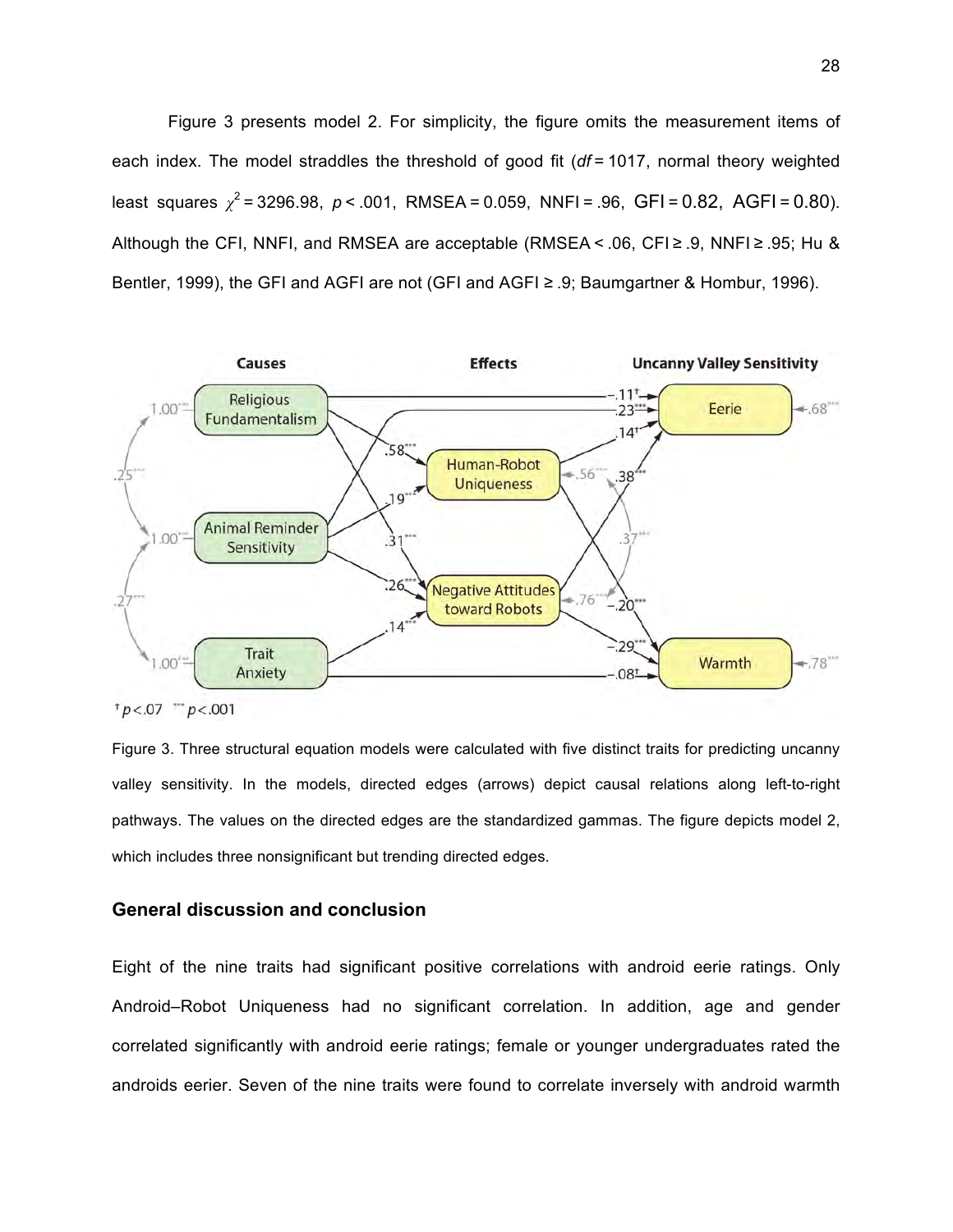ratings. Only Concern over Mistakes and Personal Distress had no significant correlation.

These findings indicate how individual differences may influence uncanny valley sensitivity. For example, fundamentalists of the Abrahamic religions teach their children early in life to identify strongly with their religion; this in turn leads them to adopt a worldview that treats the human and nonhuman as separate realms of existence (Altemeyer, 2003; Vail et al., 2010; Vess, Arndt, & Cox, 2012). The large and significant correlation between Religious Fundamentalism and Human-Robot Uniqueness (*r* = .56, *p* < .001) indicates the plausibility of our theoretical claim that fundamentalism leads to the belief that human beings are unique and different from robots and the rest of creation (MacDorman, Vasudevan, & Ho, 2009). Nevertheless, both Religious Fundamentalism and Human-Robot Uniqueness are more strongly correlated with warmth than eeriness, while Animal Reminder Sensitivity and Anxiety are more strongly correlated with eeriness than warmth (Table 1). We suspect that this is because the former are learned sociocultural constructions, while the latter are biological adaptations for threat avoidance.

These hypotheses are supported by the three structural equation models. In the models, Religious Fundamentalism heightens uncanny valley sensitivity indirectly, through robot-related attitudes. In particular, Religious Fundamentalism has a strong influence on Human–Robot Uniqueness (*γ* = .58, *p* < .001). Surprisingly, the direct influence of Religious Fundamentalism on eerie is negative and approaching significance (*γ* = –.11, *p* = .053). Based on this result, we speculate that belief in salvation and an eternal life would in fact lessen uncanny valley sensitivity were it not for the Christian worldview that human beings are distinct from robots and the rest of creation. To explore the relations among these variables, it would be useful to perform a crosscultural comparison with fundamentalists of religions that do not stress the human–nonhuman distinction (e.g., neo-Confucianism, Taoism, Buddhism, and Shinto).

In the structural equation models, Animal Reminder Sensitivity directly increases eerie ratings, while Religious Fundamentalism only indirectly increases eerie ratings through robot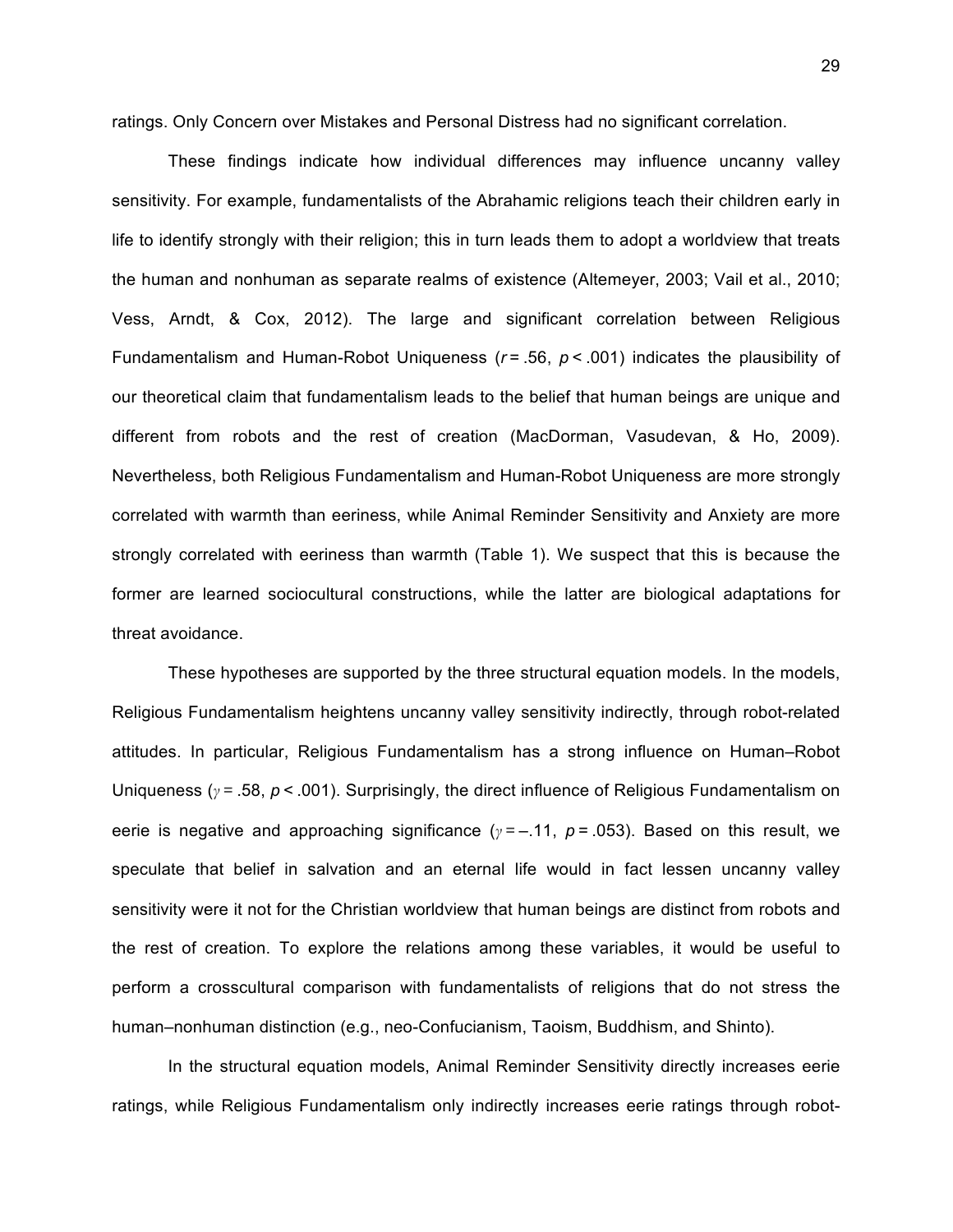related attitudes. We suspect this result reflects a key point neglected by those who claim the uncanny valley is caused by a general cognitive mechanism (Burleigh, Schoenherr, & Lacroix, 2013; Hanson, 2005; Moore, 2012; Ramey, 2005; Tondu & Bardou, 2011; Yamada, Kawabe, & Ihaya, 2012). These researchers acknowledge the uncanny valley's relation to learned categories without acknowledging its characteristic macabre coloring and the sometimes visceral aversive responses it elicits. Although cultural and other learned constructions may amplify or attenuate the uncanny valley, evidence from studies with infants and primates indicate the phenomenon is also rooted in more specific biological adaptations (Lewkowicz & Ghazanfar, 2012; Steckenfinger & Ghazanfar, 2009). We have previously proposed the fear and disgust systems as candidate mechanisms (Ho, MacDorman, & Promono, 2007; MacDorman & Ishiguro, 2006; MacDorman et al., 2009).

### *Limitations*

This is an exploratory study despite its relatively large sample size. Although the choice of traits were theoretically motivated, no serious attempt was made to evaluate the theories to determine which are more probable. For example, Neuroticism, Trait Anxiety, and Religious Fundamentalism were related to terror management theory in the introduction, and yet no measurement was made of mortality salience, terror-management effects on attitudes, and other relevant variables such as self-esteem. Human Uniqueness, Android Uniqueness, Religious Fundamentalism, and Negative Attitudes toward Robots (Emotions in Interaction) were related to uncertain or conflicting judgments about category membership (e.g., human vs. robot), which may induce cognitive dissonance; nevertheless, no attempt was made to induce cognitive dissonance or to measure the psychological discomfort and arousal it elicits and its effect on beliefs and attitudes. Although we have argued that the uncanny valley phenomenon involves more than cognitive dissonance, we have not made a comparison with domains that induce cognitive dissonance without inducing eeriness and a reduction in warmth. We have left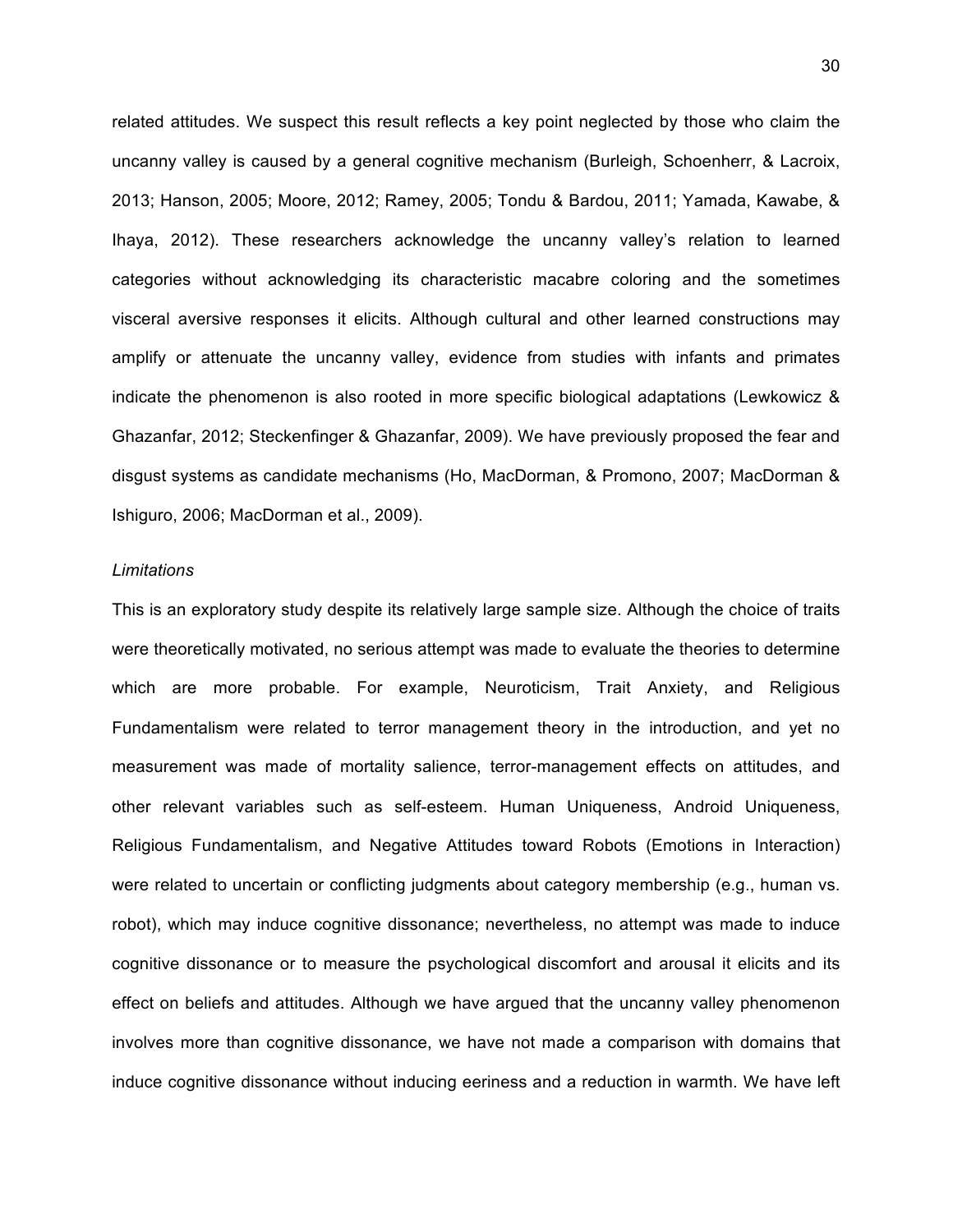a theoretical exploration of the relation between theories of uncanny valley and uncanny valley sensitivity to planned experiments.

This study found that Religious Fundamentalism strongly predicts Human–Robot Uniqueness, which in turn predicts the uncanny valley phenomenon. However, a broader principle may be at play, namely, a preference for things to be "black and white," which fundamentalists share with other groups, such as those rating high in right-wing authoritarianism (Altemeyer, 2003). Thus, it would be useful to include in future studies a measure of intolerance for ambiguity (e.g., dichotomous thinking, Oshio, 2009; ambiguity intolerance, McLain, 1993; Norton, 1975; or uncertainty intolerance, Freeston, Rhéaume, Letarte, Dugas, & Ladouceur, 1994) and right-wing authoritarianism (Altemeyer, 1996).

This study focuses on how an individual's traits predict uncanny valley sensitivity to android videos. Although the videos have ecological validity in the sense that they are videos of robots in actual use, videos are mere depictions, once removed from reality. Interactions with physically present, embodied androids could produce different, perhaps stronger effects. (For example, Kose-Bagci et al., 2009, and other research groups have found that embodiment enhances enjoyment during human–robot interaction.)

A further limitation is that the relation between the robots' formal properties (e.g., their morphology, motion quality) and their experiential properties (e.g., eeriness, diminished warmth) cannot be inferred, because the formal properties were not varied systematically as independent variables (as in, e.g., Burleigh, Schoenherr, & Lacroix, 2013; Cheetham, Pavlovic, Jordan, Suter, & Jäncke, 2013; Cheetham, Suter, & Jäncke, 2011; Looser & Wheatley, 2010; MacDorman et al., 2009). However, the fact that we cannot identify which formal properties of the android robots elicited the uncanny valley phenomenon does not prevent us from identifying provisional relations between trait indices and uncanny valley sensitivity. These relations should be confirmed in future studies that manipulate formal properties systematically and incorporate a broader array of robots and other stimuli.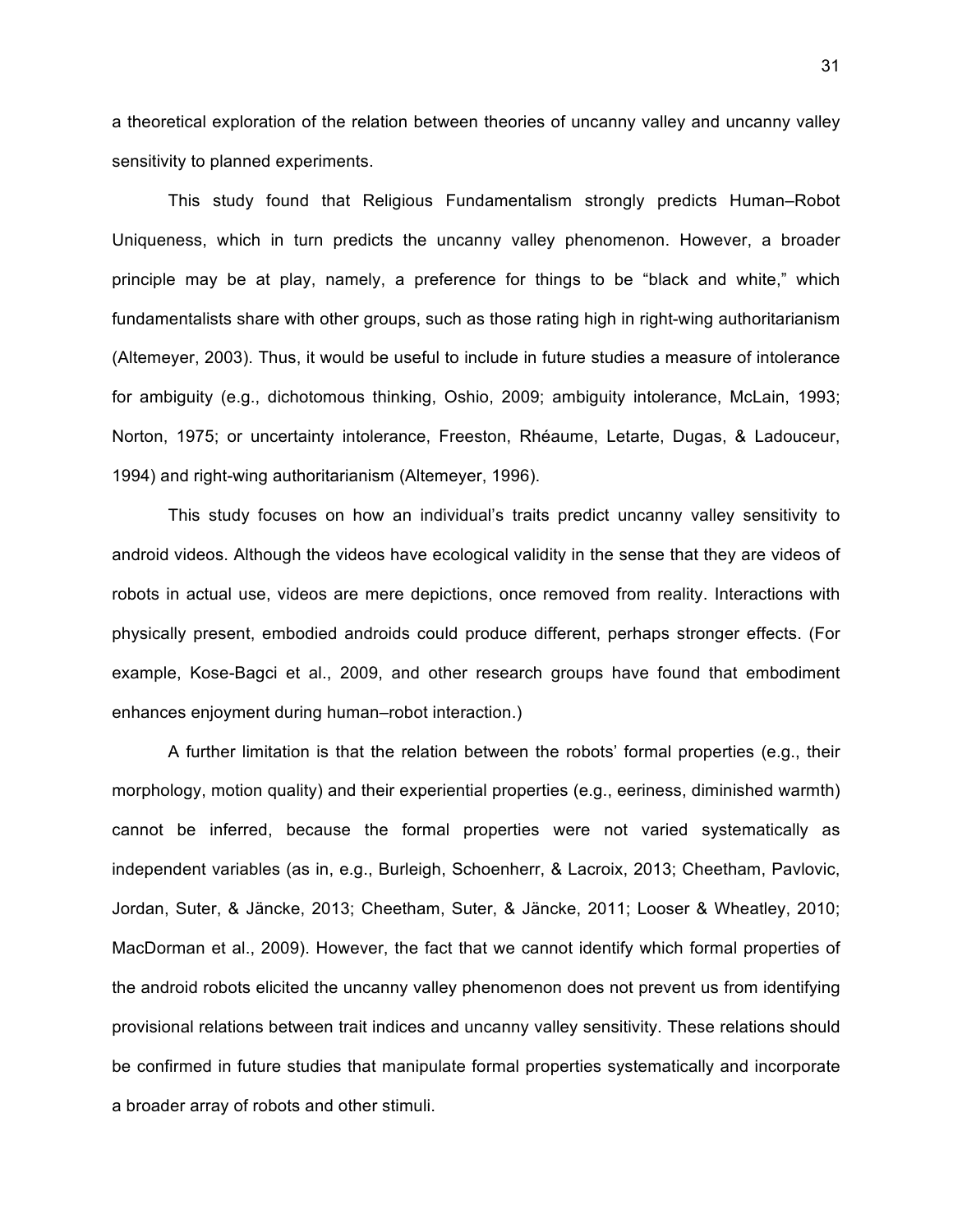This study examines individual differences as they relate to the uncanny valley in robotics; however, the financial impact of the uncanny valley on the video game and animated film industries has been far greater. It has yet to be determined what bearing, if any, this study has on the uncanny valley in computer animation, given its reliance on robots as stimuli and on robot-related indices. In particular, the study does not address the impact of the uncanny valley on empathy in visual narratives, which has been identified as a major problem for computeranimated films with human characters (e.g., *Mars Needs Moms,* 2011, *A Christmas Carol,* 2009, *The Polar Express,* 2004, and *Final Fantasy: The Spirits Within,* 2001; Butler & Joschko, 2009; Freedman, 2012; Hodgins, Jörg, O'Sullivan, Park, & Mahler, 2010; MacDorman, Srinivas, & Patel, 2013).

### *Acknowledgments*

We would like to thank Chin-Chang Ho, Bruce B. Mangan, Wade J. Mitchell, Himalaya Patel, Preethi Srinivas, and three anonymous reviewers for their comprehensive feedback on revising this manuscript. We are also grateful to Willem A. Arrindell, Daniel M. T. Fessler, Jonathan Haidt, Carlos D. Navarrete, Bunmi Olatunji, and Joshua M. Tyber for helpful advice, which is sure to inform our future studies. We are grateful to David Hanson, Masayuki Inaba, David Ng, and Le Trung for permission to use their robot videos. This study has been approved by the IUPUI/Clarian Research Compliance Administration (IRB Study No. 1207009090).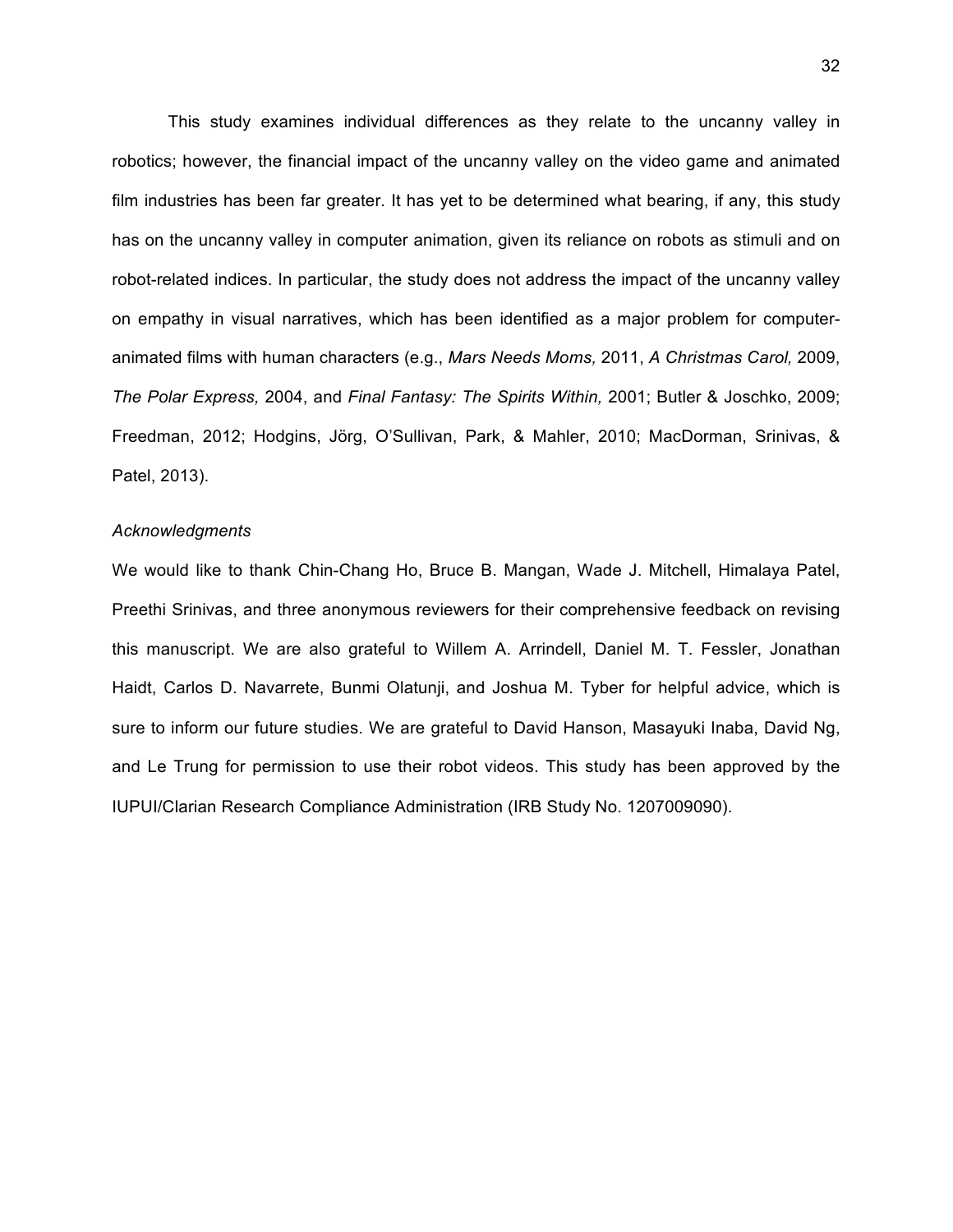# **Appendix A. Questionnaires**

Listed below are the two indices developed for this study; the remaining indices were published previously.

## *Human–Robot Uniqueness (vs. Equivalence) Index*

The items load on a single factor and are ordered by their factor loadings, listed in parentheses. Removing the last one or two items slightly improves the reliability of the index with the Cronbach's α rising from .89 to .90.

- 1. Someday robots will be able to feel pain and heartache just like human beings do.<sup>R</sup> (.79)
- 2. It is absurd to consider a human being and a robot to be the same kind of thing. (.78)
- 3. Human beings have a soul, which a robot could never have. (.77)
- 4. Even if a robot might one day seem human, it would never be anything like a real human being. (.77)
- 5. Reproduce human brain processes in a robot, and the robot would be conscious.<sup>R</sup> (.74)
- 6. In a sense, human beings are nothing more than highly sophisticated, self-replicating robots. $R$  (.73)
- 7. It would be alright if someday we could not tell robots from human beings.<sup>R</sup> (.72)
- 8. Human beings are fundamentally different from robots. (.72)
- 9. Since only human beings are created in God's image, no robot could ever be. (.70)
- 10. The internal workings of human beings and robots are governed by the same physical processes. $R$  (.56)
- 11. When taking on human occupations, robots also take on moral responsibility for their actions. $R$  (.35)

Factor analysis by principal components analysis.

R Reverse scaled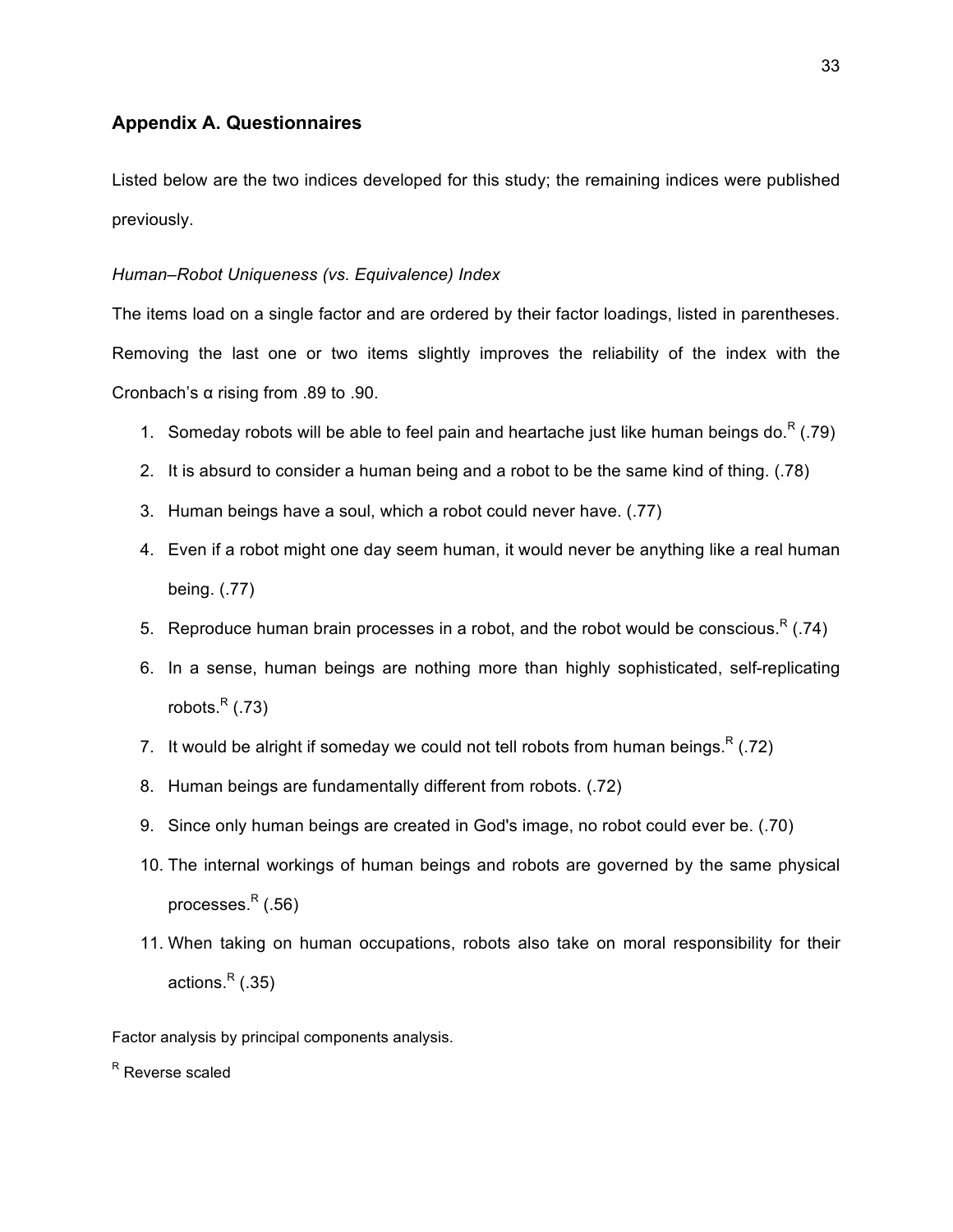## *Android–Robot Uniqueness (vs. Equivalence) Index*

Items 1–5 loaded on the first factor, and items 6 and 7 loaded on the second factor. These final two items will be revised or replaced in future studies. The items are ordered by their factor loadings on the first factor.

- 1. Androids are fundamentally different from other kinds of robots. (.73)
- 2. I feel differently about androids than about other kinds of robots. (.73)
- 3. I would relate to androids differently than to robots that don't look human. (.69)
- 4. Androids deserve a different level of legal protection than other kinds of robots. (.65)
- 5. Shaking hands with a factory robot is no more or less meaningful than shaking hands with an android. $R(.61)$
- 6. Although an android has a human-looking face and body, it is still a robot.<sup>R</sup> (.48)
- 7. Although people may engage in human role-play with an android and not with another kind of robot, they're just pretending.<sup>R</sup> (.48)

Factor analysis by principal components analysis.

R Reverse scaled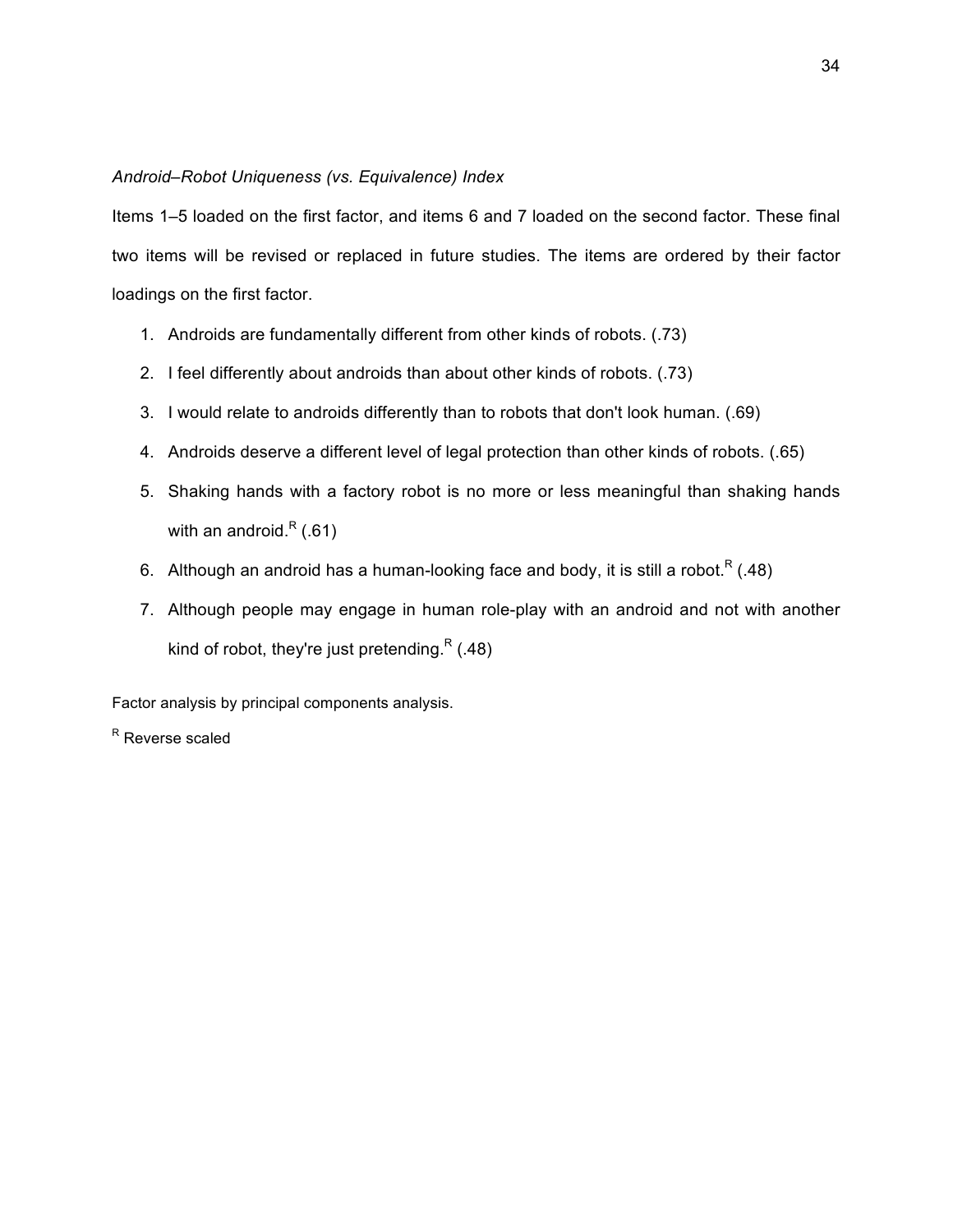## **References**

Altemeyer, B. (1996). *The authoritarian specter.* Cambridge, MA: Harvard University Press.

- Altemeyer, B. (2003). Why do religious fundamentalists tend to be prejudiced? *International Journal for the Psychology of Religion, 13*(1)*,* 17–28. doi:10.1207/S15327582IJPR1301\_03
- Altemeyer, B., & Hunsberger, B. (2004). A revised religious fundamentalism scale: The short and sweet of it. *The International Journal for the Psychology of Religion, 14*(1), 47–54. doi:10.1207/s15327582ijpr1401\_4
- Arrindell, W. A., Eisemann, M., Richter, J., Oei, T. P. S., Caballo, V. E., van der Ende, J.,... Hudson, B. L. (2003). Phobic anxiety in 11 nations Part I: Dimensional constancy of the five-factor model. *Behaviour Research and Therapy, 41*(4), 461–479. doi:10.1016/S0005- 7967(02)00047-5
- Baumgartner, H., & Hombur, C. (1996). Applications of structural equation modeling in marketing and consumer research: A review. *International Journal of Research in Marketing, 13*(2), 139–161.
- Butler, M., & Joschko, L. (2009). *Final Fantasy* or *The Incredibles:* Ultra-realistic animation, aesthetic engagement and the uncanny valley. *Animation Studies, 4,* 55–63.

Becker, E. (1973). *The denial of death.* New York: Simon & Schuster.

Blascovich, J., Mendes, W. B., Hunter, S. B., Lickel, B., & Kowai-Bell, N. (2001). Perceiver threat in social interactions with stigmatized others. *Journal of Personality and Social Psychology, 80*(2), 253–267. doi:10.1037/0022-3514.80.2.253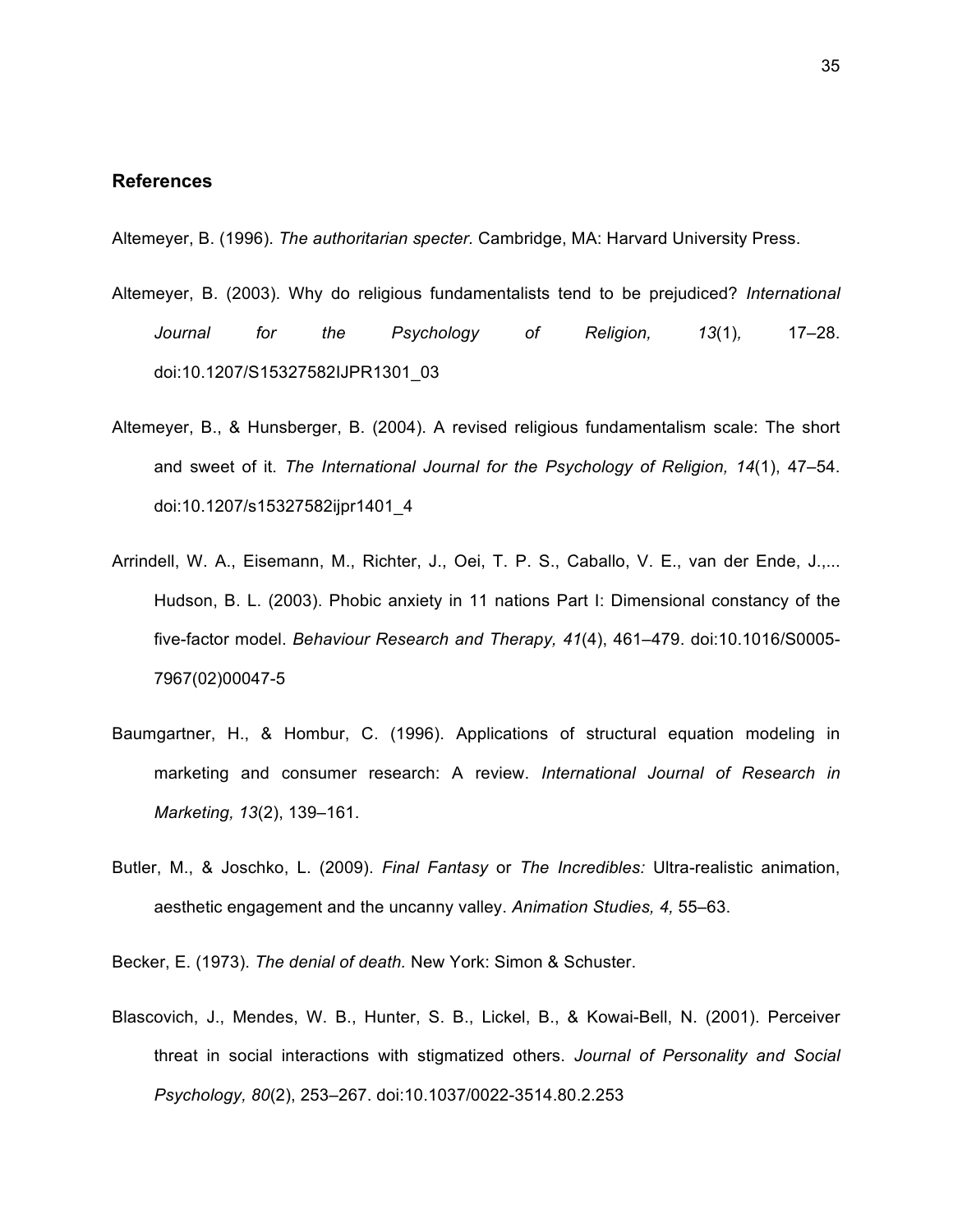- Burleigh, T. J., Schoenherr, J. R., & Lacroix, G. L. (2013). Does the uncanny valley exist? An empirical test of the relationship between eeriness and the human likeness of digitally created faces. *Computers in Human Behavior, 29*(3), 759–771. doi:10.1016/j.chb.2012.11.021
- Cheetham, M., Pavlovic, I., Jordan, N., Suter, P., & Jäncke, L. (2013). Category processing and the human likeness dimension of the uncanny valley hypothesis: Eye-tracking data. *Frontiers in Psychology, 4,* Article 108. doi:10.3389/fpsyg.2013.00108
- Cheetham, M., Suter, P., & Jäncke, L. (2011). The human likeness dimension of the "uncanny valley hypothesis": Behavioral and functional MRI findings. *Frontiers in Human Neuroscience,* 5(125), 1–14. doi:10.3389/fnhum.2011.00126
- Constans, J. I., Penn, D. L., Ihen, G. H., & Hope, D. A. (1999). Interpretive biases for ambiguous stimuli in social anxiety. *Behaviour Research and Therapy, 37*(7), 643–651. doi:10.1016/S0005-7967(98)00180-6,
- Costa, P. T., & McCrae, R. R. (1992). *Revised NEO Personality Inventory (NEO PI-R) and NEO Five-Factor Inventory (NEO-FFI).* Odessa, FL: Psychological Assessment Resources.
- Cox, C. R., Goldenberg, J. L., Pyszczynski, T., & Weise, D. (2007). Disgust, creatureliness and the accessibility of death-related thoughts. *European Journal of Social Psychology, 37*(3), 494–507. doi:10.1002/ejsp.370
- Curtis, V., Aunger, R., & Rabie, T. (2004). Evidence that disgust evolved to protect from risk of disease. *Proceedings of the Royal Society of London: Biological Sciences, 271*(Suppl. 4), S131–S133. doi:10.1098/rsbl.2003.0144
- Davey, G. C. L., McDonald, A. S., Hirisave, U., Prabhu, G. G., Iwawaki, S., Jim, C. I., Merckelbach, H., de Jong, P. J., Leung, P. W. L., & Reimann, B. C. (1998). A cross-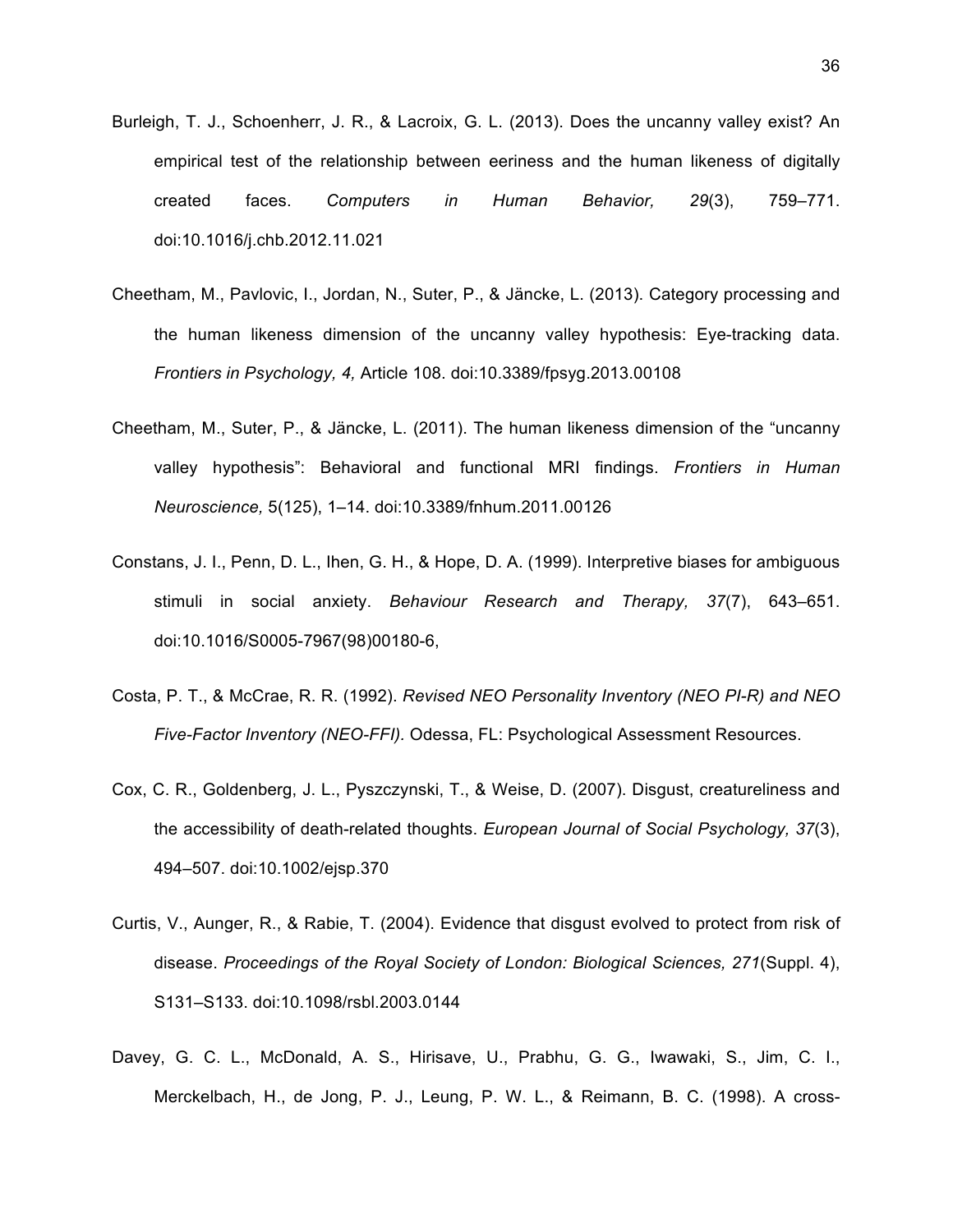cultural study of animal fears. *Behaviour Research and Therapy, 36*(7–8), 735-750. doi:10.1016/S0005-7967(98)00059-X

- Davis, M. H. (1980). A multidimensional approach to individual differences in empathy. *Catalog of Selected Documents in Psychology, 10,* 85.
- Davis, M. H. (1983). Measuring individual differences in empathy: Evidence for a multidimensional approach. *Journal of Personality and Social Psychology, 44*(1), 113–126. doi:10.1037/0022-3514.44.1.113.
- DeLeeuw, J. L., Galen, L. W., Aebersold, C., & Stanton, V. (2007). Support for animal rights as a function of belief in evolution, religious fundamentalism, and religious domination. *Society and Animals, 15*(4), 353-363. doi:10.1163/156853007X235528
- de Vignemont, F., & Singer, T. (2006). The empathic brain: How, when and why? *Trends in Cognitive Sciences, 10*(10), 435–441. doi:10.1016/j.tics.2006.08.008.
- Digman, J. M. (1990). Personality structure: Emergence of the five-factor model. *Annual Review of Psychology, 41,* 417–440. doi:10.1146/annurev.ps.41.020190.002221
- Druschel, B. A., & Sherman, M. F. (1999). Disgust sensitivity as a function of the Big Five and gender. *Personality and Individual Differences, 26*(4), 739–748. doi:10.1016/S0191- 8869(98)00196-2
- Duijsens, I. J., & Diekstra, R. F. W. (1995). The 23BB5: A new bipolar big five questionnaire. *Personality and Individual Differences, 19*(5), 753–755. doi:10.1016/0191-8869(95)00119- Q
- Elliot, A. J., & Devine, P. G. (1994). On the motivational nature of cognitive dissonance: Dissonance as psychological discomfort. *Journal of Personality and Social Psychology,*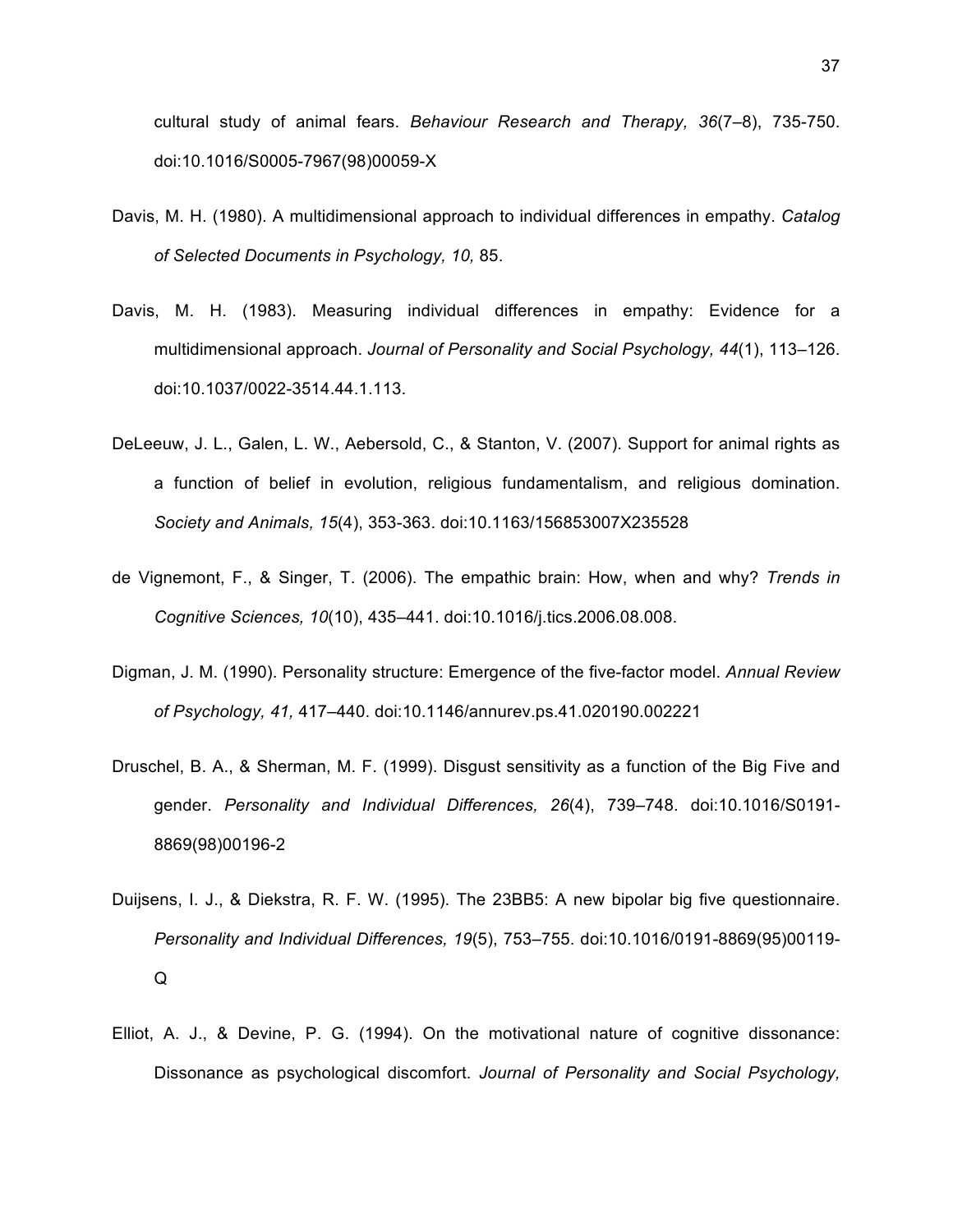*67*(3), 382–394. doi:10.1037/0022-3514.67.3.382

Eysenck, M. W. (1992). *Anxiety: the cognitive perspective.* Hillsdale, NJ: Erlbaum.

Fessler, D. M. T., & Navarrete, D. (2005). The effect of age on death disgust: Challenges to terror management perspectives. *Evolutionary Psychology, 3,* 279–296.

Festinger, L. (1957). *A theory of cognitive dissonance.* Stanford, CA: Stanford University Press.

- Fiske, S. T., Cuddy, A. J. C., & Glick, P. (2007). Universal dimensions of social cognition: Warmth and competence. *Trends in Cognitive Sciences, 11*(2), 77–83. doi:10.1016/j.tics.2006.11.005
- Fiske, S. T., Xu, J., & Cuddy, A. C. (1999). (Dis)respecting vs (Dis)liking: Status and interdependence predict ambivalent stereotypes of competence and warmth. *Journal of Social Issues, 55*(3), 473–489. doi:10.1111/0022-4537.00128
- Freedman, Y. (2012). Is it real... or is it motion capture? The battle to redefine animation in the age of digital performance. *The Velvet Light Trap, 69,* 38–49. doi:10.1353/vlt.2012.0001.
- Freeston, M. H., Rhéaume, J., Letarte, H., Dugas, M. J., & Ladouceur, R. (1994). Why do people worry? *Personality and Individual Differences, 17*(6), 791–802. doi:10.1016/0191- 8869(94)90048-5
- Freud, S. (1919/2003). *The uncanny* [Das Unheimliche] (D. McLintock, Trans.). New York: Penguin.
- Frost, R. O., Marten, P., Lahart. C., & Rosenblate, R. (1990). The dimensions of perfectionism. *Cognitive Therapy and Research, 14*(5), 449–468. doi:10.1007/BF01172967
- Gawronski, B. & Strack, F. (2004). On the propositional nature of cognitive consistency: Dissonance changes explicit, but not implicit attitudes. *Journal of Experimental Social*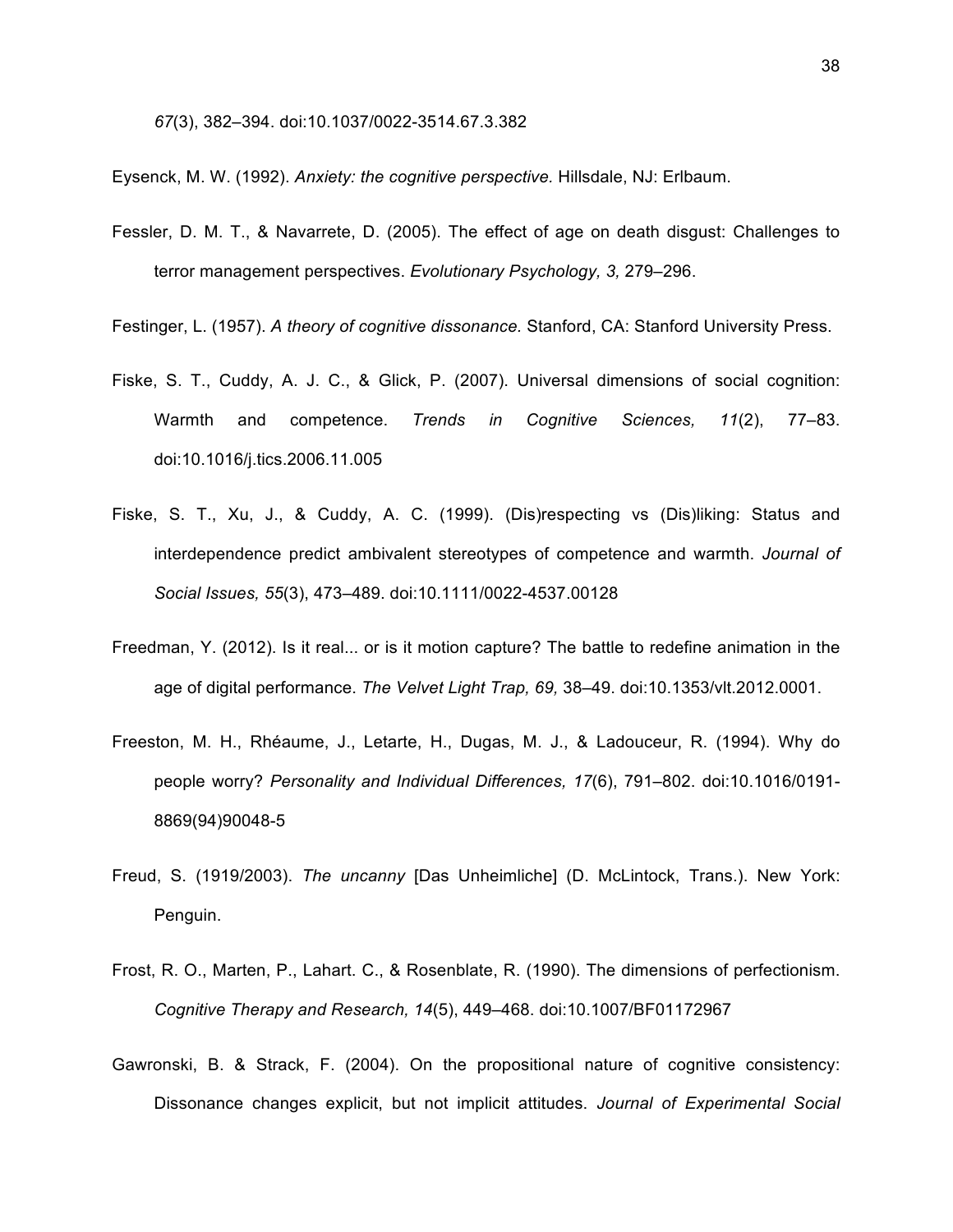*Psychology, 40*(4), 535–542. doi:10.1016/j.jesp.2003.10.005

- Goldberg, L. R. (1999). A broad-bandwidth, public-domain, personality inventory measuring the lower-level facets of several five-factor models. In I. Mervielde, I. Deary, F. De Fruyt, & F. Ostendorf (Eds.), *Personality psychology in Europe* (vol. 7, pp. 7–28). Tilburg, The Netherlands: Tilburg University Press.
- Goldenberg, J. L., Pyszczynski, T., Greenberg, J. and Solomon, S. (2000). Fleeing the body: A terror management perspective on the problem of human corporeality. *Personality and Social Psychology Review, 4*(3), 200–218. doi:10.1207/S15327957PSPR0403\_1
- Goldenberg, J. L., Pyszczynski, T., Greenberg, J., Solomon, S., Kluck, B. and Cornwell, R. (2001). I am *not* an animal: Mortality salience, disgust, and the denial of human creatureliness. *Journal of Experimental Psychology: General, 130*(3), 427–435. doi:10.1037/0096-3445.130.3.427
- Gray, K., & Wegner, D. M. (2012). Feeling robots and human zombies: Mind perception and the uncanny valley. *Cognition, 125*(1)*,* 125–130. doi:10.1016/j.cognition.2012.06.007
- Haidt, J., McCauley, C., & Rozin, P. (1994). Individual differences in sensitivity to disgust: A scale sampling seven domains of disgust elicitors. *Personality and Individual Differences, 16*(5), 701–713. doi:10.1016/0191-8869(94)90212-7
- Hanson, D. (2005). Expanding the aesthetic possibilities for humanoid robots. *Proceedings of the Views of the Uncanny Valley Workshop.* IEEE-RAS International Conference on Humanoid Robots. December 5. Tsukuba, Japan.
- Ho, C.-C., & MacDorman, K. (2010). Revisiting the uncanny valley theory: Developing and validating an alternative to the Godspeed indices. *Computers in Human Behavior, 26*(6), 1508–1518. doi:10.1016/j.chb.2010.05.015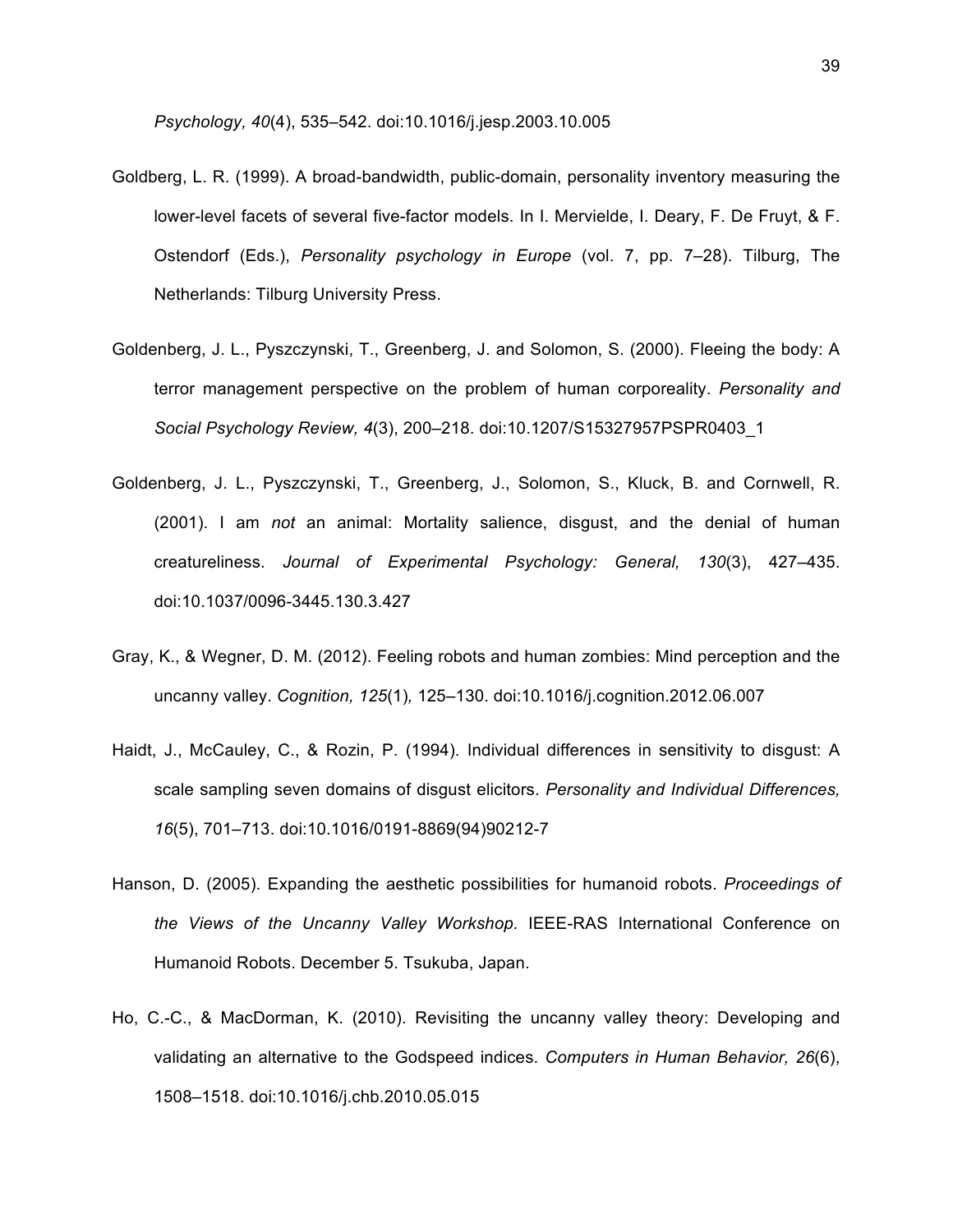- Ho, C.-C., MacDorman, K., & Pramono, Z. A. D. (2008). Human emotion and the uncanny valley: A GLM, MDS, and ISOMAP analysis of robot video ratings. *Proceedings of the Third ACM/IEEE International Conference on Human–Robot Interaction* (pp. 169–176). New York: ACM. doi:10.1145/1349822.1349845
- Hodgins, J., Jörg, S., O'Sullivan, C., Park, S. I., & Mahler, M. (2010). The saliency of anomalies in animated human characters. *ACM Transactions on Applied Perception, 7*(4), Article No. 22. doi:10.1145/1823738.1823740.
- Hu, L. T. & Bentler, P. M. (1999). Cutoff criteria for fit indexes in covariance structure analysis: Conventional criteria versus new Alternatives. *Structural Equation Modeling, 6*(1), 1–55.
- Jabbi, M., Bastiaansen, J., & Keysers, C. (2008). A common anterior insula representation of disgust observation, experience and imagination shows divergent functional connectivity pathways. *PLoS ONE, 3*(8), e2939. doi:10.1371/journal.pone.0002939
- Jentsch, E. (1997). On the psychology of the uncanny (R. Sellars, Trans.). *Angelaki, 2*(1), 7–16. (Original work published in 1906). doi:10.1080/09697259708571910
- Kose-Bagci, H., Ferrari, E., Dautenhahn, K., Syrdal, D. S., & and Nehaniv, C. L. (2009). Effects of embodiment and gestures on social interaction in drumming games with a humanoid robot. Advanced Robotics, 23(14), 1951–1996. doi:10.1163/016918609X12518783330360
- Kulas, J. T., Stachowski, A. A., & Haynes, B. A. (2008). Middle response functioning in Likertresponses to personality norms. *Journal of Business Psychology 22*(3), 251–259 doi:10.1007/s10869-008-9064-2
- Larsen, R., & Ketelaar, T. (1991). Personality and susceptibility to positive and negative emotional states. *Journal of Personality and Social Psychology, 61*(1), 132–140. doi:10.1037/0022-3514.61.1.132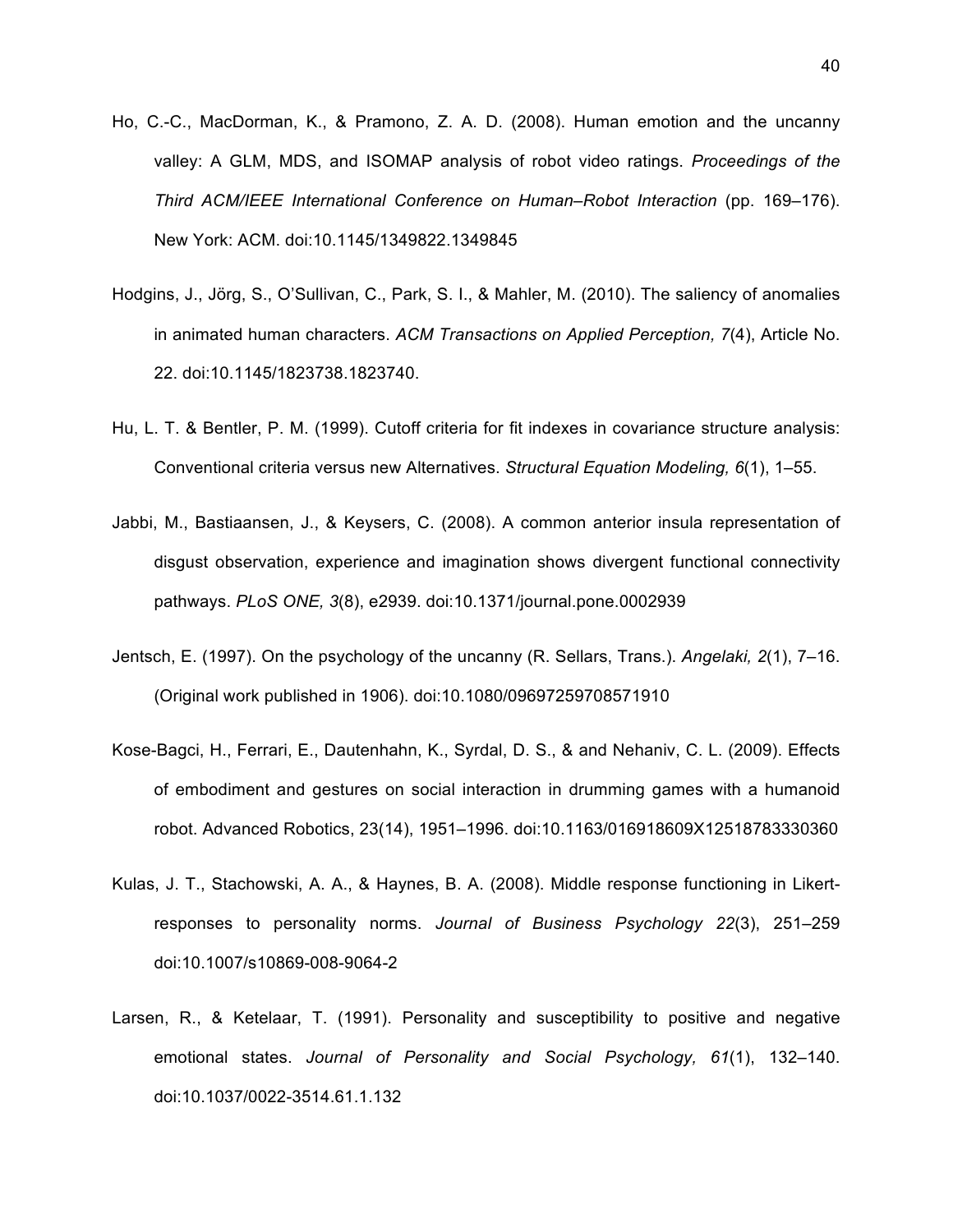- Lewkowicz, D. J., & Ghazanfar A. A. (2012). The development of the uncanny valley in infants. *Developmental Psychobiology, 54*(2), 124–132. doi:10.1002/dev.20583
- Looser, C. E., & Wheatley, T. (2010). The tipping point of animacy: How, when, and where we perceive life in a face. *Psychological Science, 21*(12), 1854-1862. doi:10.1177/0956797610388044
- MacDorman, K. F. (2005). Mortality salience and the uncanny valley. *Proceedings of the IEEE-RAS International Conference on Humanoid Robots* (pp. 339–405). December 5–7. Tsukuba, Japan. doi:10.1109/ICHR.2005.1573600
- MacDorman, K. F., Green, R. D., Ho, C.-C., & Koch, C. (2009). Too real for comfort: Uncanny responses to computer generated faces. *Computers in Human Behavior, 25*(3), 695–710. doi:10.1016/j.chb.2008.12.026
- MacDorman, K., & Ishiguro, H. (2006). The uncanny advantage of using androids in social and cognitive science research. *Interaction Studies, 7*(3), 297–337. doi:10.1075/is.7.3.03mac
- MacDorman, K. F., Srinivas, P., & Patel, H. (2013). The uncanny valley does not interfere with level 1 visual perspective taking. *Computers in Human Behavior, 29*(4), 1671–1685. doi:10.1016/j.chb.2013.01.051
- MacDorman, K. F., Vasudevan, S. K., & Ho, C.-C. (2009). Does Japan really have robot mania? Comparing attitudes by implicit and explicit measures. *AI & Society, 23*(4), 485–510. doi:10.1007/s00146-008-0181-2

Mangan, B. (2001). Sensation's ghost: The non-sensory "fringe" of experience. *Psyche 7*(18).

Matsui, D., Minato, T., MacDorman, K. F., & Ishiguro, H. (2005). Generating natural motion in an android by mapping human motion. *Proceedings of the IEEE/RSJ International*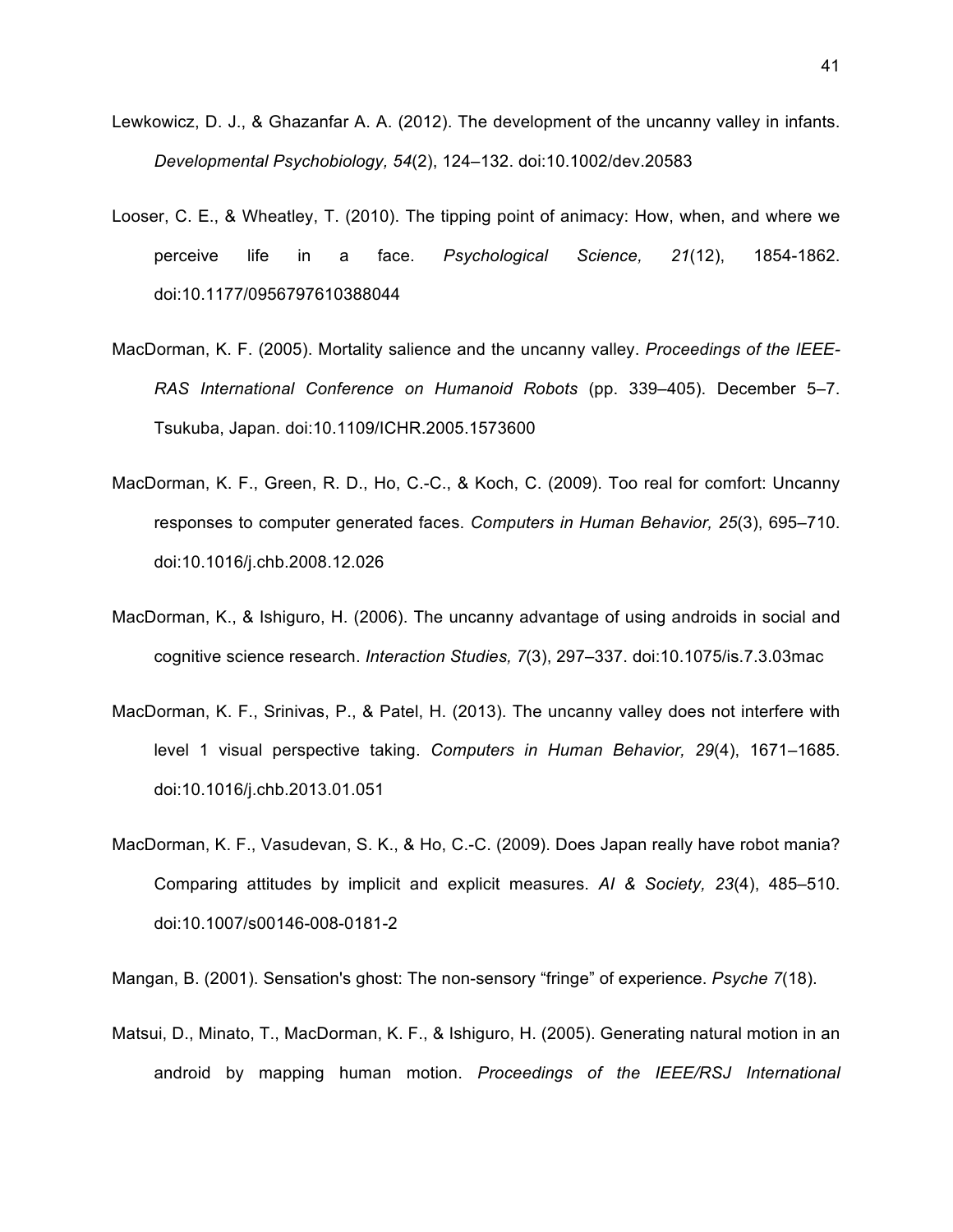*Conference on Intelligent Robots and Systems* (pp. 1089–1096). August 2–6. Edmonton, Canada. doi:10.1109/IROS.2005.1545125

- Mitchell, W. J., Ho, C.-C., Patel, H., & MacDorman, K. F. (2011). Does social desirability bias favor humans? Explicit–implicit evaluations of synthesized speech support a new HCI model of impression management. *Computers in Human Behavior, 27*(1), 402–412. doi:10.1016/j.chb.2010.09.002
- Mitchell, W. J., Szerszen, Sr., K. A., Lu, A. S., Schermerhorn, P. W., Scheutz, M., & MacDorman, K. F. (2011). A mismatch in the human realism of face and voice produces an uncanny valley. *i-Perception, 2*(1), 10–12. doi:10.1068/i0415

McCrae, R. (2002). *The five-factor model of personality across cultures.* New York: Plenum.

- McLain, D. L. (1993). The MSTAT-I: A new measure of an individual's tolerance for ambiguity. *Educational and Psychological Measurement, 53*(1), 183–189. doi: 10.1177/0013164493053001020
- Misselhorn, C. (2009). Empathy with inanimate objects and the uncanny valley. *Minds and Machines, 19*(1), 345–359. doi:10.1007/s11023-009-9158-2
- Moore, R. K., (2012). A Bayesian explanation of the 'uncanny valley' effect and related psychological phenomena. *Scientific Reports, 2(*864), 1–5. doi:10.1038/srep00864
- Moosa, M. M., & Ud-Dean, S. M. M. (2010. Danger avoidance: An evolutionary explanation of the uncanny valley. *Biological Theory, 5*(1), 12–14. doi:10.1162/BIOT\_a\_00016.
- Mori, M. (2012). The uncanny valley [Bukimi no tani] (K. F. MacDorman & Norri Kageki, Trans.). *IEEE Robotics and Automation, 19*(2), 98–100. (Original work published in 1970). doi:10.1109/MRA.2012.2192811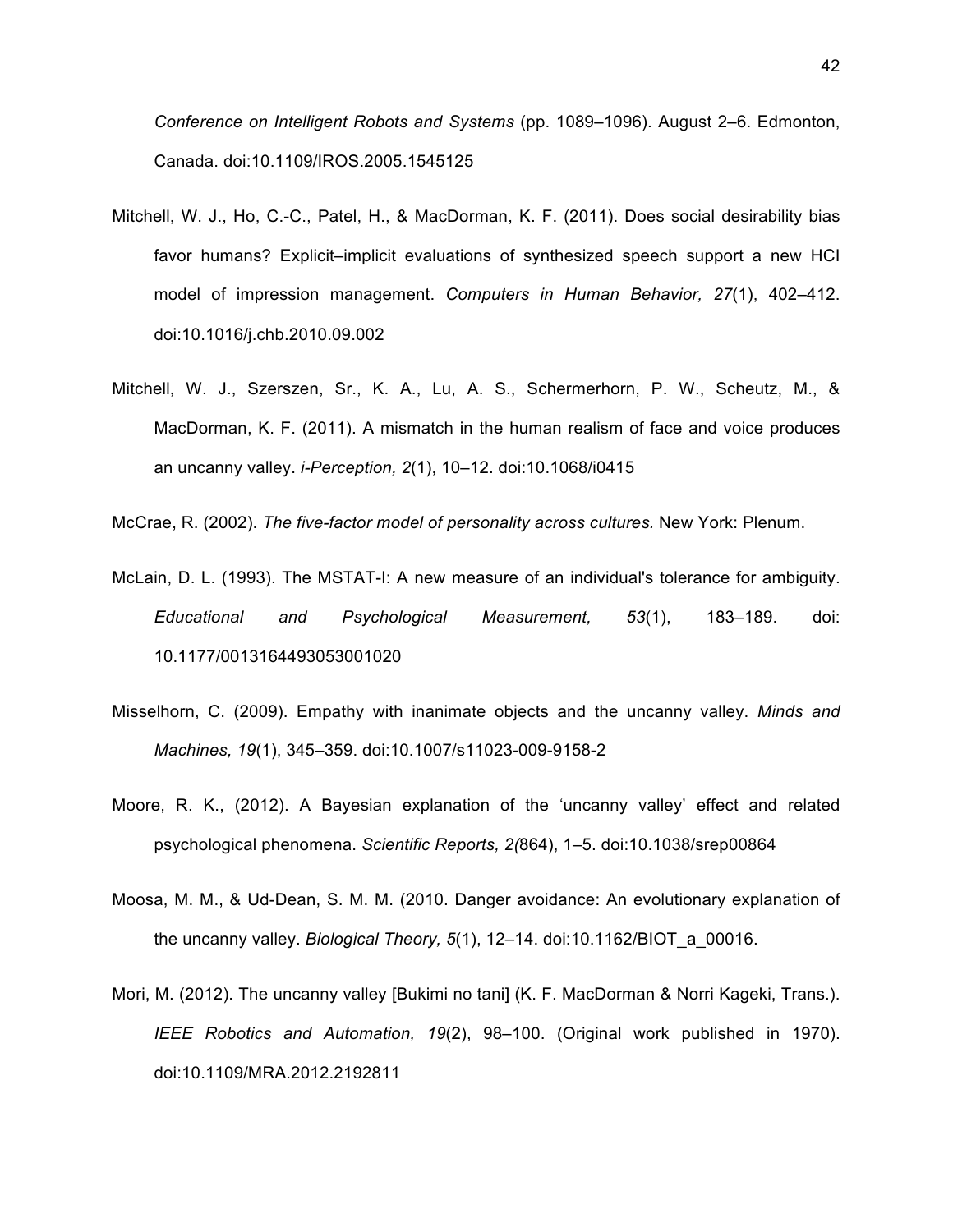- Nomura, T., Kanda, T., & Suzuki, T. (2006). Experimental investigation into influence of negative attitudes toward robots on human–robot interaction. *AI & Society, 20*(2), 138-150. doi:10.1007/s00146-005-0012-7
- Norton, R. W. (1975). Measurement of ambiguity tolerance. *Journal of Personality Assessment, 39*(6), 607-619. doi:10.1207/s15327752jpa3906\_11
- Öhman, A. (2000). Fear and anxiety: Evolutionary, cognitive, and clinical perspectives. In M. Lewis & J. M. Haviland-Jones (Eds.), *Handbook of emotions* (pp. 573–593). New York: Guilford Press.
- Olatunji, B. O., Williams, N. L., Tolin, D. F., Abramowitz, J. S., Sawchuk, C. N., Lohr, J. M., & Elwood, L. S. (2007). The disgust scale: Item analysis, factor structure, and suggestions for refinement. *Psychological Assessment, 19*(3), 281–297. doi:10.1037/1040- 3590.19.3.281
- Oshio, A. (2009). Development and validation of the dichotomous thinking inventory. *Social Behavior and Personality, 37*(6), 729–742. doi:10.2224/sbp.2009.37.6.729
- Pettigrew, T. F. & Tropp, L. R. (2008). How does intergroup contact reduce prejudice? Metaanalytic tests of three mediators. *European Journal of Social Psychology, 38*(6), 922–934. doi:10.1002/ejsp.504
- Pollick, F. E. (2010). In search of the uncanny valley. *Lecture Notes of the Institute for Computer Sciences, Social Informatics and Telecommunications Engineering, 40*(4), 69–78. doi:10.1007/978-3-642-12630-7\_8
- Preston, S., & de Waal, F. (2002). Empathy: Its ultimate and proximate bases. *Behavioral Brain Sciences, 25*(1), 1-20. doi:10.1017/S0140525X02000018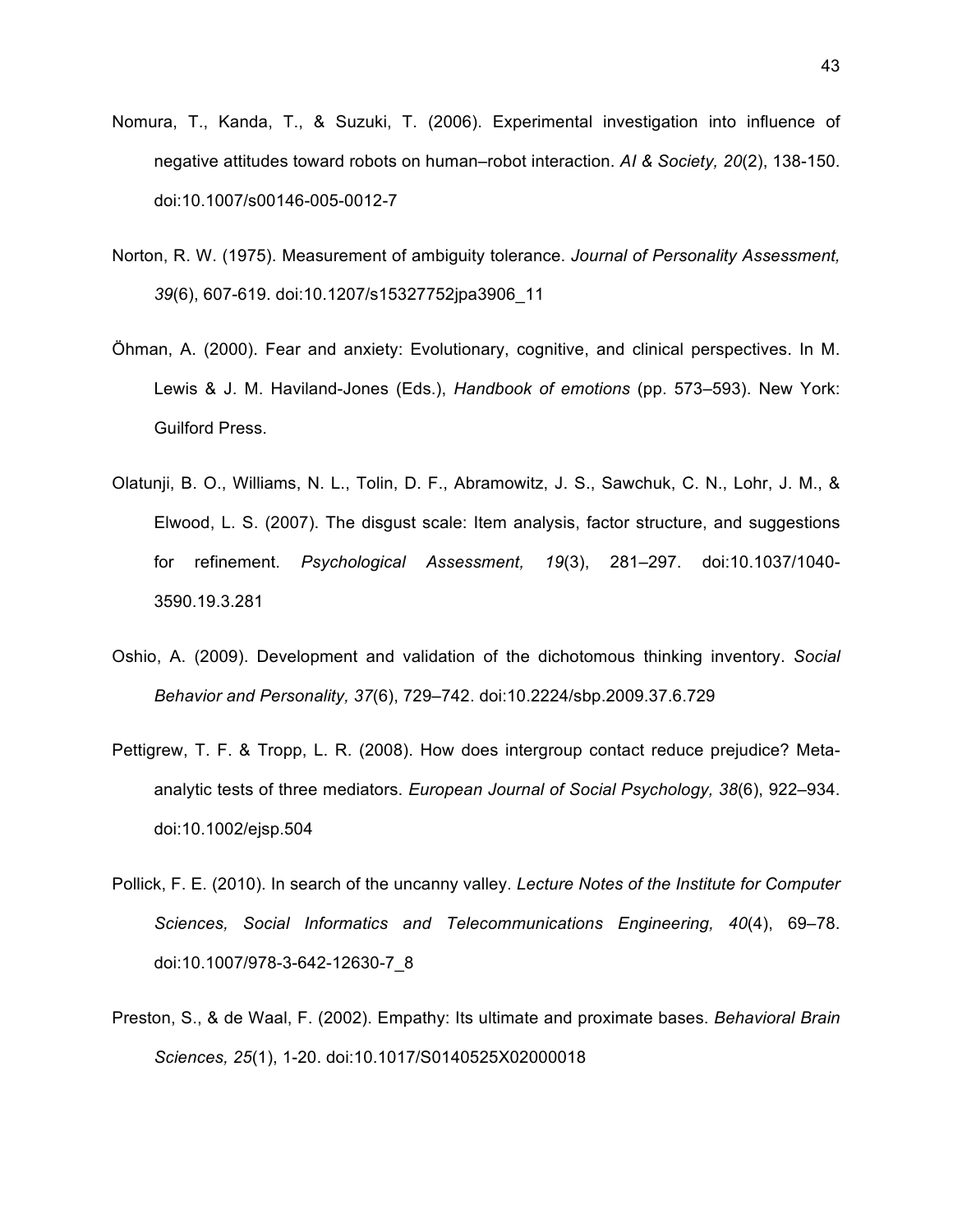- Pyszczynski, T., Greenberg, J., & Solomon, S. (1999). A dual process model of defense against conscious and unconscious death-related thoughts: An extension of terror management theory. *Psychological Review, 106*(4), 835–845. doi:10.1037/0033-295X.106.4.835
- Ramey, C. H. (2005). The uncanny valley of similarities concerning abortion, baldness, heaps of sand, and humanlike robots. *Proceedings of Views of the Uncanny Valley Workshop,* IEEE-RAS International Conference on Humanoid Robots. December 5. Tsukuba, Japan.
- Rank, O. (1998). *Psychology and the soul* (G. C. Richter & E. J. Lieberman, Trans.). Baltimore, MD: John Hopkins University Press. (Original work published 1930).
- Rice, K. G., Bair, C. J., Castro, J. R., Cohen, B. N., & Hood, C. A. (2003). Meanings of perfectionism: A quantitative and qualitative analysis. *Journal of Cognitive Psychotherapy, 17*(1), 39–58. doi:10.1891/jcop.17.1.39.58266
- Rozin, P., & Fallon, A. E. (1987). A perspective on disgust. *Psychological Review, 94*(1), 23–41. doi:10.1037/0033-295X.94.1.23
- Rozin, P., Haidt, J., & McCauley, C. R. (2008). *Disgust.* In M. Lewis, J. M. Haviland -Jones & L. F. Barrett (Eds.), *Handbook of emotions* (3rd ed., pp. 757–776). New York: Guilford Press.
- Samochowiec, J., & Florack, A. (2010). Intercultural contact under uncertainty: The impact of predictability and anxiety on the willingness to interact with a member from an unknown cultural group. *International Journal of Intercultural Relations, 34*(5), 507–515. doi:10.1016/j.ijintrel.2010.05.003
- Saygin, A. P., Chaminade, T., Ishiguro, H., Driver, J., & Frith, C. (2012). The thing that should not be: Predictive coding and the uncanny valley in perceiving human and humanoid robot actions. *Social Cognitive and Affective Neuroscience, 7(*4), 413–422. doi:10.1093/scan/nsr025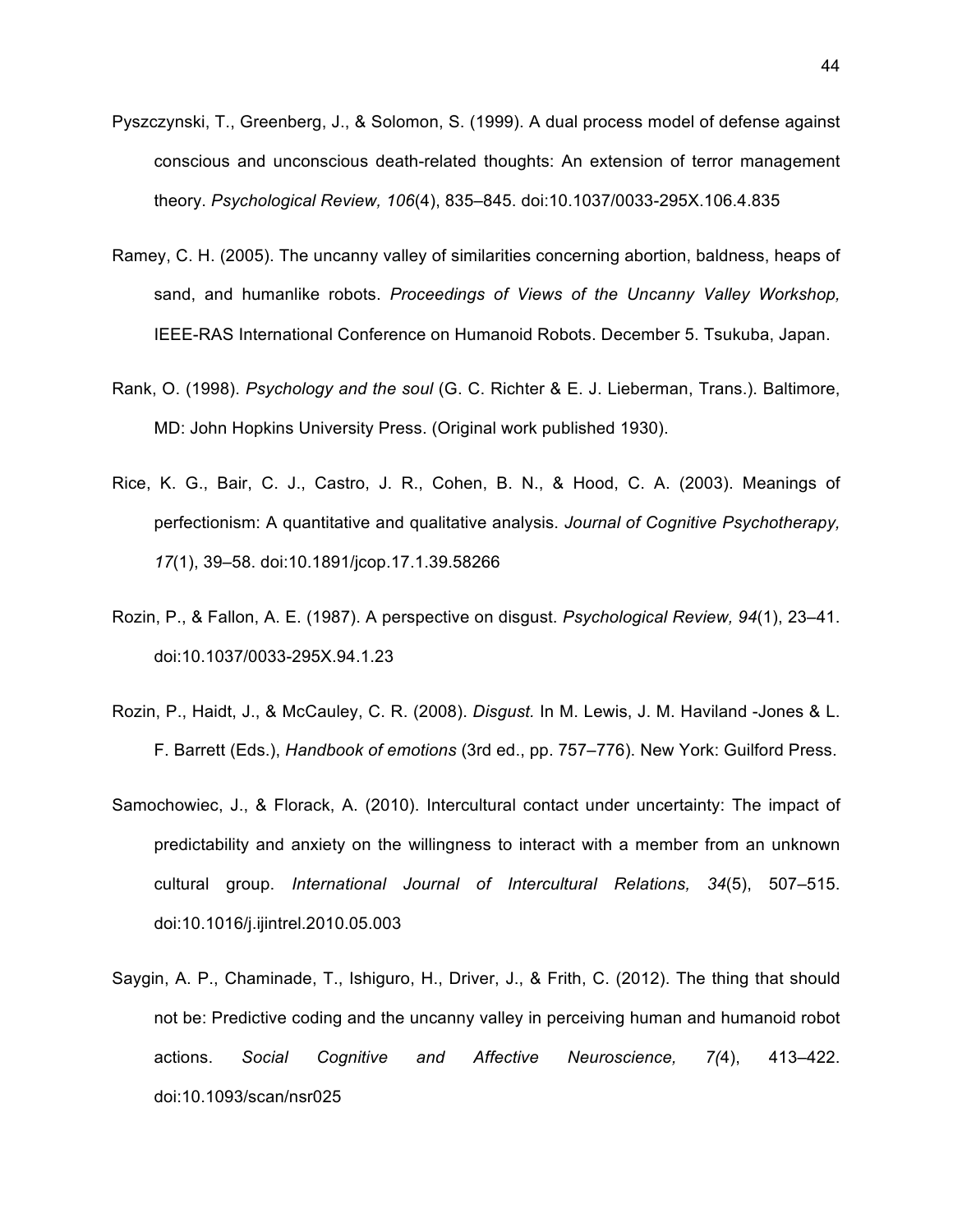- Seyama, J., & Nagayama, R. S. (2007). The uncanny valley: Effect of realism on the impression of artificial human faces. *Presence: Teleoperators and Virtual Environments, 16*(4), 337– 351. doi:10.1162/pres.16.4.337
- Steckenfinger, S. A., & Ghazanfar, A. A. (2009). Monkey visual behavior falls into the uncanny valley. *Proceedings of the National Academy of Sciences, 106*(43), 18362-18366, doi:10.1073/pnas.0910063106.
- Stöber, J. (1998). The Frost Multidimensional Perfectionism Scale: More perfect with four (instead of six) dimensions. *Personality and Individual Differences, 24*(4), 481–491. doi:10.1016/S0191-8869(97)00232-8
- Syrdal, D., Dautenhahn, K., Koay, K., & Walters, M. (2009). The negative attitudes towards robots scale and reactions to robot behaviour in a live human-robot interaction study. *Proceedings of the AISB Symposium on New Frontiers in Human-Robot Interaction* (pp. 109–115). April 8–9. Edinburgh, UK.
- Tajfel, H., Billig, M. G., Bundy, R. P., & Flament, C. (1971). Social categorization and intergroup behavior. *European Journal of Social Psychology, 1*(2), 149–178. doi:10.1002/ejsp.2420010202
- Tapus, A., Tapus, C., & Mataric, M. J. (2008). User-robot personality matching and assistive robot behavior adaptation for post-stroke rehabilitation therapy. *Intelligent Service Robotics Journal, 1*(2), 169–183. doi:10.1007/s11370-008-0017-4
- Tinwell, A., Abdel Nabi, D., & Charlton, J. P. (2013). Perception of psychopathy and the uncanny valley in virtual characters. *Computers in Human Behavior, 29*(4), 1617–1625. doi:10.1016/j.chb.2013.01.008

Tinwell, A., Grimshaw, M., Nabi, D. A., & Williams, A. (2011). Facial expression of emotion and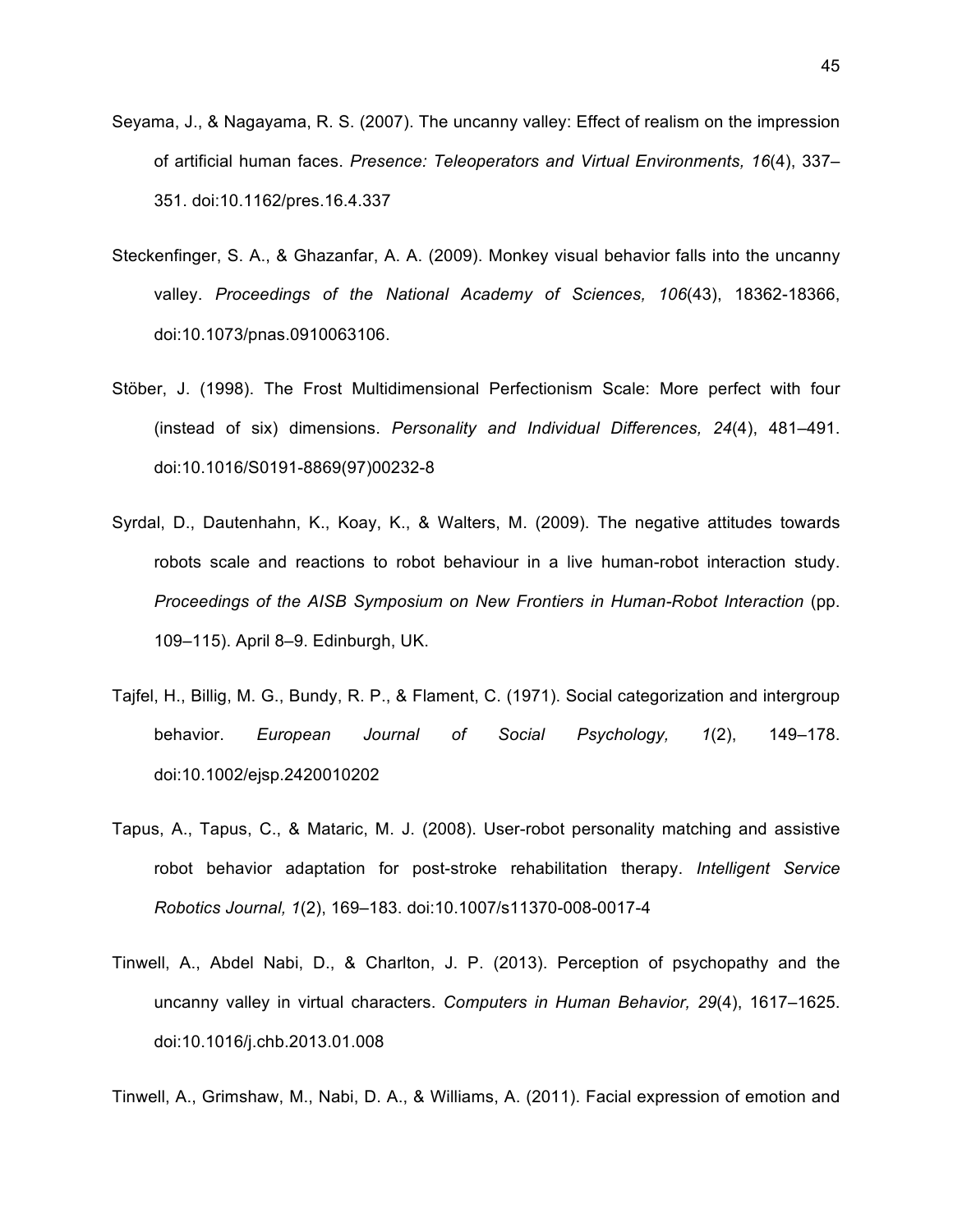perception of the uncanny valley in virtual characters. *Computers in Human Behavior*, *27*(2), 741–749.

- Tinwell, A., Grimshaw, M., & Williams, A. (2011). Uncanny speech. In M. Grimshaw (Ed.), *Game sound technology and player interaction: Concepts and developments* (pp. 213–234). Hershey, PA: IGI Global.
- Tondu, B. & Bardou, N. (2011). A new interpretation of Mori's uncanny valley for future humanoid robots. *International Journal of Robotics and Automation, 26*(3), 337–348. doi:10.2316/Journal.206.2011.3.206-3348
- Tsui, K., Desai, M., Yanco, H., Cramer, H., & Kemper, N. (2011). Measuring the perceptions of autonomous and known human controlled robots. *International Journal of Intelligent Control and Systems, 16*(2), 1–16.
- Turkle, S. (2007). Authenticity in the age of digital companions. *Interaction Studies, 8*(3), 501– 517.
- Turkle, S., Taggart, W., Kidd, C. D., & Dasté, O. (2006). Relational artifacts with children and elders: the complexities of cybercompanionship. *Connection Science, 18*(4), 347–361. doi:10.1080/09540090600868912
- Tybur, J. M., Bryan, A. D., Lieberman, D., Caldwell Hooper, A. E., & Merriman, L. A. (2011). Sex differences and sex similarities in disgust sensitivity. *Personality and Individual Differences, 51,* 343–348. doi:10.1016/j.paid.2011.04.003
- Uliaszek, A., Hauner, K., Zinbarg, R., Craske, M., Mineka, S., Griffith, J., & Rose, R. (2009). An examination of content overlap and disorder-specific predictions in the associations of neuroticism with anxiety and depression. *Journal of Research in Personality, 43*(5), 785– 794. doi:10.1016/j.jrp.2009.05.009